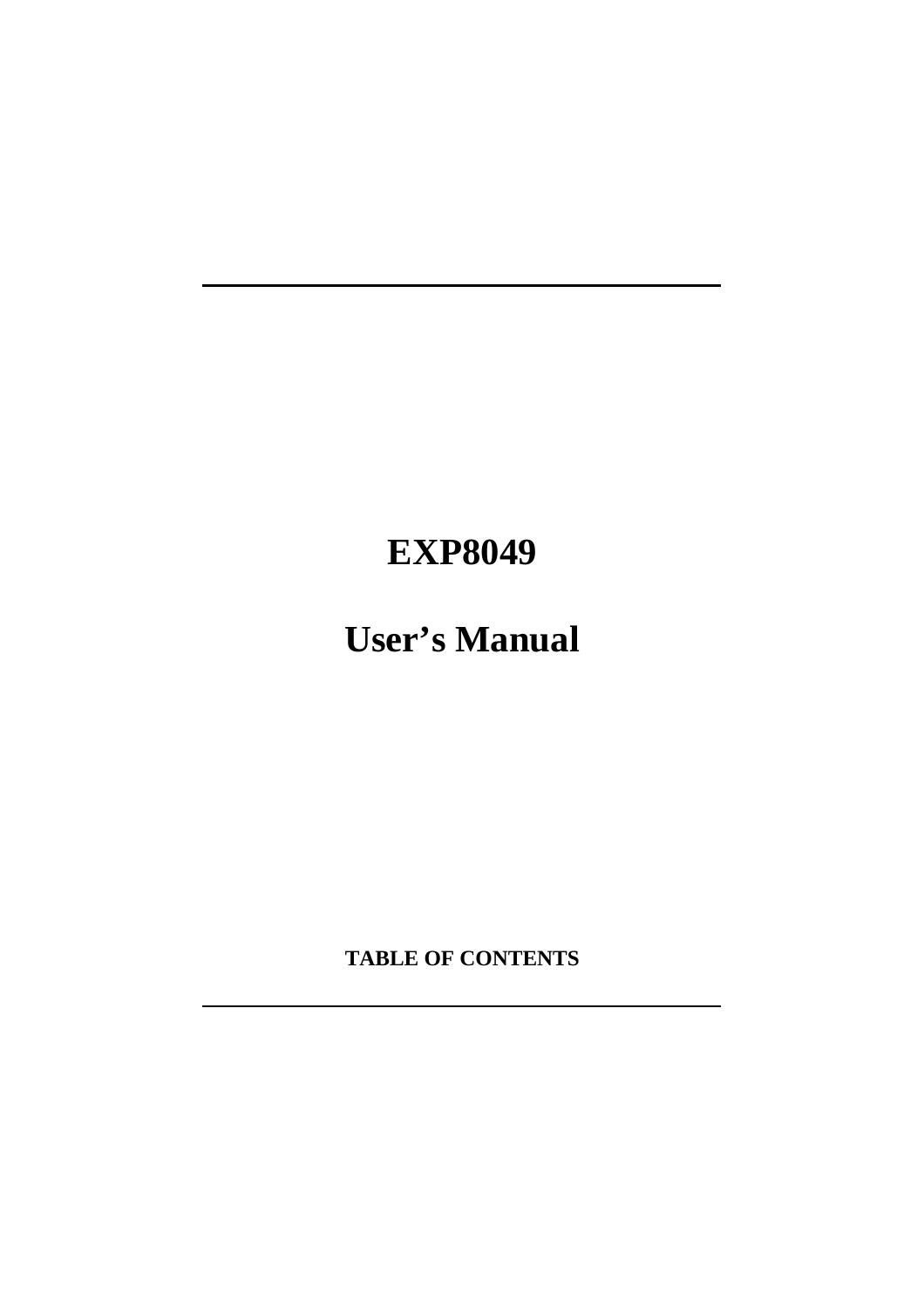|                                        | CHAPTER 1 INTRODUCTION 1                                                                                                                                                                                  |
|----------------------------------------|-----------------------------------------------------------------------------------------------------------------------------------------------------------------------------------------------------------|
| 1.1<br>1.2<br>1.3<br>1.4<br>1.5        | OVERVIEW 1<br>SYSTEM FEATURES  1<br>SYSTEM SPECIFICATION  2<br>SYSTEM PERFORMANCE  2<br>EXP8049 BOARD LAYOUT  3                                                                                           |
|                                        |                                                                                                                                                                                                           |
| 2.1<br>2.2<br>2.3<br>2.4               | DRAM INSTALLATION  4<br>SRAM INSTALLATION  6<br>CPU INSTALLATION  7<br>OTHER JUMPER AND CONNECTOR                                                                                                         |
|                                        |                                                                                                                                                                                                           |
| 3.1<br>3.2<br>3.3                      | SYSTEM SETUP  24<br>FIXED DISK SETUP  25<br>ADVANCED SYSTEM SETUP  27                                                                                                                                     |
|                                        | 3.3.1<br>Integrated Peripherals  28<br>Memory Cache  29<br>3.3.2<br>3.3.3<br>Memory Shadow  31<br>Advanced Chipset Control . 32<br>3.3.4<br>3.3.5<br>PCI Devices  35                                      |
| 3.4<br>3.5<br>3.6<br>3.7<br>3.8<br>3.9 | BOOT OPTION $\ldots \ldots \ldots \ldots \ldots \ldots 37$<br>SECURITY AND ANTI-VIRUS  38<br>GREEN PC FEATURES  40<br>LOAD ROM DEFAULT VALUES  42<br>LOAD VALUES FROM CMOS  42<br>SAVE VALUES TO CMOS  42 |

**RMA FORM**

**1.1A**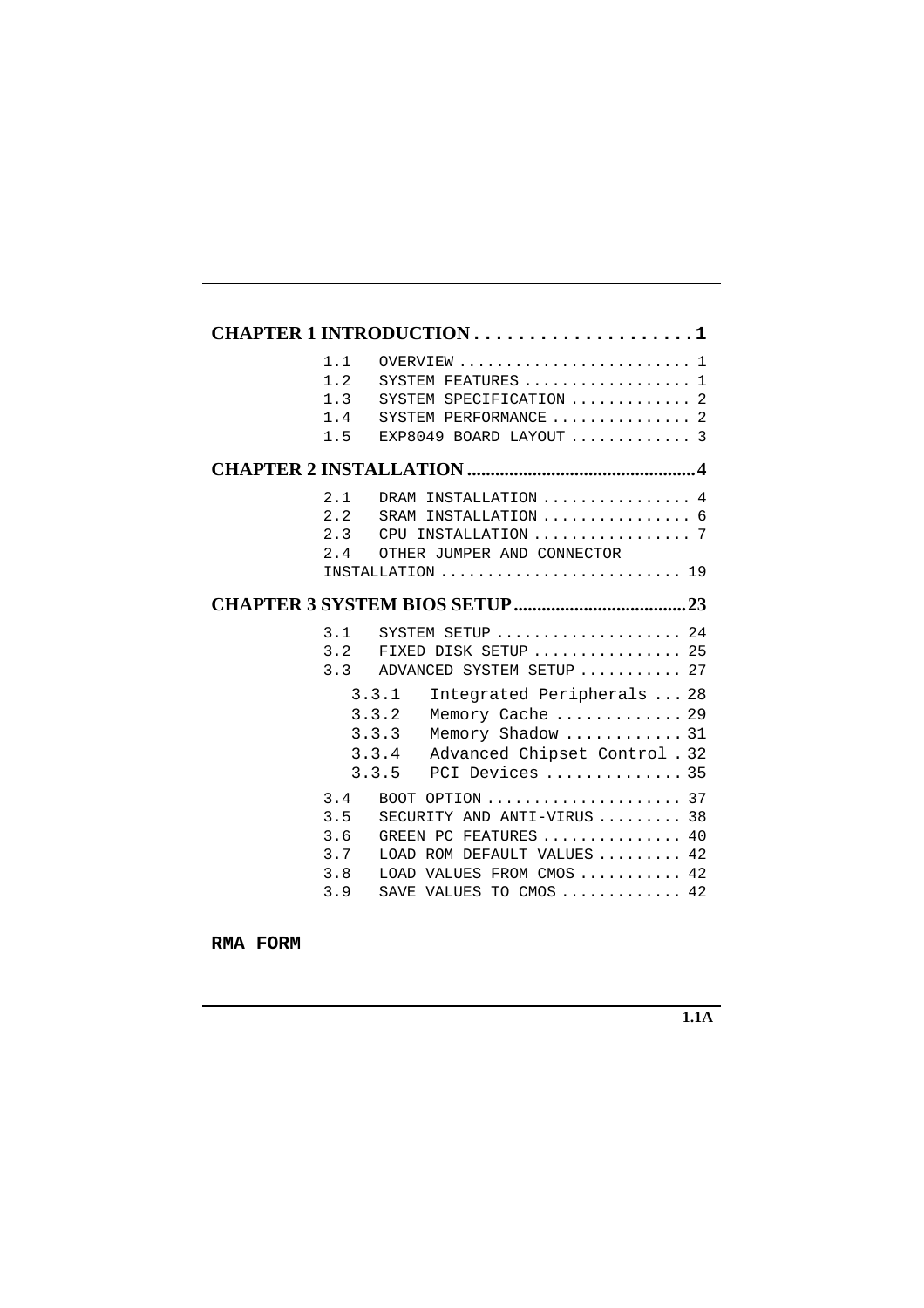# **CHAPTER 1 INTRODUCTION**

#### **1.1 OVERVIEW**

The EXP8049 is complemented by a 512KB second level Write-Back cache providing workstation level computing performance, and SIMM sockets support up to 64MB of DRAM.

The EXP8049 motherboard offers outstanding I/O capabilities. Four PCI Local Bus slots provide a high bandwidth data path for data-movement intensive function such as Graphics. Three ISA slots complete the I/O mix.

The EXP8049 Baby-AT motherboard provides the foundation for cost effective, high performance, highly expandable platforms which deliver the latest in CPU and I/O technologies.

#### **1.2 SYSTEM FEATURES**

! Supports INTEL 486SX, DX, DX2, DX4, P24T, P24D, S-SERIAL AMD DX, DX2, DXL, DX4 CYRIX SX, DX, DX2  $\Box$  Supports H/W GREEN/WAKE UP Switch ! Supports 4 System States for Power Saving : ON/DOZE /STANDBY/SUSPEND  $\Box$  Supports L1/L2 Write Back/Write Through Cache Feature

! Supports 3 MASTER PCI Bus & 1 SLAVE PCI Bus

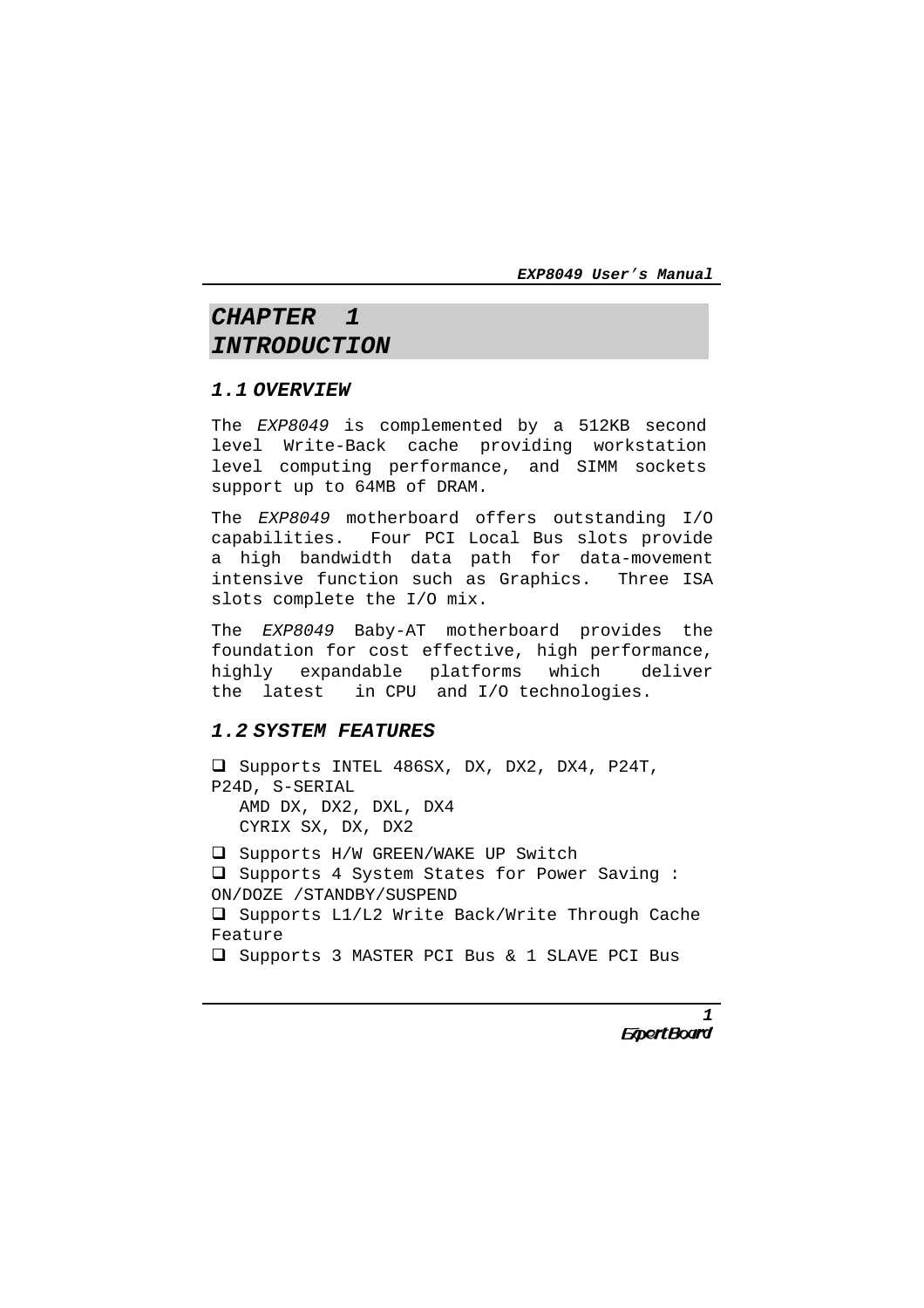□ Supports 128KB/256KB/512KB Cache Size ! Supports 72pin SIM MODULES ! Supports SMI/SMM/PMU/APM Power Controllers ! Enchanced PCI IDE on Board □ Supports 2S1P, Floppy on Board □ BIOS has been Hardware Integrated with Enhanced IDE Driver for Best Hard Disk Performance ! Supports Parallel Port EPP/ECP Mode **1.3 SYSTEM SPECIFICATIONS** Processor : INTEL 486SX/DX/DX2/DX4/P24T/P24D 486CPU CYRIX CX486 SX/DX/DX2 486CPU AMD DX/DX2/DX4/DXL 486CPU CPU Clock : 25/33/40/50 MHz CPU Memory : Up to 64MB Memory Configuration : 1MB/2MB/4MB/8MB/16MB/32MB/64MB SRAM Configuration : 128KB/256KB/512KB BIOS Subsystem : PHOENIX\AMI BIOS I/O Subsystem No. Slot : Three 16-bit ISA Bus and Four PCI Bus Dimension : 9.2" X 8.8" , 2/3 Baby AT Size

#### **Additional Features**

Miscellaneous Connectors : Reset Button, Internal Battery, Turbo SW, Flash LED(Turbo LED) for Power Green

Board Design : Four-layer Implementation for Low Noise Operation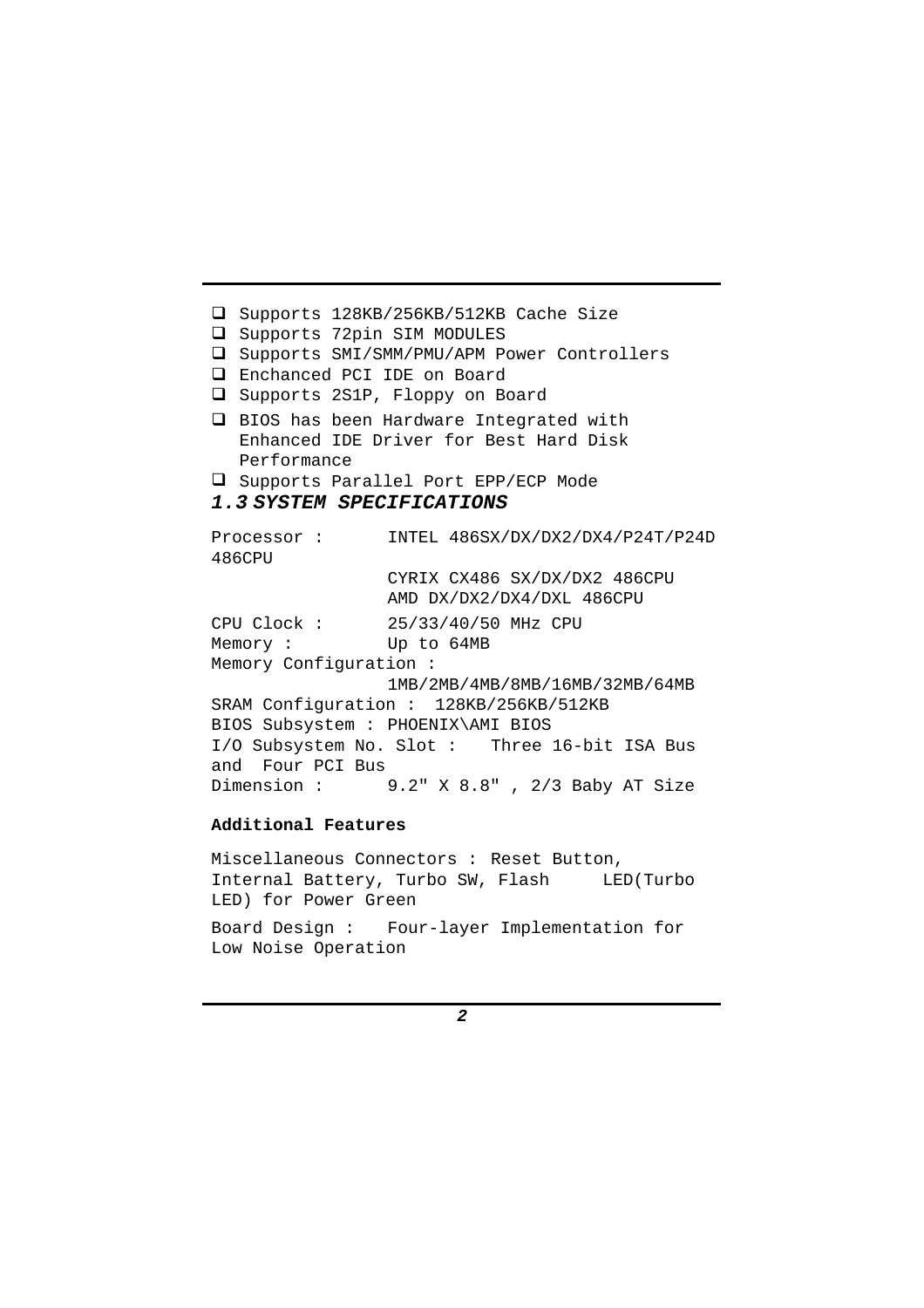| <b>SOFTWARE</b>           |                 | <b>POWER METER</b> | <b>NORTON</b>       |
|---------------------------|-----------------|--------------------|---------------------|
| <b>TYPE</b><br><b>CPU</b> | <b>LANDMARK</b> | V1.7 MIPS          | V8.0                |
|                           | V2.0            |                    | <b>SPEED</b><br>CPU |
| INTEL DX-                 | 111.35MHz       | 14.7MIPS           | 72.0                |
| 33MHz                     |                 |                    |                     |
| AMD DX-40MHz              | 133.77MHz       | 17.6MIPS           | 86.5                |
| INTEL DX2-                | 167.64MHz       | 19.4MIPS           | 99.3                |
| 50MHz                     |                 |                    |                     |
| INTEL DX-                 | 167.64MHz       | 21.9MIPS           | 108.4               |
| 50MHz                     |                 |                    |                     |
| INTEL DX2-                | 222.69MHz       | 25.8MIPS           | 132.0               |
| 66MHz                     |                 |                    |                     |

## **1.4 SYSTEM PERFORMANCE**

**1.5 EXP8049 BOARD LAYOUT**

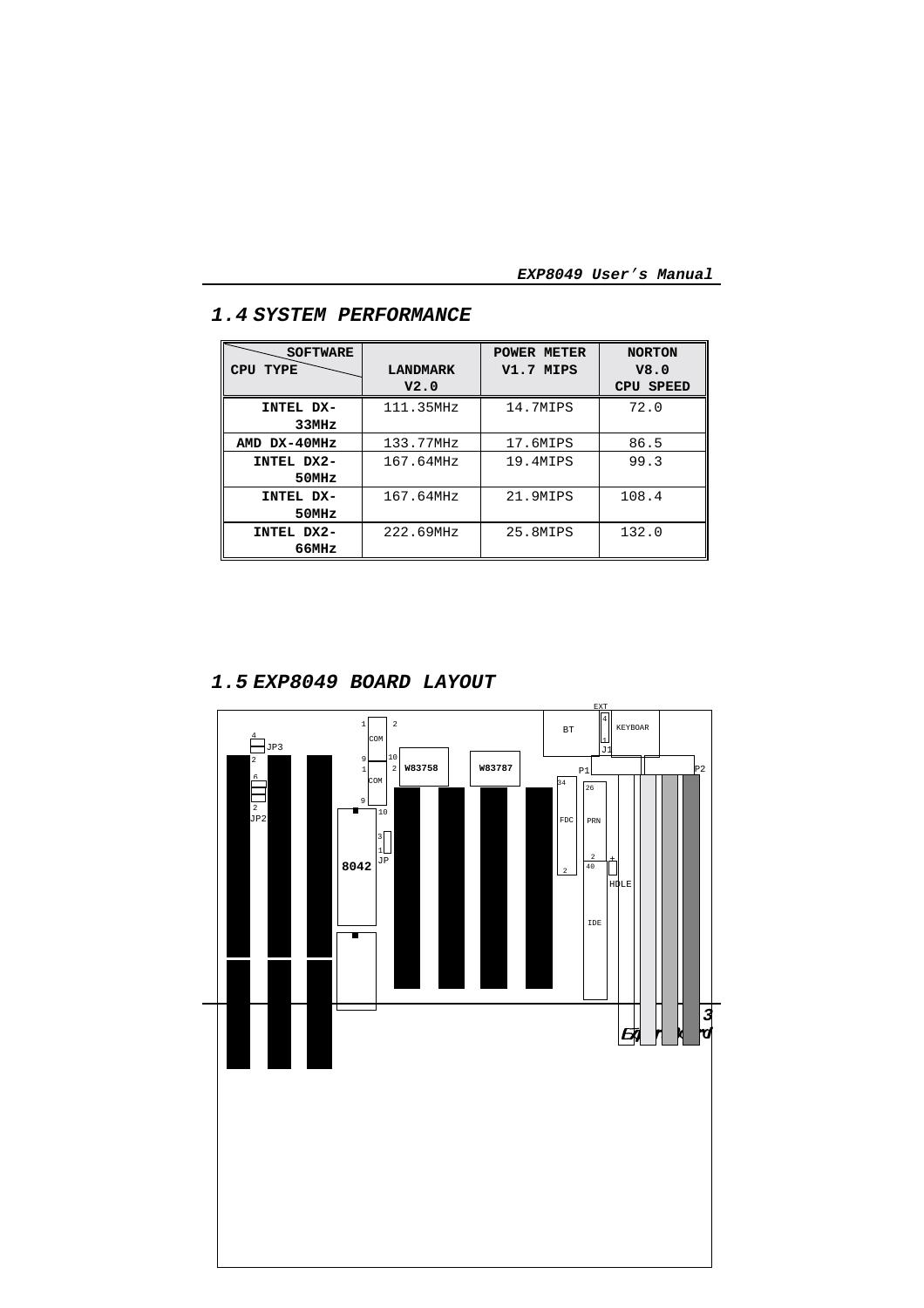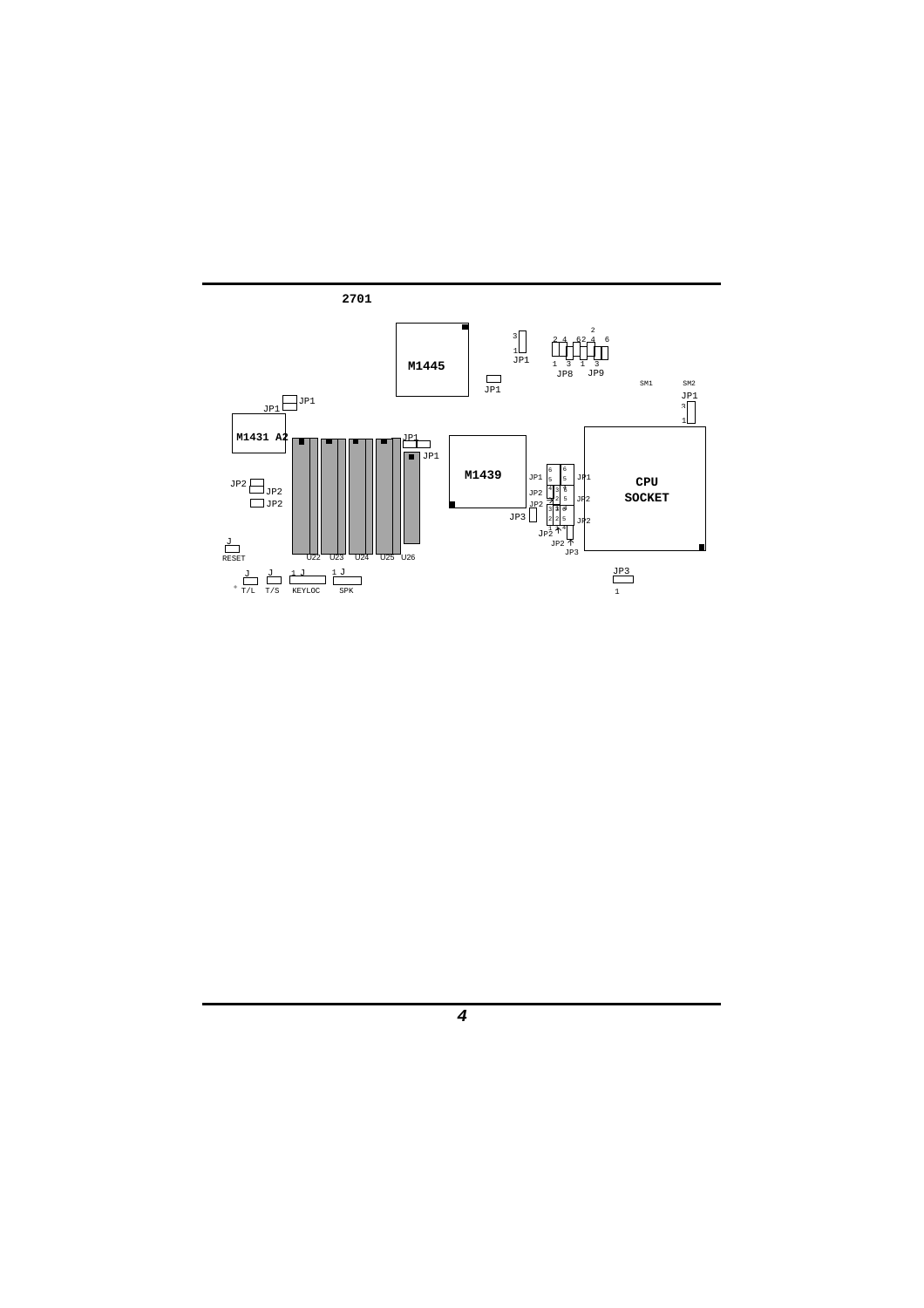# **CHAPTER 2 INSTALLATION**

Before the system is ready to operate, the hardware must be set up for various functions of the system. To set up the EXP8049 motherboard is a simple task. The user only has to set a few jumpers, connectors and sockets.

#### **2.1 DRAM INSTALLATION**

The EXP8049 main board can support expanded memory from 1MB to 64MB. Either 1MB, 2MB, 4MB, 8MB,16MB, 32MB, SIM Modules can be used on the EXP8049 motherboard.

■ The board layout below shows the locations of the DRAM memory banks :



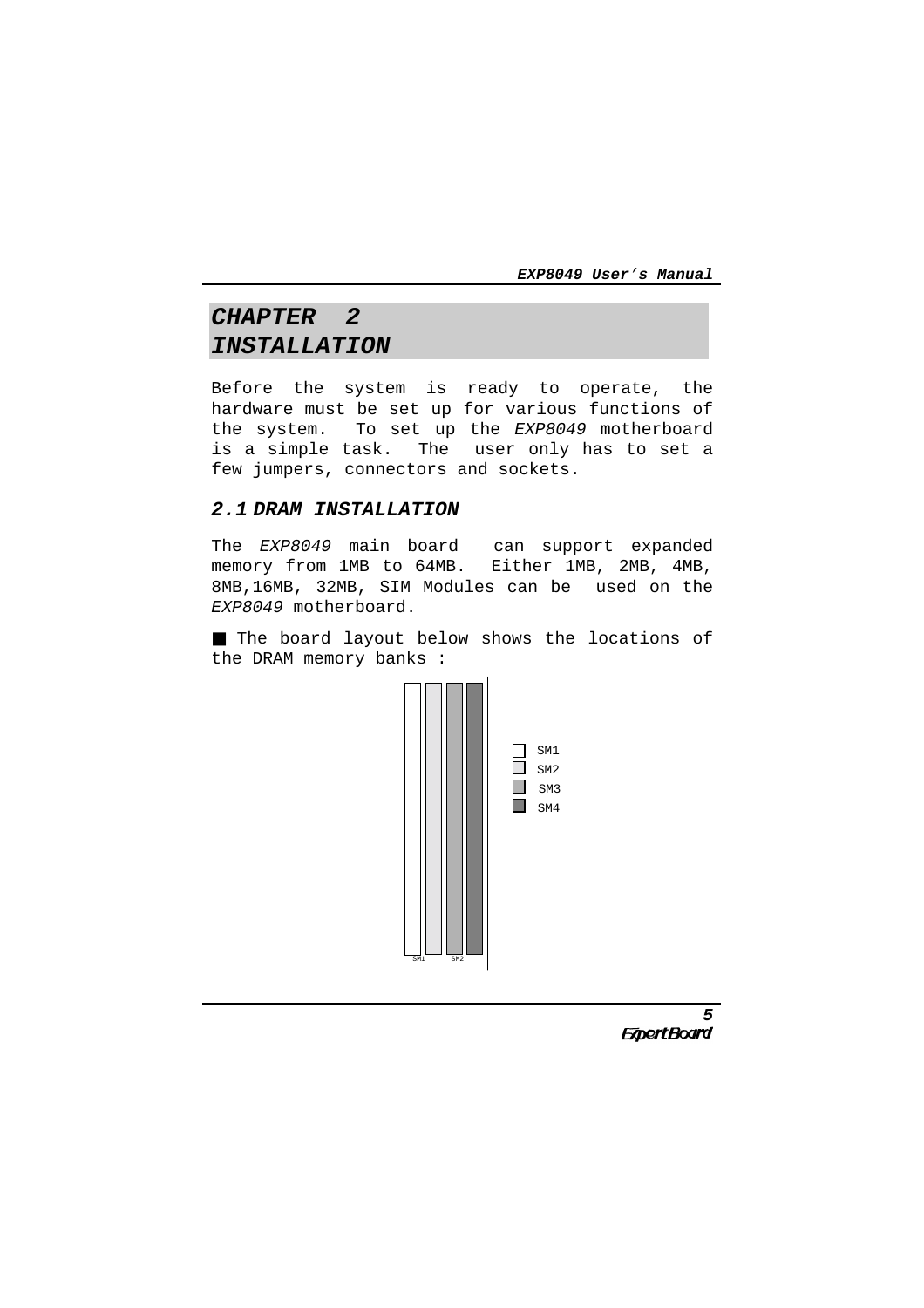✎ **The motherboard consists of four memory banks, SM1, SM2, SM3 or SM4 .**

■ TABLE 1

|      |                 |      |      | <b>TOTAL</b>  |
|------|-----------------|------|------|---------------|
| SM1  | SM2             | SM3  | SM4  | <b>MEMORY</b> |
| 4MB  | None            | None | None | 4MB           |
| 4MB  | 4M <sub>R</sub> | None | None | 8MB           |
| 4MB  | 4MB             | 4MB  | None | 12MB          |
| 8MB  | 4MB             | None | None | 12MB          |
| 8MB  | 8MB             | None | None | 16MB          |
| 16MB | None            | None | None | 16MB          |
| 16MB | 4MB             | None | None | 20MB          |
| 16MB | 4M <sub>R</sub> | 4MB  | None | 24MB          |
| 16MB | 4MB             | 4MB  | 4MB  | 28MB          |
| 16MB | 16MB            | None | None | 32MB          |
| 16MB | 16MB            | 4MB  | None | 36MB          |
| 16MB | 16MB            | 4MB  | 4MB  | 40MB          |
| 16MB | 16MB            | 16MB | None | 48MB          |
| 16MB | 16MB            | 16MB | 4MB  | 52MB          |
| 16MB | 16MB            | 16MB | 16MB | 64MB          |
| 32MB | 32MB            | None | None | 64MB          |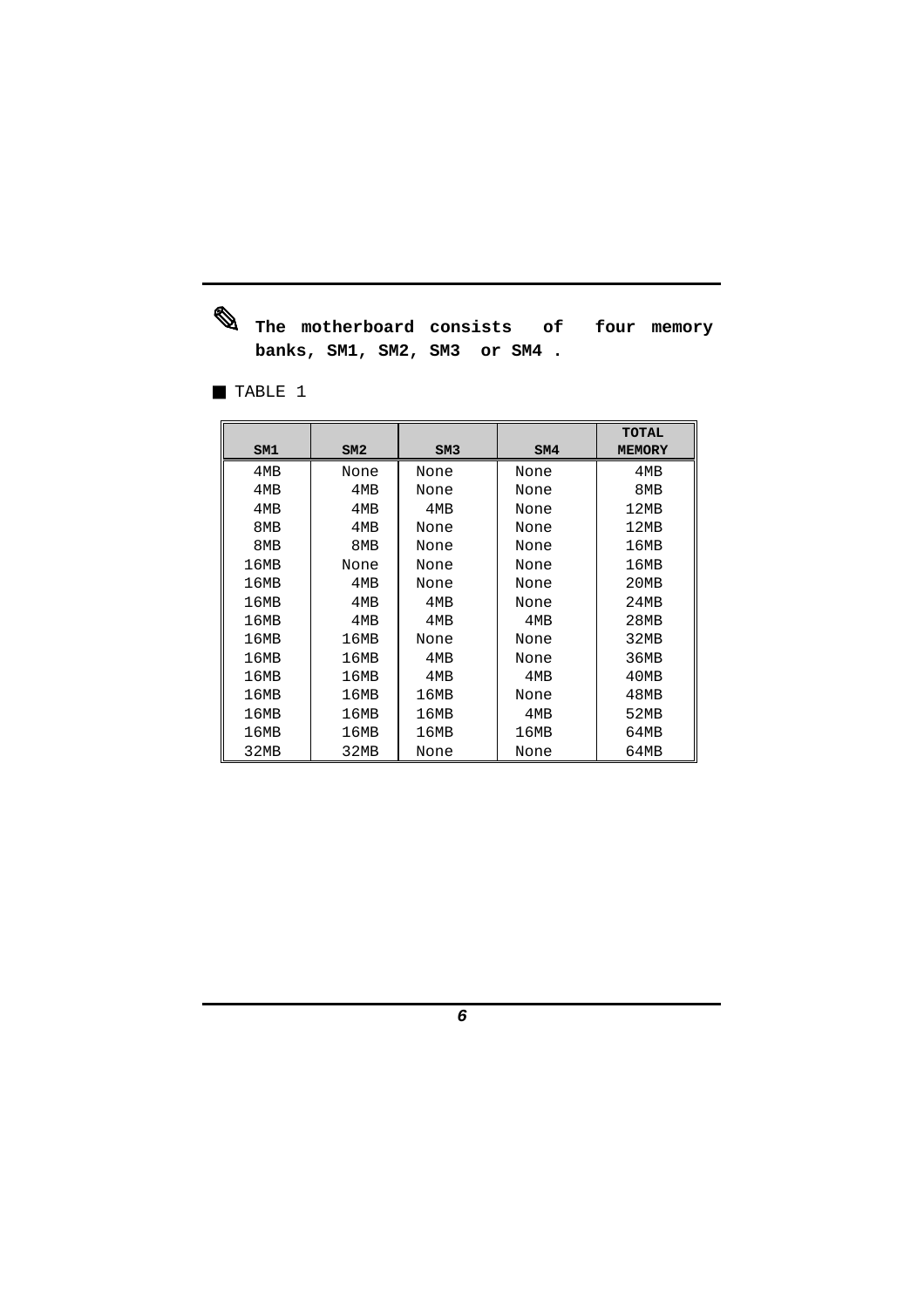# **2.2 SRAM INSTALLATION**





| 128K        |          | 256K $\clubsuit$                      |          | 512K    |                                       |
|-------------|----------|---------------------------------------|----------|---------|---------------------------------------|
| TAG RAM     | DATA RAM | TAG RAM                               | DATA RAM | TAG RAM | DATA RAM                              |
| U26         | U22-U25  | U <sub>26</sub>                       | U22-U25  | U26     | U22-U25                               |
| 8KX8        | 32KX8    | 32KX8                                 | 64KX8    | 32X8    | <i>128KX8</i>                         |
| JP1<br>JP16 |          | $\frac{JPI}{\bullet \bullet}$<br>JP16 |          |         | $\frac{JPI}{\bullet \bullet}$<br>JP16 |
|             |          |                                       |          |         | $\bullet\bullet$                      |

♣ **Default Setting**

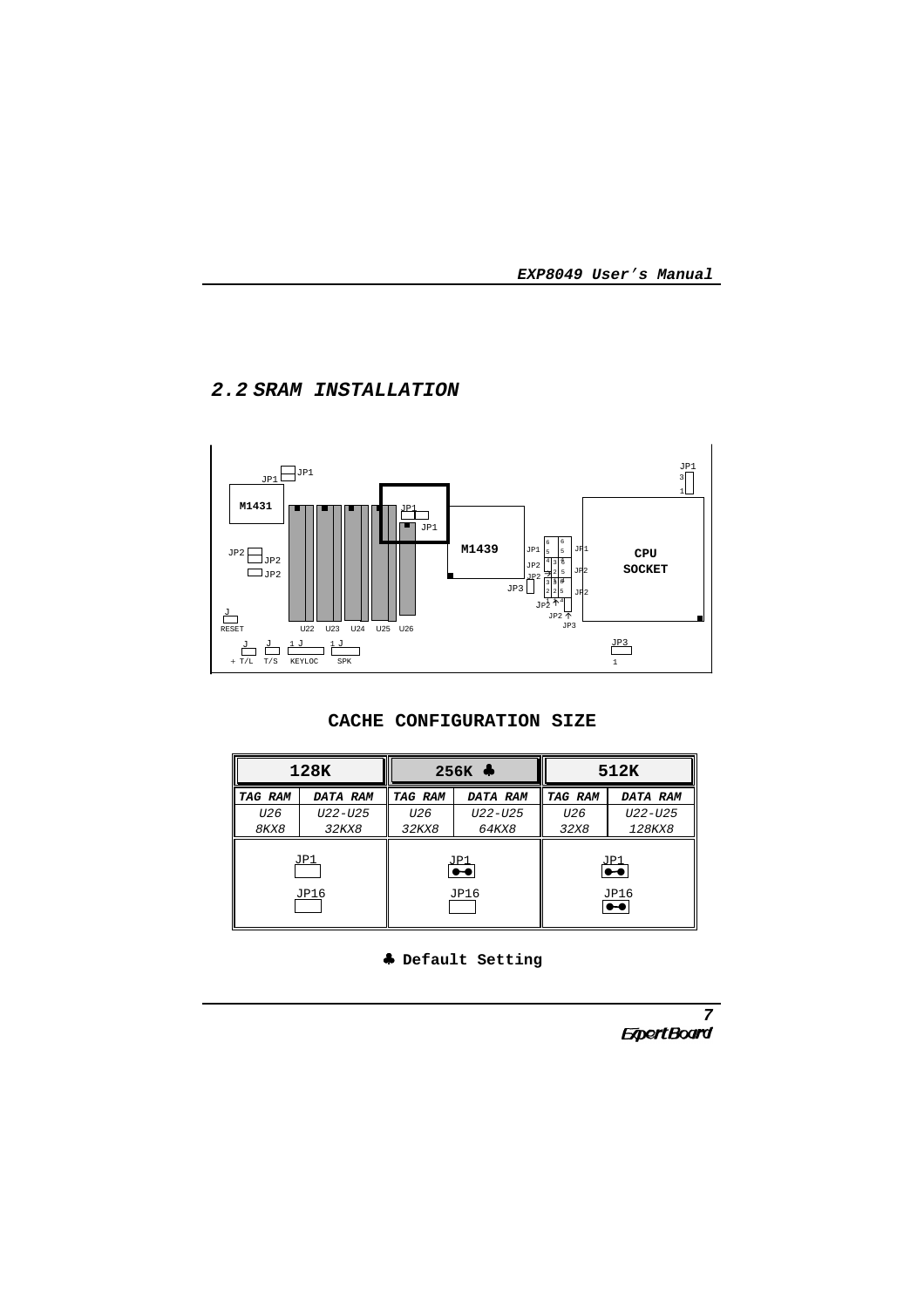# **2.3 CPU INSTALLATION**

# **INTEL 486SX & UMC U5S CPU TYPE**



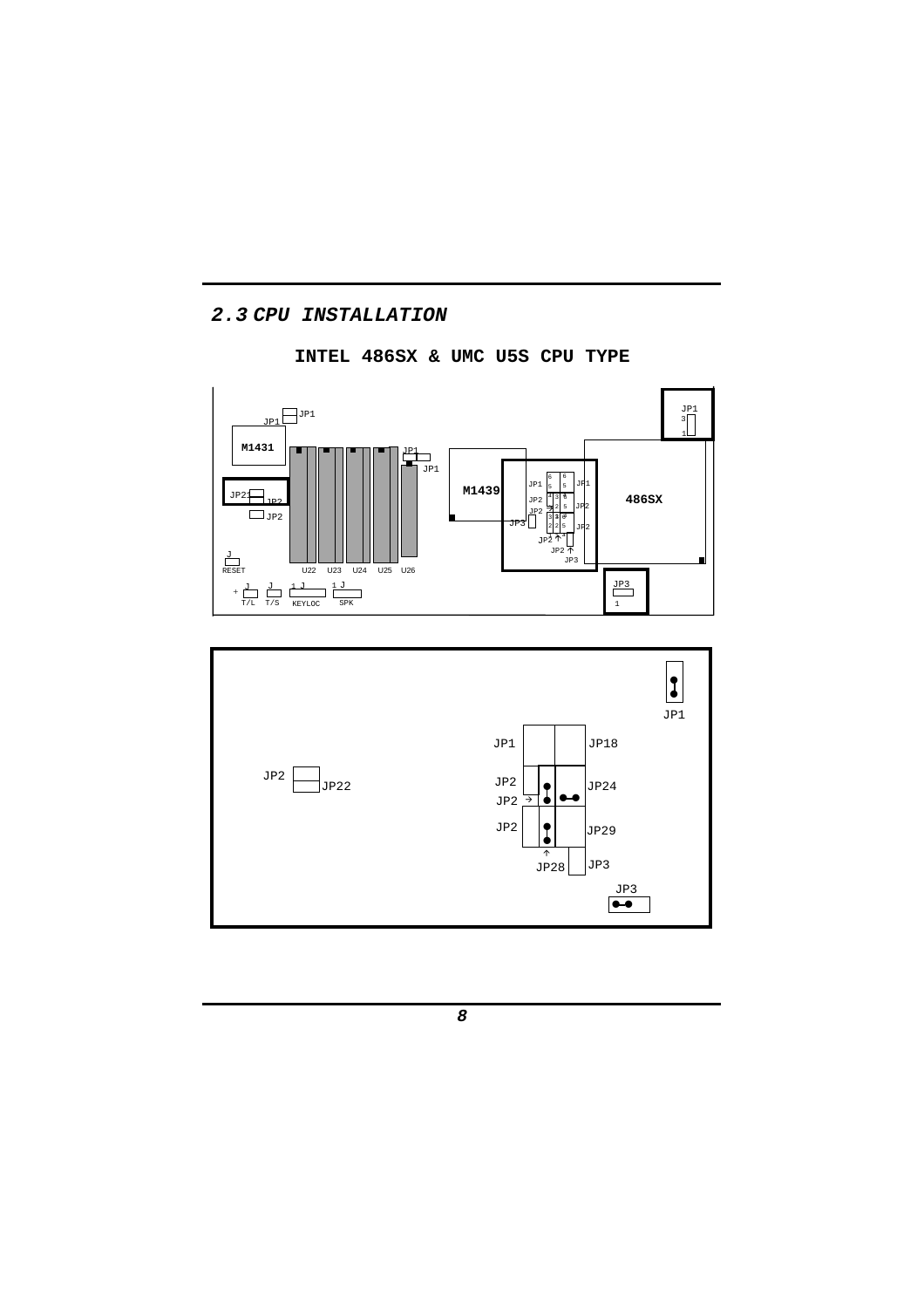

**INTEL 487SX CPU TYPE**



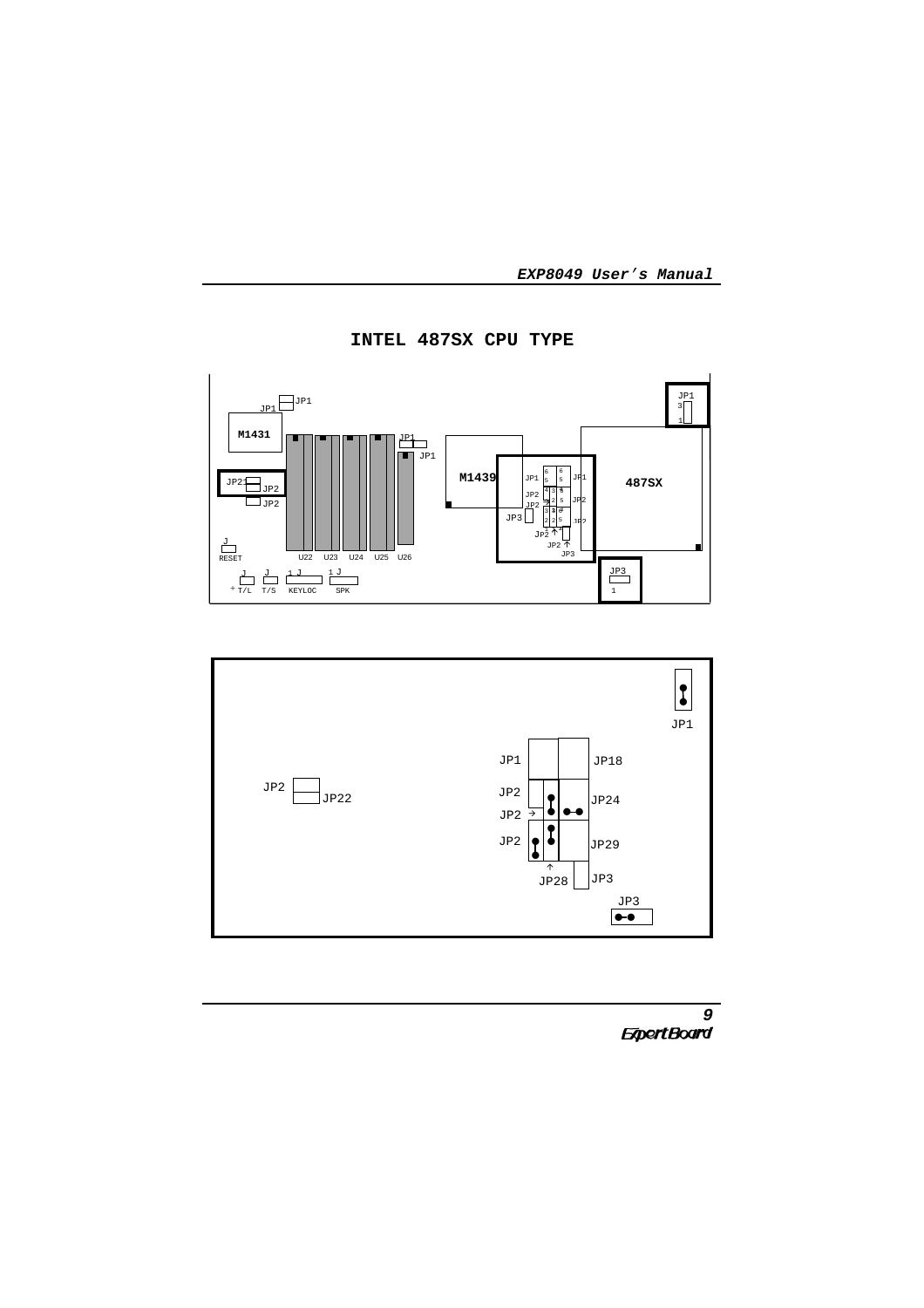

**INTEL & AMD CPU TYPE (486DX, 486DX2, AMD486DX4-100 )**

#### **JP14 & JP31**

3.3V or 5V Vottage Selector. Please set the correct voltage according to the CPU reguired voltage specification. Incorrect setting of this voltage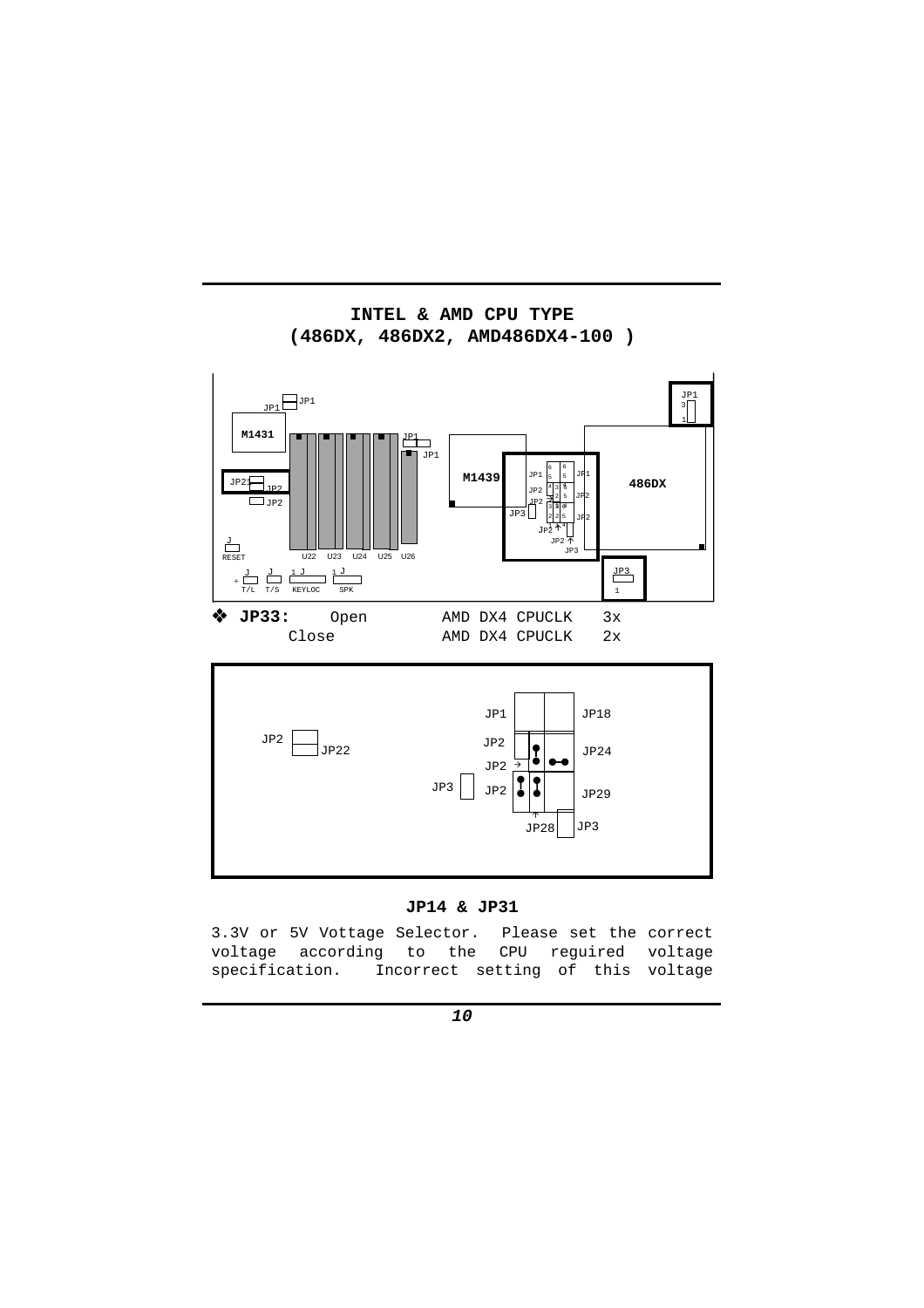selector may damage or render the CPU invaild operation.



**INTEL 486SX-S CPU TYPE**



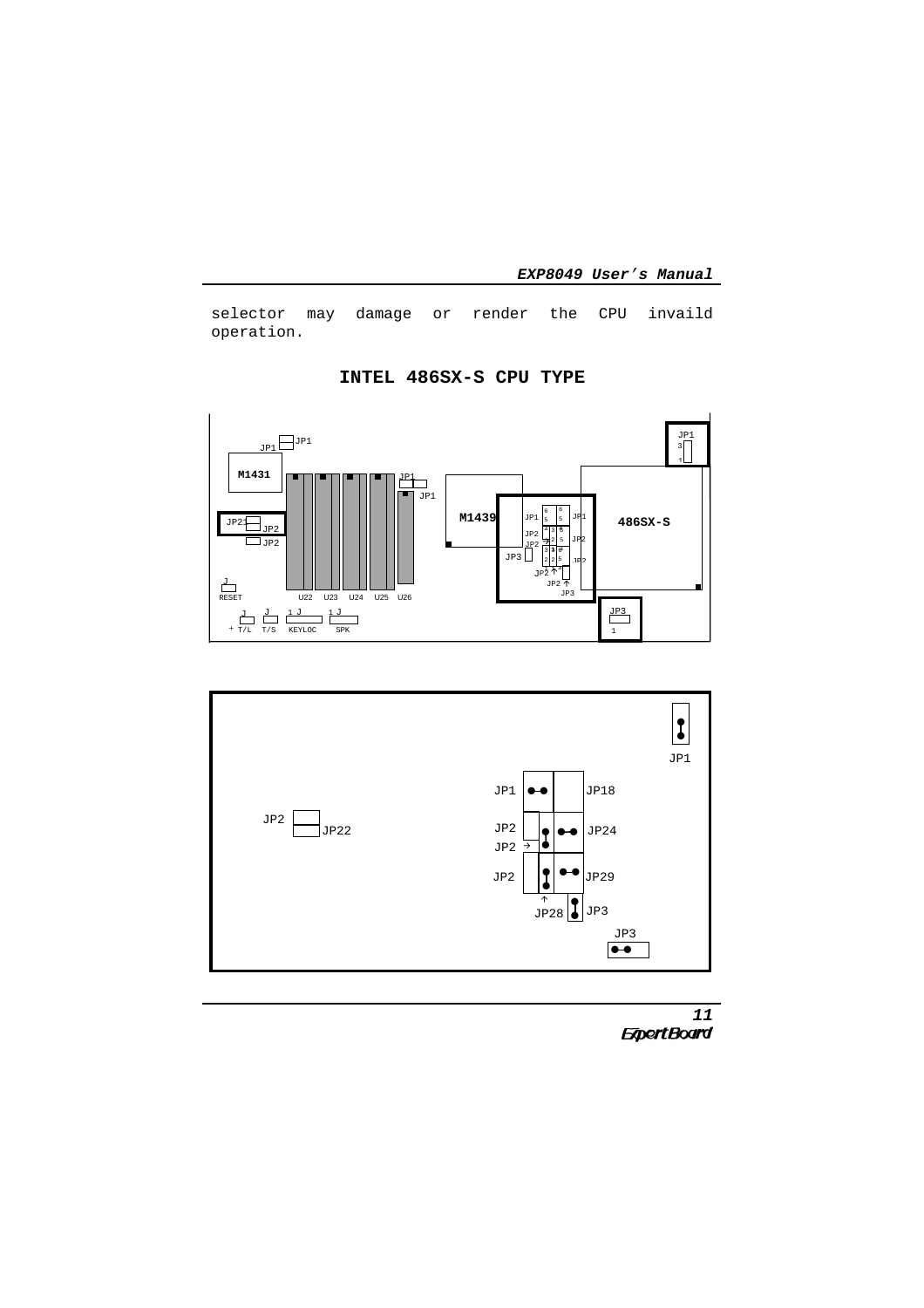

**INTEL 486DX-S/486DX2-S/OVERDRIVE CPU TYPE**

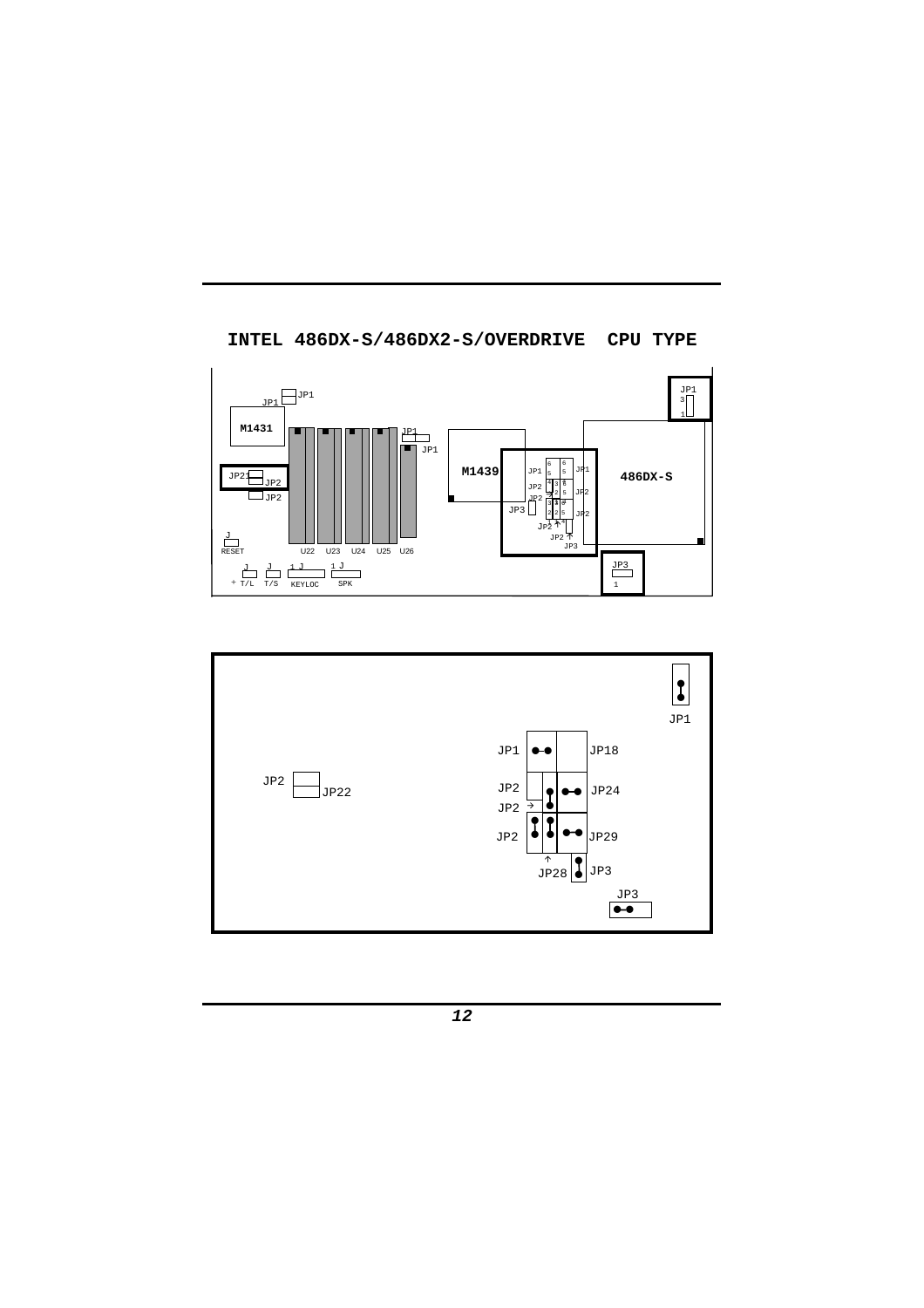

**P24C CPU TYPE (INTEL DX4-100 )**



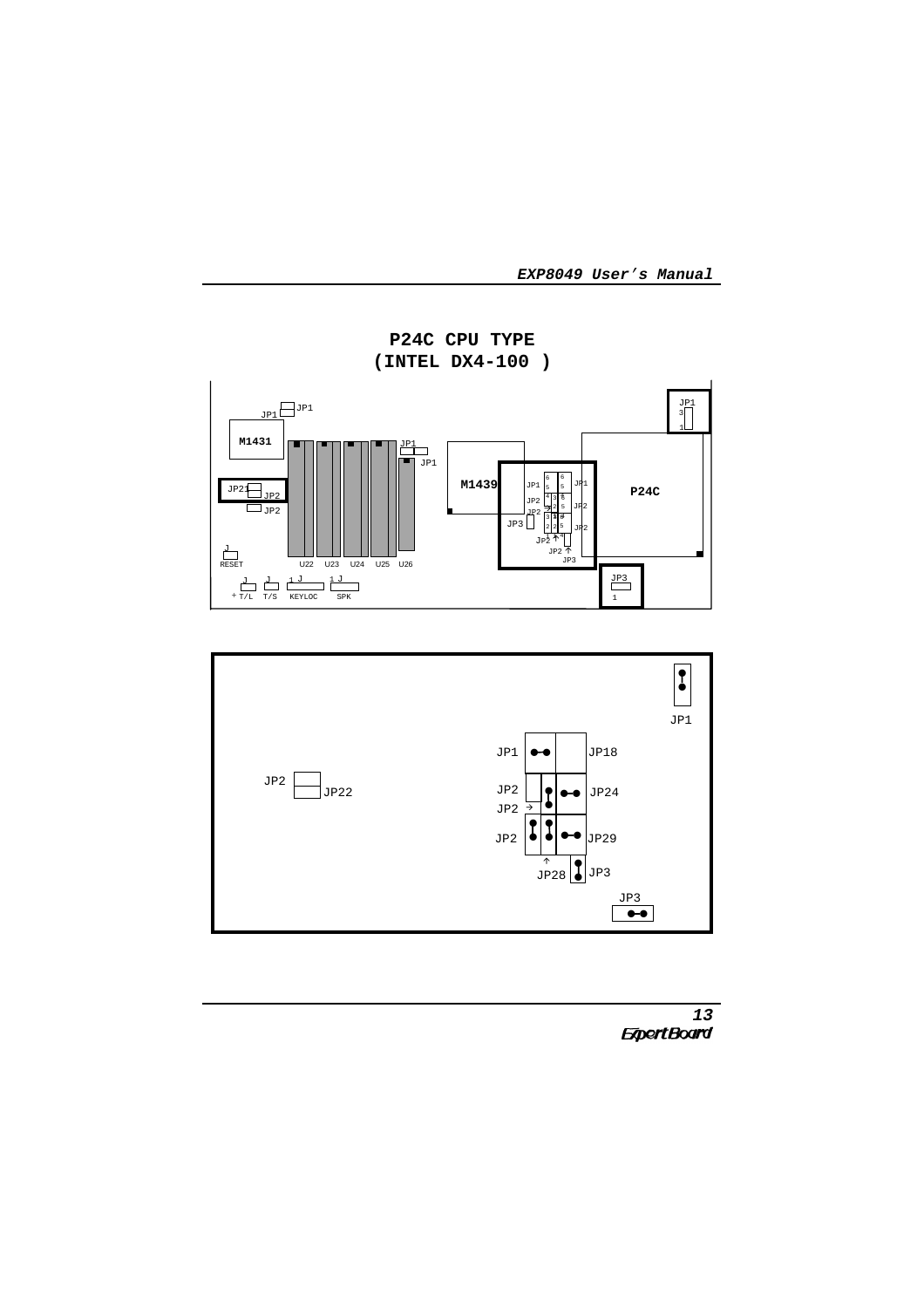

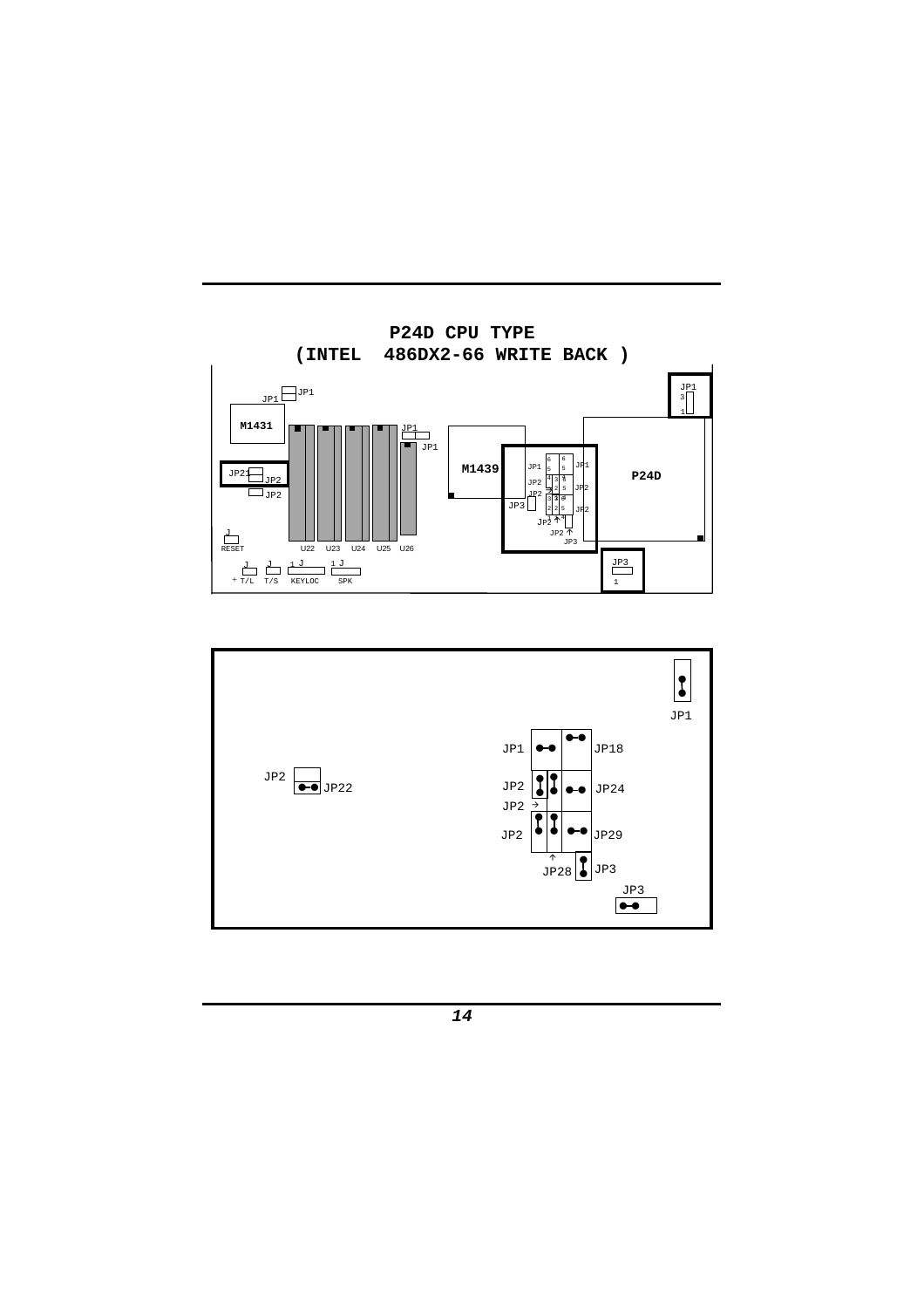





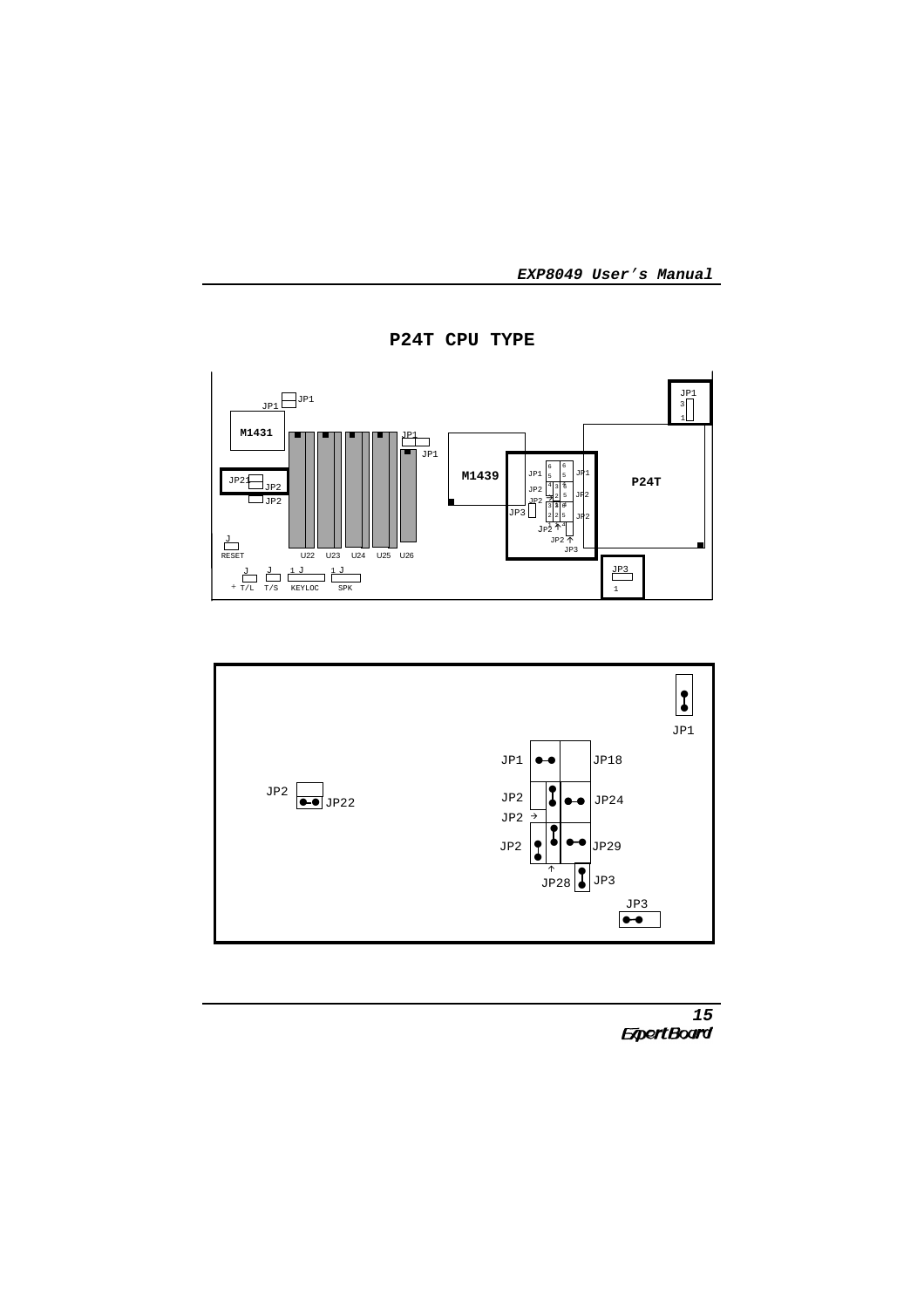



3.3V or 5V Vottage Selector. Please set the correct voltage according to the CPU reguired voltage specification. Incorrect setting of this voltage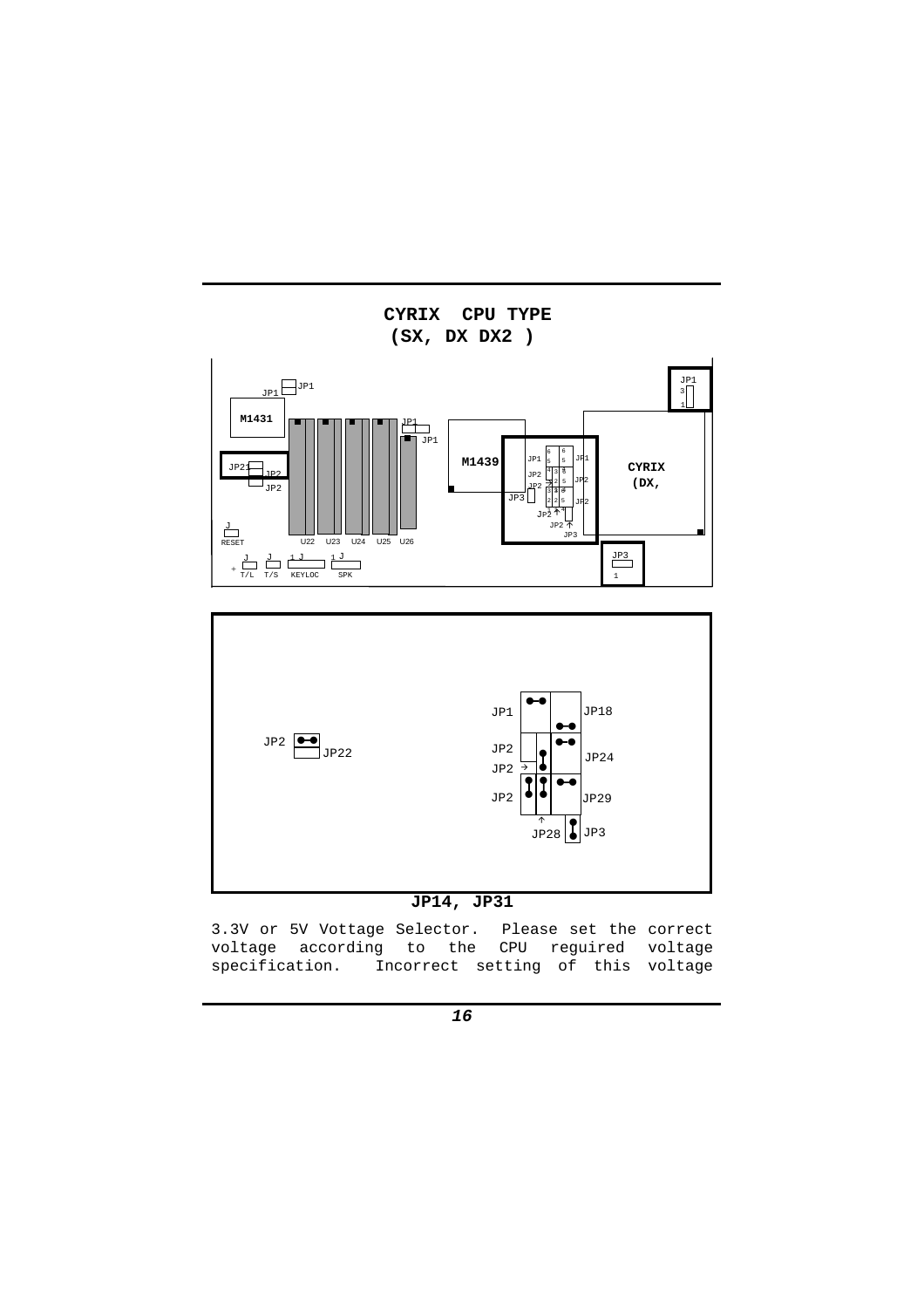selector may damage or render the CPU invaild operation.

<sup>17</sup><br>ExpertBoard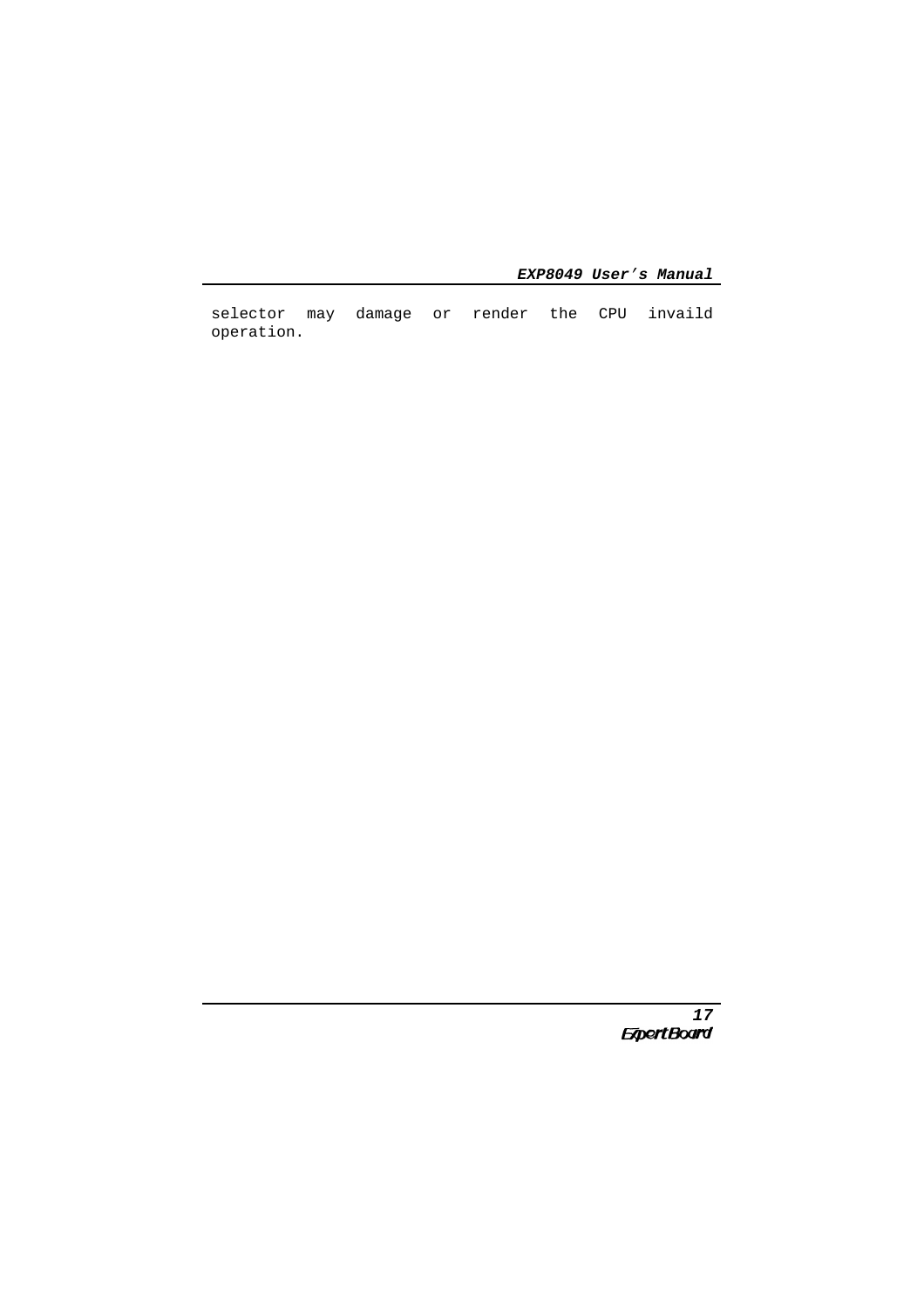



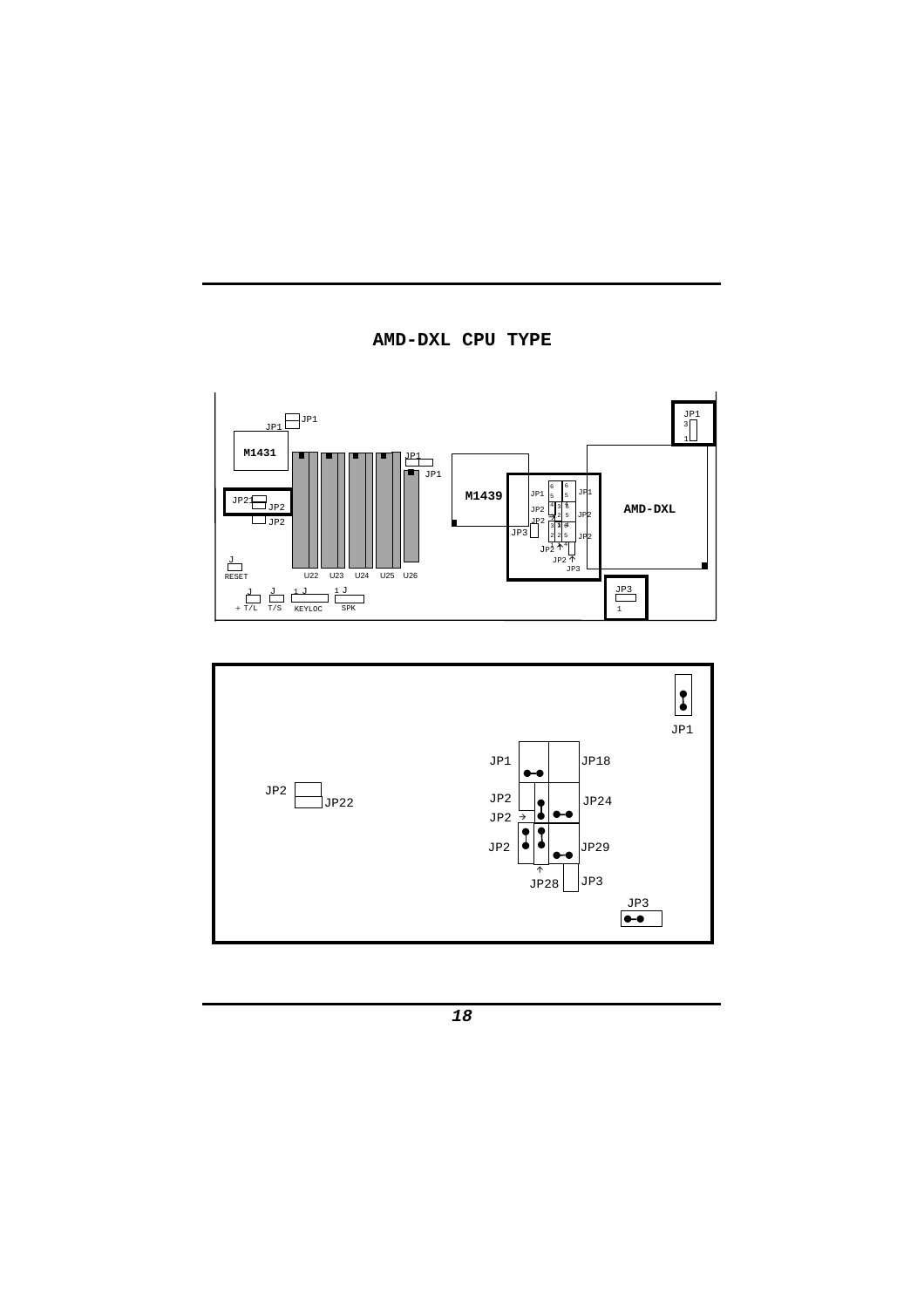

**FREQUENCY SETTING**



♣ **Default Setting**

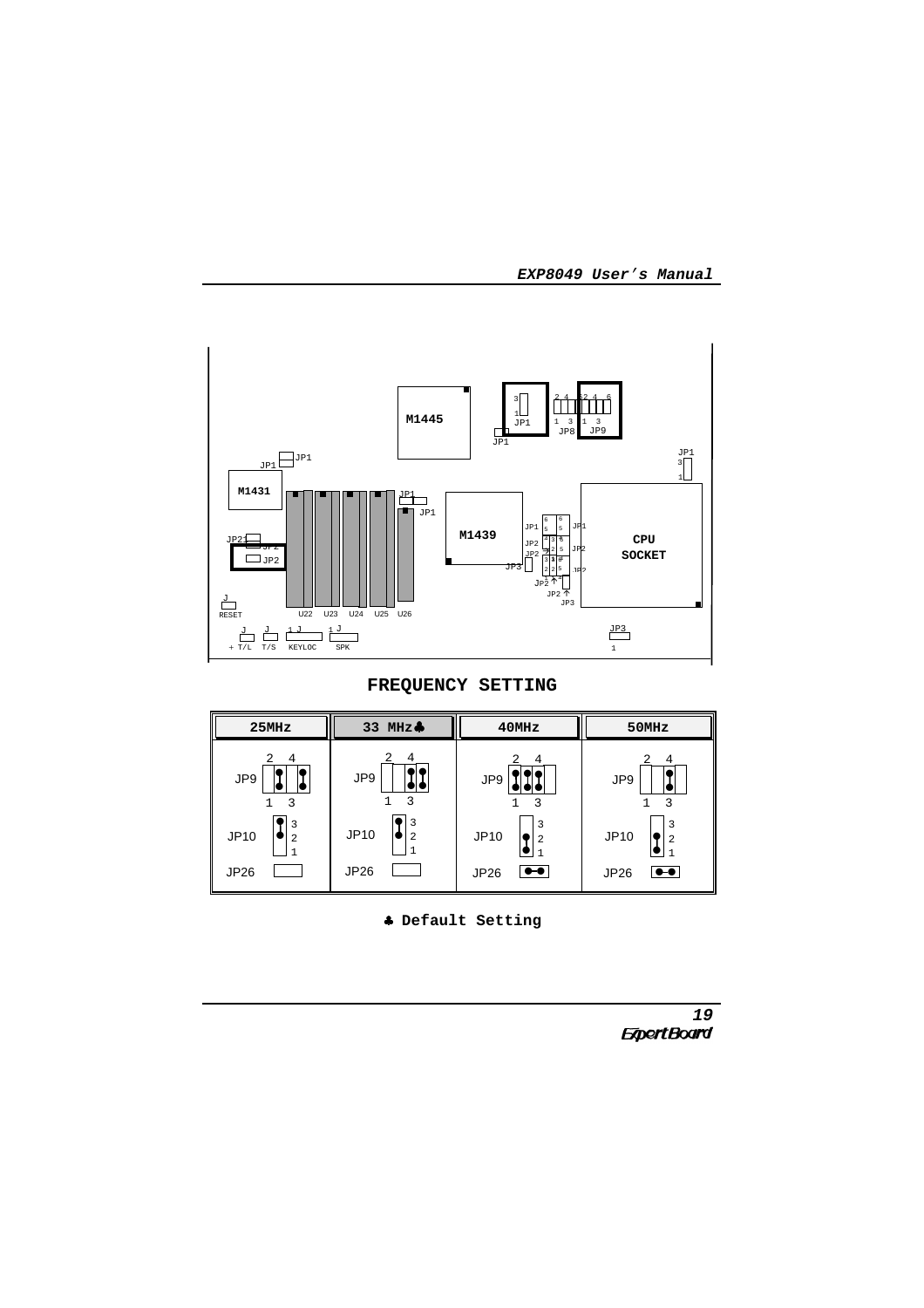

**CPU POWER VOLTAGE**

♣ **Default Setting**



**<sup>1</sup> SLAVE PCI SLOT** ➩ **PCI 4**

**3**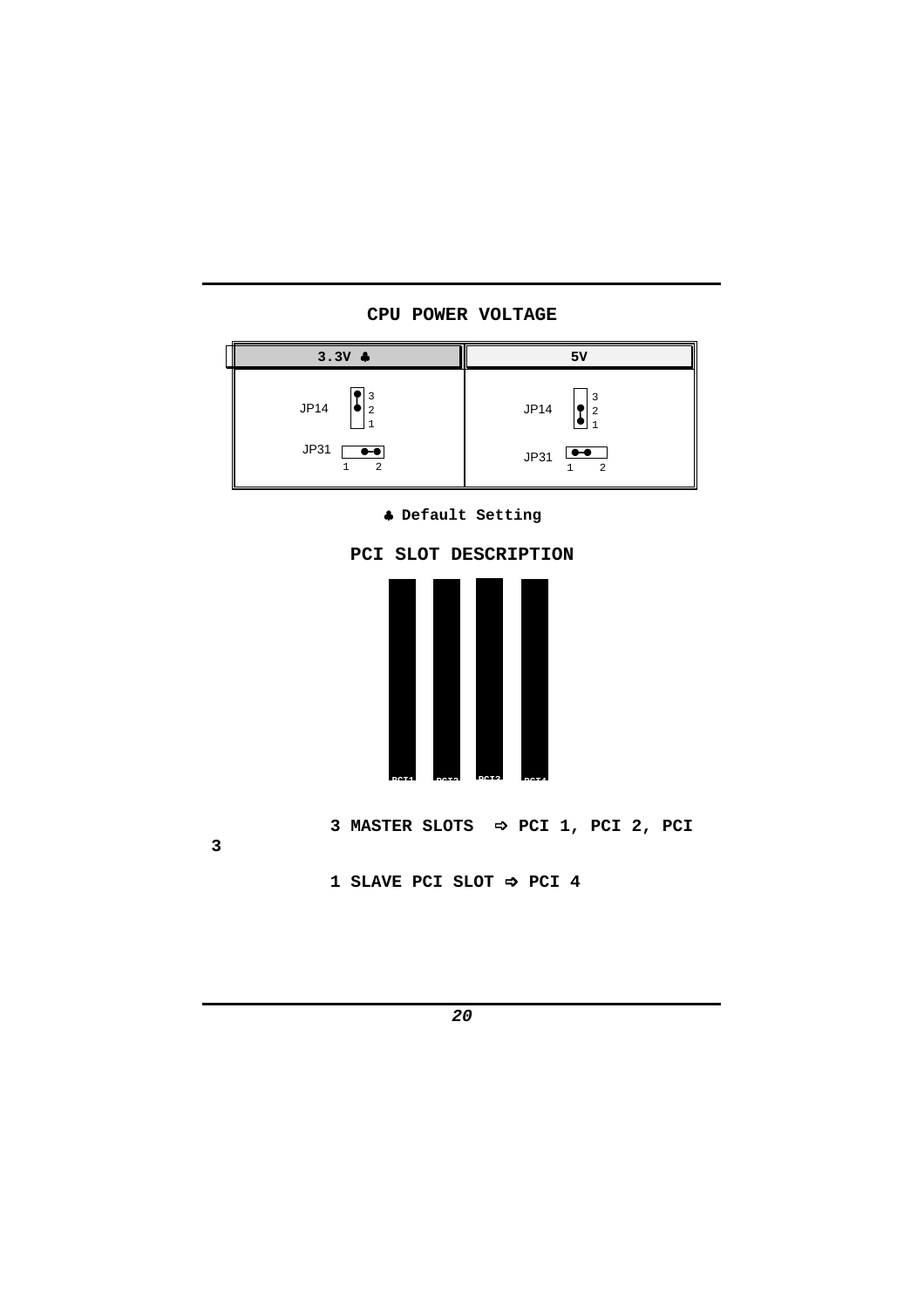

# **2.4 OTHER JUMPER SETTING**



**EXP8049 User**'**s Manual**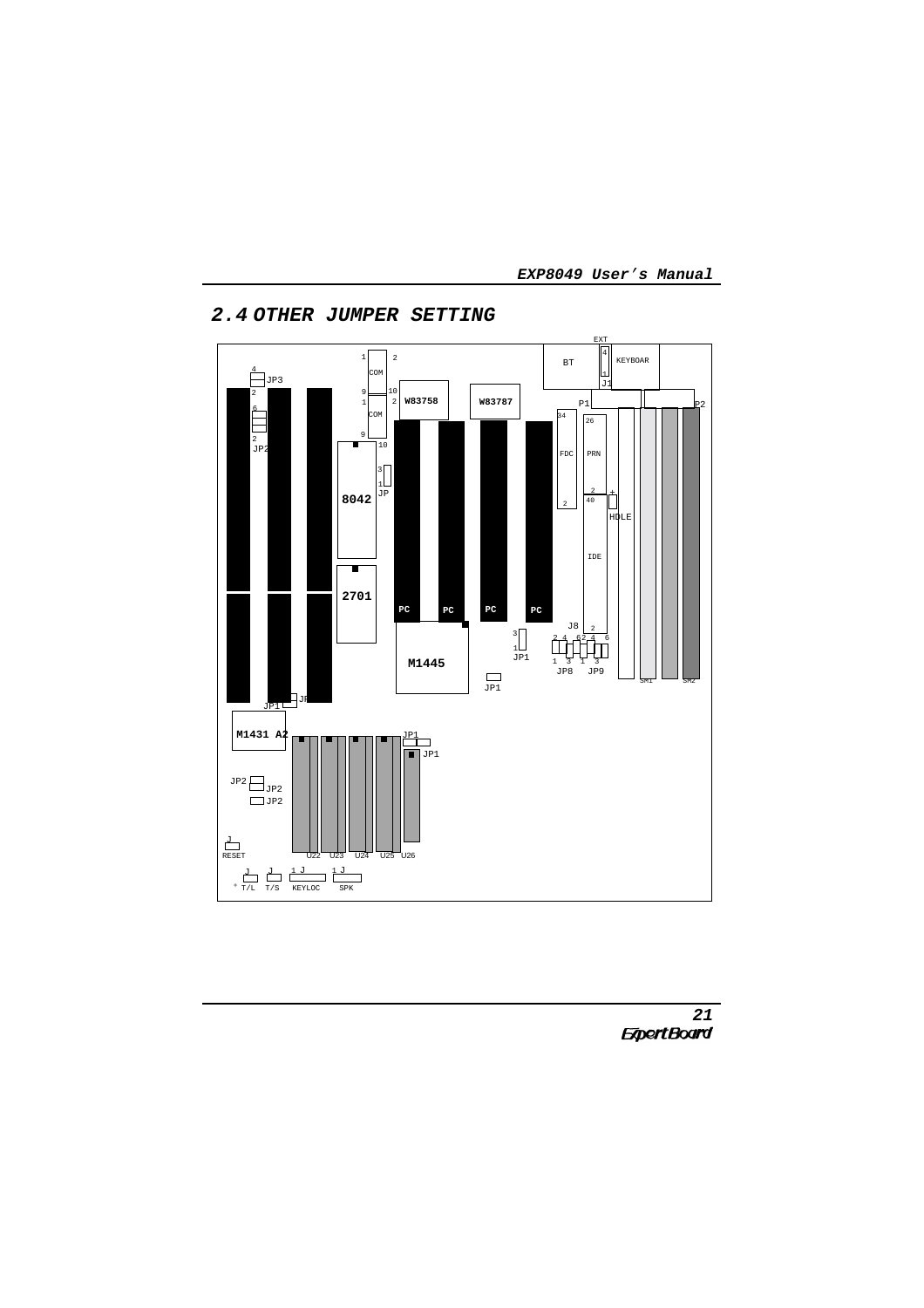# **GREEN FUNCTION OPTION**

| <b>JUMPE</b>    | <b>DESCRIPTION</b>                                                      |                   |  |
|-----------------|-------------------------------------------------------------------------|-------------------|--|
| R               |                                                                         |                   |  |
|                 | 2<br>4<br>$\mathbf{1}$<br>$\overline{\mathbf{3}}$                       | For Power Fan     |  |
| J <sub>P8</sub> | $\mathbf{1}$<br>3                                                       | For Monitor Power |  |
|                 | $\overline{a}$<br>$\mathbf{1}$<br>$\overline{3}$                        | For VGA H-Sync    |  |
|                 | $\overline{\mathbf{2}}$<br>4<br>$\mathbf{1}$<br>$\overline{\mathbf{3}}$ | For VGA V-Sync    |  |
| <b>JP12</b>     | Modem Ring-In Signal<br>Connector                                       |                   |  |
| JP13            | External Switch (Sleep or<br>Wake Up)                                   |                   |  |

# **COLOR/MONO SELECTION**

| JP7 |      |       |
|-----|------|-------|
|     | Mono | Color |

♣ **Default Setting**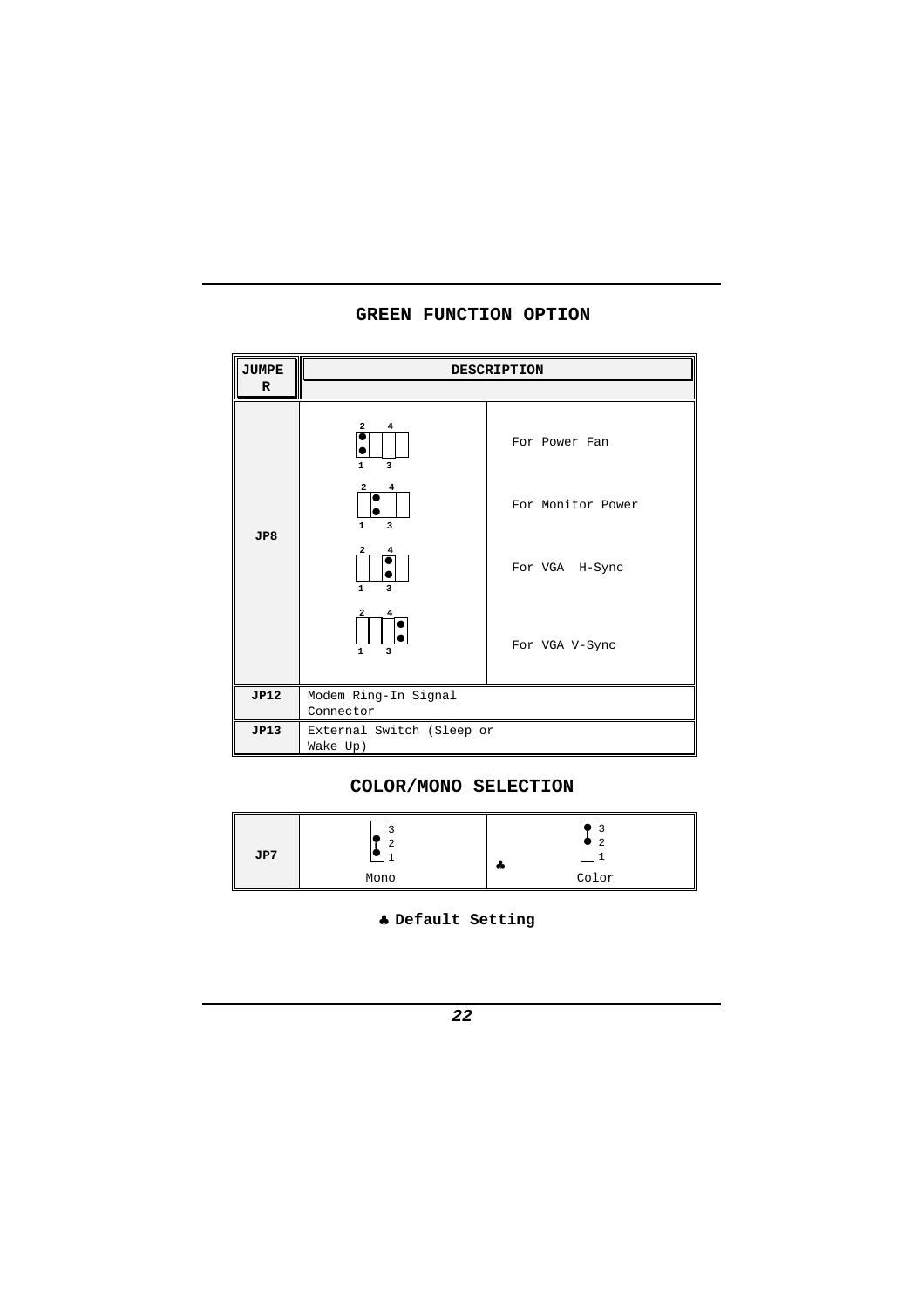| <b>CONNECTO</b>                               | PIN OUT                                           | <b>SIGNAL NAME</b>                                                                                      |
|-----------------------------------------------|---------------------------------------------------|---------------------------------------------------------------------------------------------------------|
| $\mathbb{R}$                                  |                                                   |                                                                                                         |
| J6 :<br>KEY LOCK                              | 1<br>2<br>3<br>4<br>5                             | Power LED<br>Not Used<br>Ground<br>Keyboard Inhibitor<br>Ground                                         |
| J7 :<br><b>SPEAKER</b>                        | 1<br>$\overline{a}$<br>3<br>4                     | $+5V$ DC<br>Data Out<br>Data Out<br>Data Out                                                            |
| J3 :<br><b>RESET</b>                          | 1<br>2                                            | Ground<br>Reset In                                                                                      |
| J4 :<br>TB-LED                                | 1<br>$\overline{a}$                               | +Anode<br>-Cathode                                                                                      |
| J5 :<br><b>TURBO</b><br><b>SWITCH</b>         | Normal                                            | <b>00</b> Turbo Speed                                                                                   |
| KB1:<br><b>KEYBOARD</b><br><b>CONNECTOR</b>   | 1<br>2<br>3<br>4<br>5                             | Keyboard Clock<br>Keyboard-Data<br>Space<br>Ground<br>$+5V$                                             |
| P1 & P2 :<br><b>POWER</b><br><b>CONNECTOR</b> | 1<br>2<br>3<br>4<br>5, 6, 7, 8<br>9<br>10, 11, 12 | Power Good<br>$+5V$ DC<br>$+12V$ DC<br>$-12V$ DC<br>Ground<br>$-5V$ DC<br>$+5V$ DC                      |
| J1<br>J2                                      | $1 \t2 \t3 \t4$<br>On Board IDE                   | 1-2 Clear CMOS<br>1-4 External Battery<br>Connector<br>(1: Ground)<br>(4: External Battery<br>Power In) |

#### **CONNECTOR DESCRIPTION**

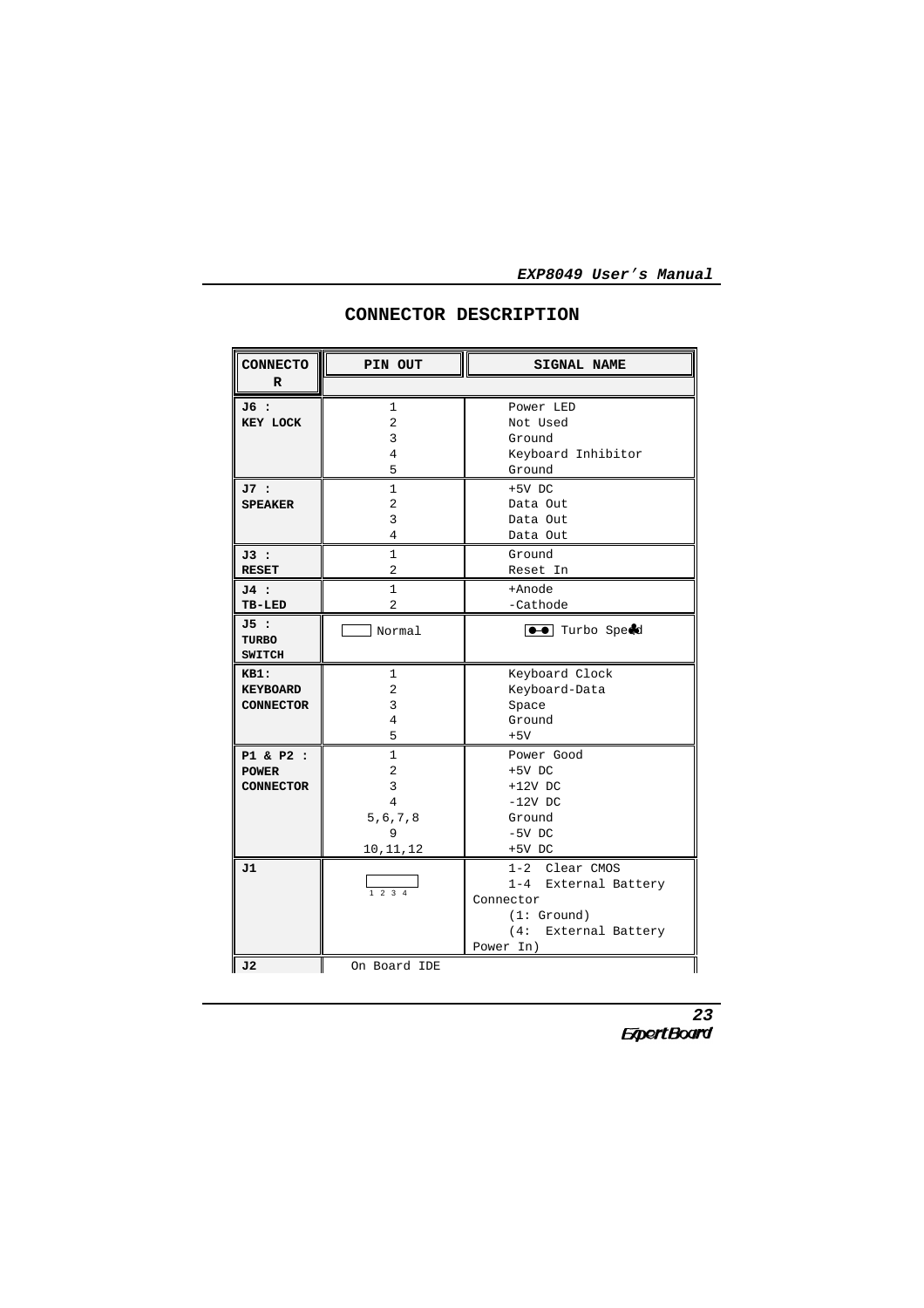|      | LED          |
|------|--------------|
| IDE1 | On Board IDE |
|      | Connector    |
| FDC1 | Floppy       |
|      | Connector    |
| PRN1 | Printer      |
|      | Connector    |

♣ **Default Setting**

## **PRINTER PORT**

| JP2              | In ECP Mode (JP2 is used for Parallel Port |                                           |                                   |  |  |  |  |
|------------------|--------------------------------------------|-------------------------------------------|-----------------------------------|--|--|--|--|
|                  |                                            | DMA Acknowledge Input)                    |                                   |  |  |  |  |
|                  | $1 - 2$                                    |                                           | DMA Channel 1                     |  |  |  |  |
|                  | $3 - 4$                                    |                                           | DMA Channel 3                     |  |  |  |  |
|                  |                                            | In Standard Printer Mode                  |                                   |  |  |  |  |
|                  | $5 - 6$                                    |                                           | Open Printer as Input/Output Port |  |  |  |  |
|                  |                                            |                                           | Clos   Printer as Output Port     |  |  |  |  |
|                  |                                            | e                                         | (Default)                         |  |  |  |  |
| J <sub>P</sub> 3 |                                            | In ECP Mode for Parallel Port DMA request |                                   |  |  |  |  |
| 4                | output                                     |                                           |                                   |  |  |  |  |
|                  | $1 - 2$                                    |                                           | DMA Channel 1                     |  |  |  |  |
|                  | $3 - 4$                                    |                                           | DMA Channel 3                     |  |  |  |  |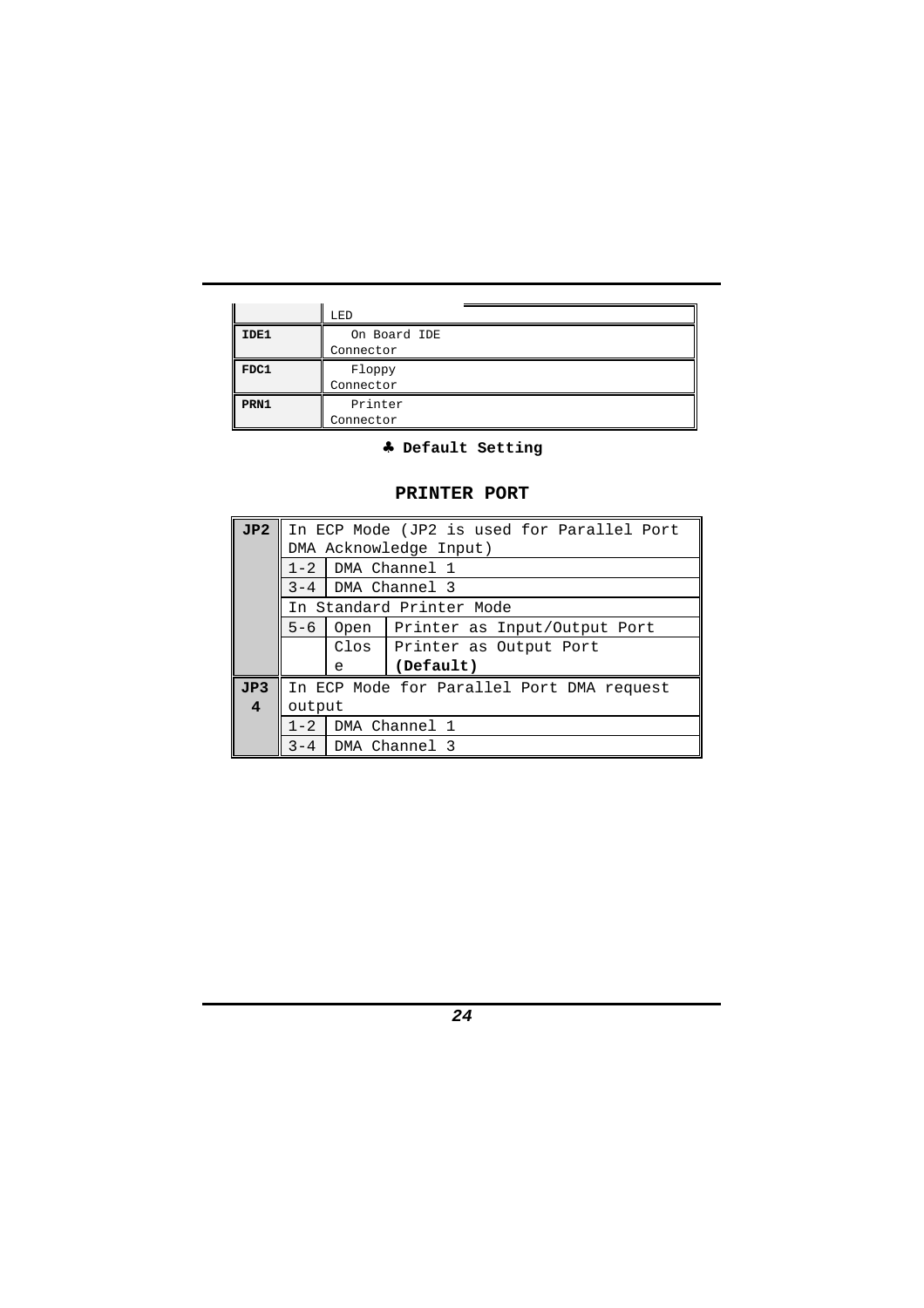# **CHAPTER 3 SYSTEM BIOS SETUP**

## **PHOENIX BIOS SYSTEM CONFIGURATION SETUP**

Use the EXP8049 to record changes in your hardware and to control its special features. The Setup program uses a number of menus in which you can specify changes to your hardware and turn the special features on or off.

1. To start the EXP8049 Setup program, take the following steps:

*Press <DEL> to enter SETUP* program While turning on or rebooting your system. The Phoenix BIOS for EXP8049 displays this message:

2. The Main Menu which looks like this appears: Phoenix BIOS Setup - Copyright 1985-94 Phoenix Technologies Ltd.

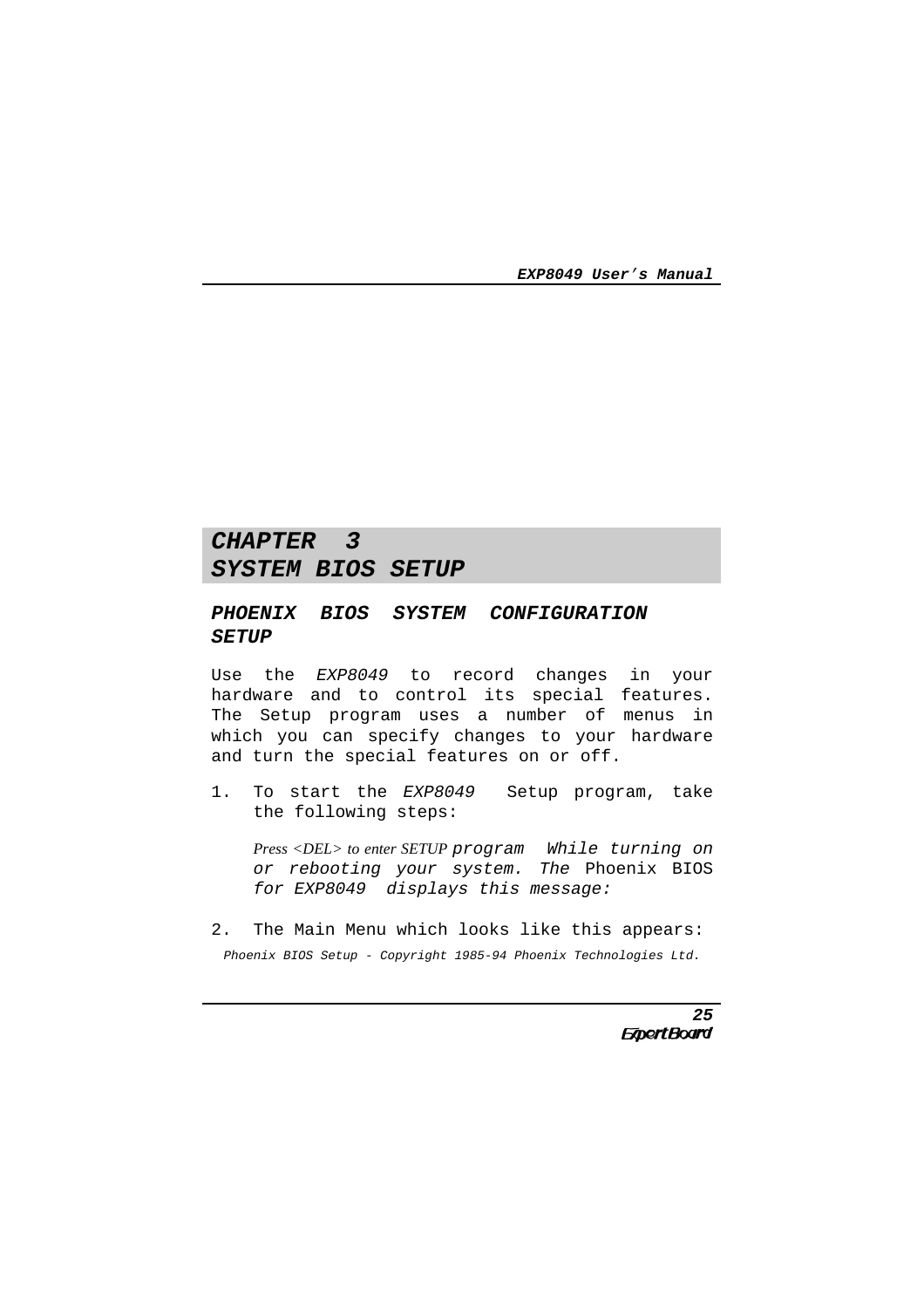|                                                 | <b>MAIN MENU</b>                                                                                                                                                                                     |      |
|-------------------------------------------------|------------------------------------------------------------------------------------------------------------------------------------------------------------------------------------------------------|------|
|                                                 | System Setup<br>Fixed Disk Setup<br>Advanced System Setup<br>Boot Options<br>Security and Anti-Virus<br>Green PC Features<br>Load ROM Default Values<br>Load Values from CMOS<br>Save Values to CMOS |      |
| $\uparrow \downarrow$ Move<br>F1 Help<br>& Exit | Enter Select<br>ESC Exit<br><b>F10</b>                                                                                                                                                               | Save |

- 3. Select an option by moving the highlight with your up-and-down arrow keys and press. <Enter>.
- 4. After making your changes, select Save Values to CMOS to make them operative. Press <Esc> to exit the setup program. The following pages describe each one of these selections.

#### **3.1 SYSTEM SETUP MENU**

Selecting **"System Setup"** on the Main Menu displays this menu:

Phoenix BIOS Setup - Copyright 1985-94 Phoenix Technologies Ltd.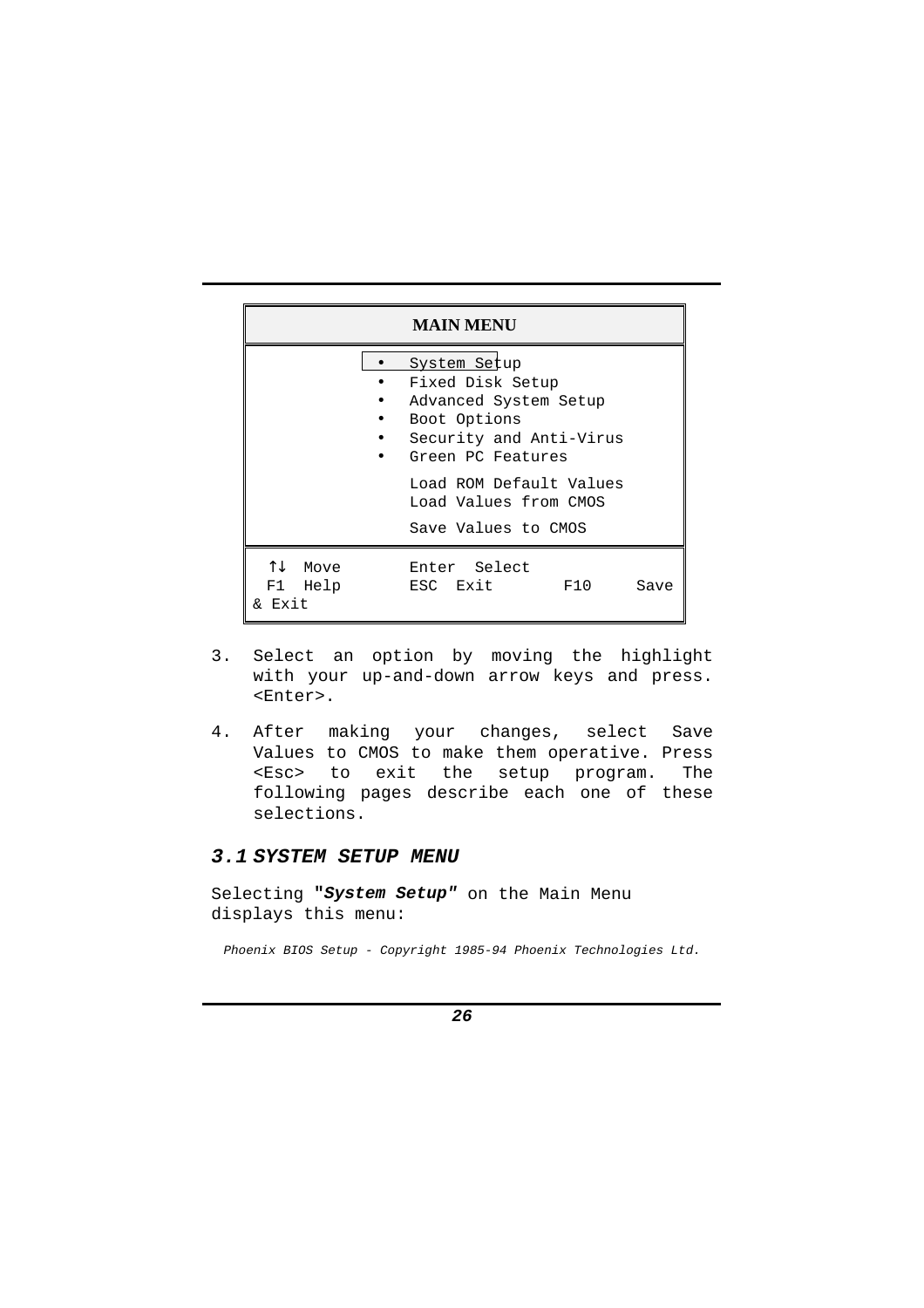|                                    | <b>SYSTEM SETUP</b>                                                            |
|------------------------------------|--------------------------------------------------------------------------------|
| System Time:<br>System Date:       | [13:59:20]<br>[10/19/1994]                                                     |
| Video System:                      | [EGA / VGA]                                                                    |
| System Memory:<br>Extended Memory: | 640 KB<br>7168 KB                                                              |
| Diskette Drive A:<br>$1/4"$ ]      | $[1.2 \, MB, 5]$                                                               |
| Diskette Drive B:                  | [Not Installed]                                                                |
| Keyboard:                          | [Installed]                                                                    |
| T.L<br>Move                        | ESC Exit PqUp Previous                                                         |
| F1 Help                            | Value F5 Previous Configuration<br>PqDn Next Value<br>F6 Default Configuration |

<sup>27</sup><br>ExpertBoard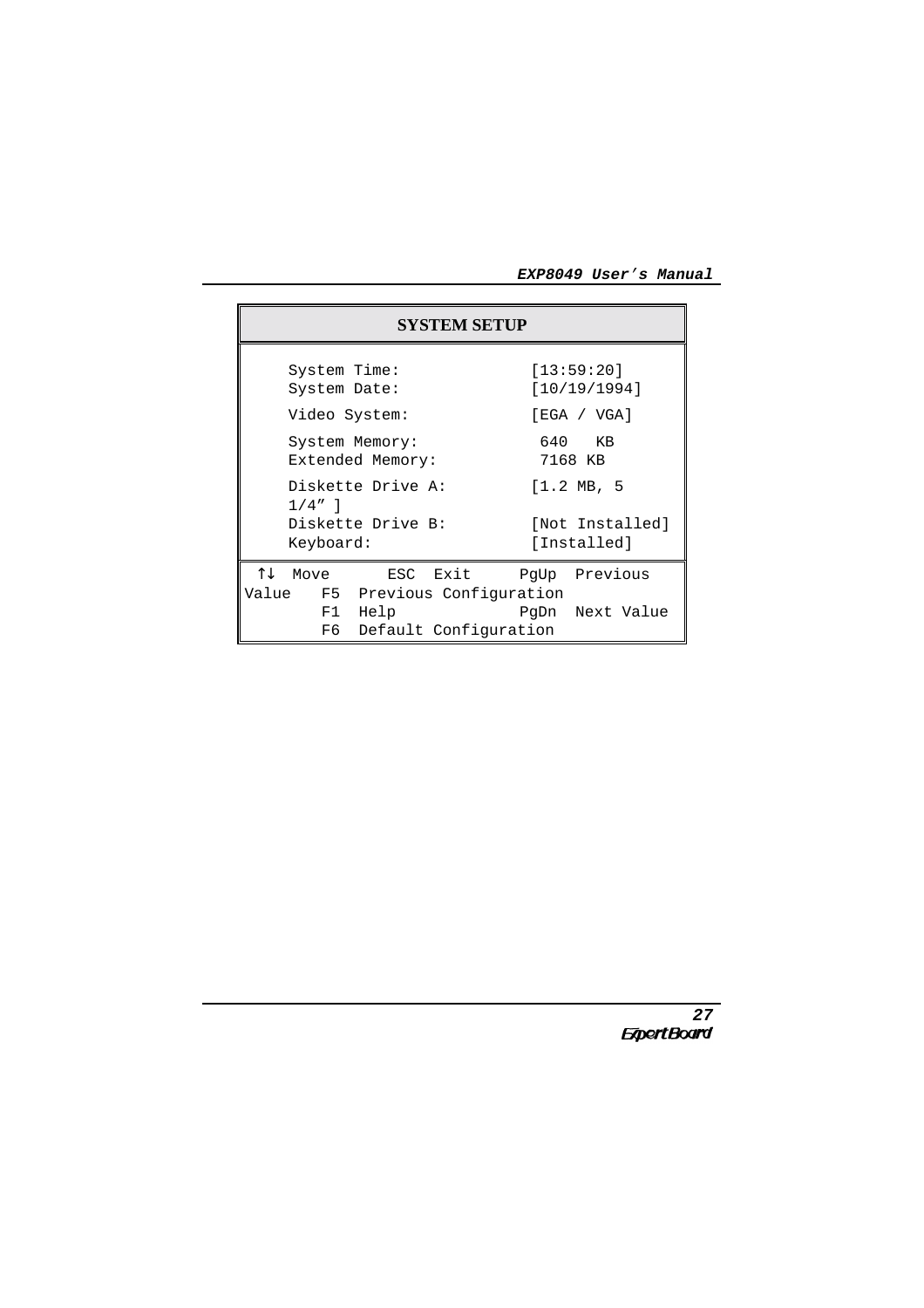## **3.2 FIXED DISK SETUP**

Phoenix BIOS Setup - Copyright 1985-94 Phoenix Technologies Ltd.

|                                 | <b>MAIN MENU</b>                                                                                                                                                                                     |      |
|---------------------------------|------------------------------------------------------------------------------------------------------------------------------------------------------------------------------------------------------|------|
|                                 | System Setup<br>Fixed Disk Setup<br>Advanced System Setup<br>Boot Options<br>Security and Anti-Virus<br>Green PC Features<br>Load ROM Default Values<br>Load Values from CMOS<br>Save Values to CMOS |      |
| ↑J<br>Move<br>F1 Help<br>& Exit | Enter Select<br>ESC Exit<br>F10                                                                                                                                                                      | Save |

#### Selecting **"Fixed Disk Setup"** on the Main Menu displays this menu:

Phoenix BIOS Setup - Copyright 1985-94 Phoenix Technologies Ltd.

| <b>FIXED DISK SETUP</b>        |  |  |  |  |  |  |
|--------------------------------|--|--|--|--|--|--|
| IDE Adapter 0 Master<br>(None) |  |  |  |  |  |  |
| IDE Adapter 0 Slave<br>(None)  |  |  |  |  |  |  |
| Large Disk Access Mode: [DOS]  |  |  |  |  |  |  |
| Enter Select<br>Move           |  |  |  |  |  |  |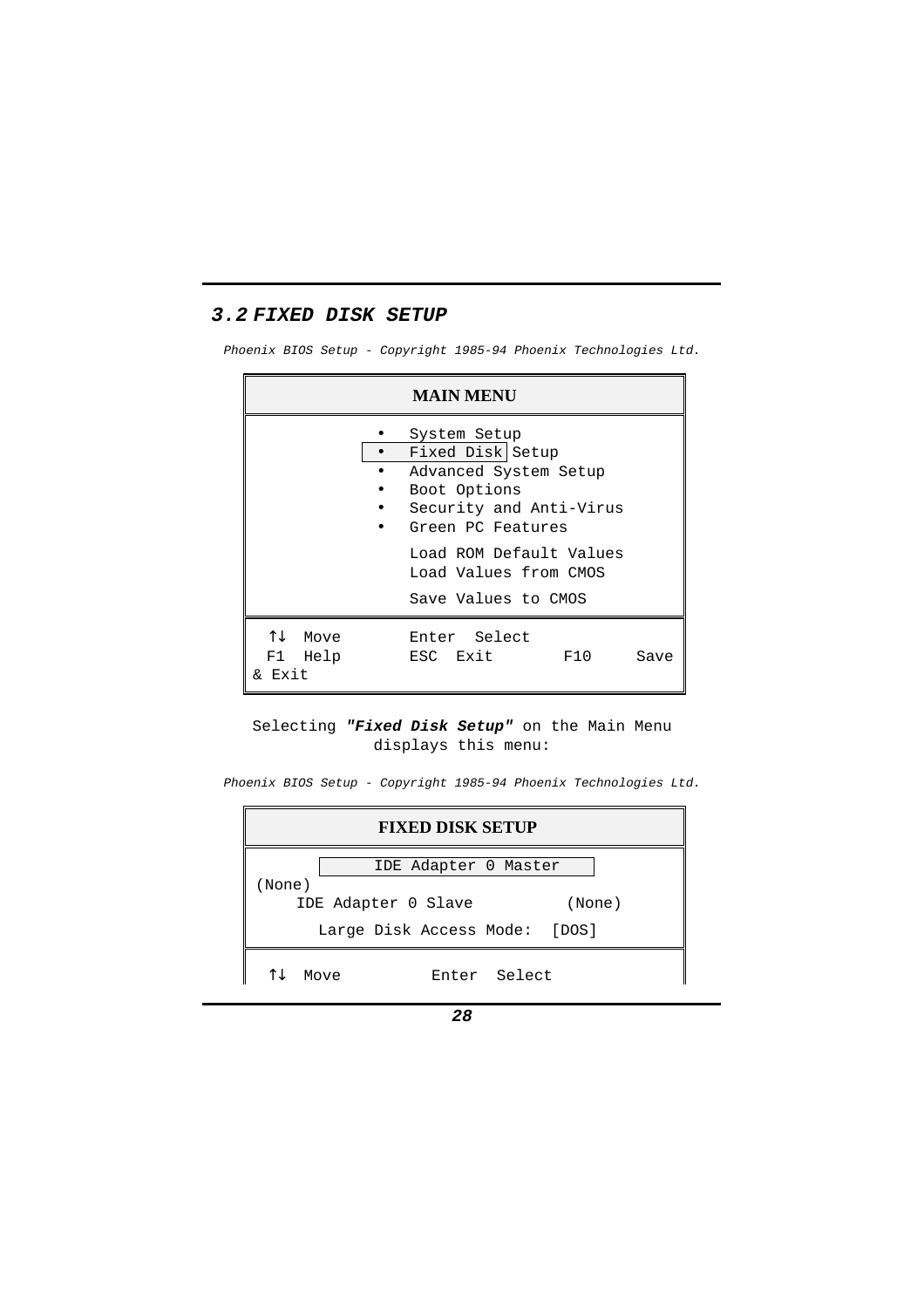| F1 Help<br>& Exit | ESC Exit | $F10$ Save $\parallel$ |  |
|-------------------|----------|------------------------|--|
|                   |          |                        |  |

Selecting either option and pressing <Enter> displays a menu like this:

Phoenix BIOS Setup - Copyright 1985-94 Phoenix Technologies Ltd.

|                   | <b>IDE ADAPTER 0 MASTER (C: 545 MB)</b>                                                       |                                        |
|-------------------|-----------------------------------------------------------------------------------------------|----------------------------------------|
|                   | Autotype Fixed Disk: [Press Enter]                                                            |                                        |
|                   | Type:                                                                                         | [ User] 545                            |
|                   | Cylinders:<br>Heads:<br>Sectors/Track:<br>Write Precomp:                                      | [1057]<br>16]<br>[ 63]<br>[None]       |
|                   | Multi-Sector Transfers: [16 Sectors]<br>LBA Mode Control:<br>32 Bit $I/O$ :<br>Transfer Mode: | [Disabled]<br>[Disabled]<br>[Standard] |
| T.L<br>F1.<br>kit | Move<br>Enter Select<br>ESC Exit<br>Help                                                      | F10<br>Save &                          |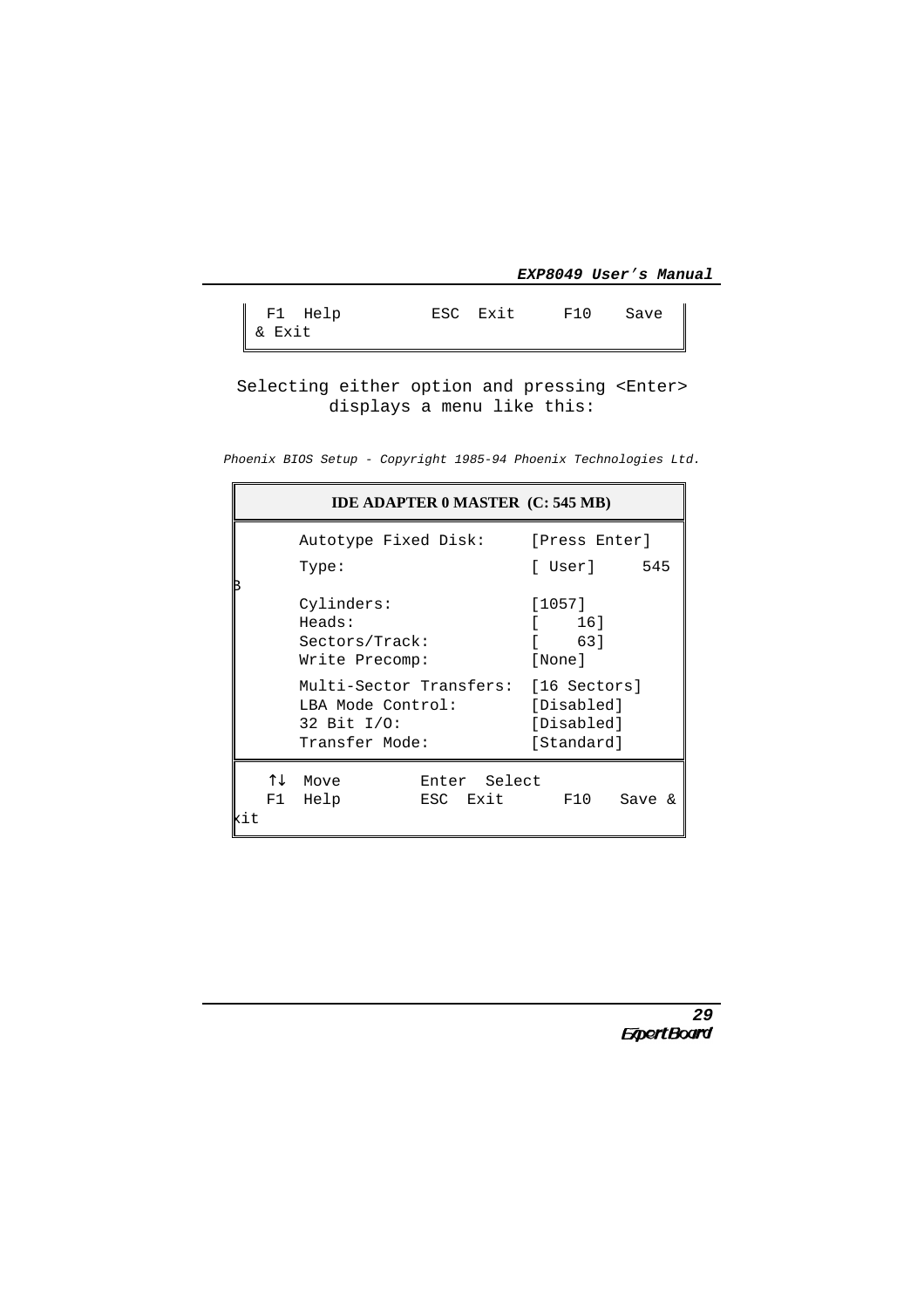#### **3.3 ADVANCED SYSTEM SETUP**

Phoenix BIOS Setup - Copyright 1985-94 Phoenix Technologies Ltd.

| <b>MAIN MENU</b>                                                                                                                                                                                                  |                                           |  |  |  |  |  |  |
|-------------------------------------------------------------------------------------------------------------------------------------------------------------------------------------------------------------------|-------------------------------------------|--|--|--|--|--|--|
| System Setup<br>Fixed Disk Setup<br>Advanced System Setup<br>$\bullet$<br>Boot Options<br>Security and Anti-Virus<br>Green PC Features<br>Load ROM Default Values<br>Load Values from CMOS<br>Save Values to CMOS |                                           |  |  |  |  |  |  |
| ↑↓<br>Move<br>F1 I<br>Help<br>Exit                                                                                                                                                                                | Enter Select<br>ESC Exit<br>F10<br>Save & |  |  |  |  |  |  |

Selecting **" Advanced System Setup"** from the Main Menu displays the following menu: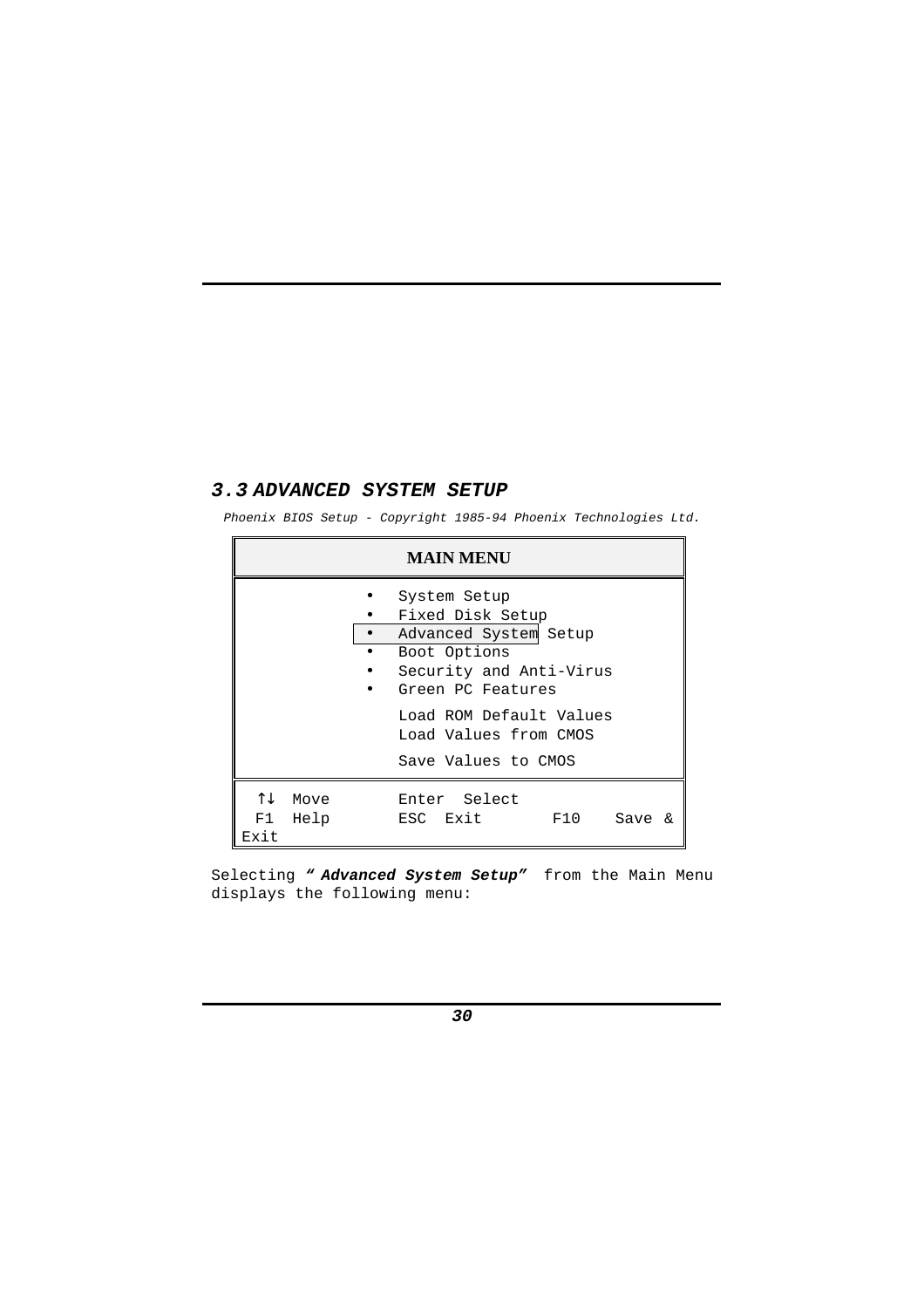## **3.3.1 Integrated Peripherals**

Selecting **" Integrated Peripherals "** from the Advanced Setup menu displays a menu like the one shown here. The actual features displayed depend on the capabilities of your system's hardware.

Phoenix BIOS Setup - Copyright 1985-94 Phoenix Technologies Ltd.



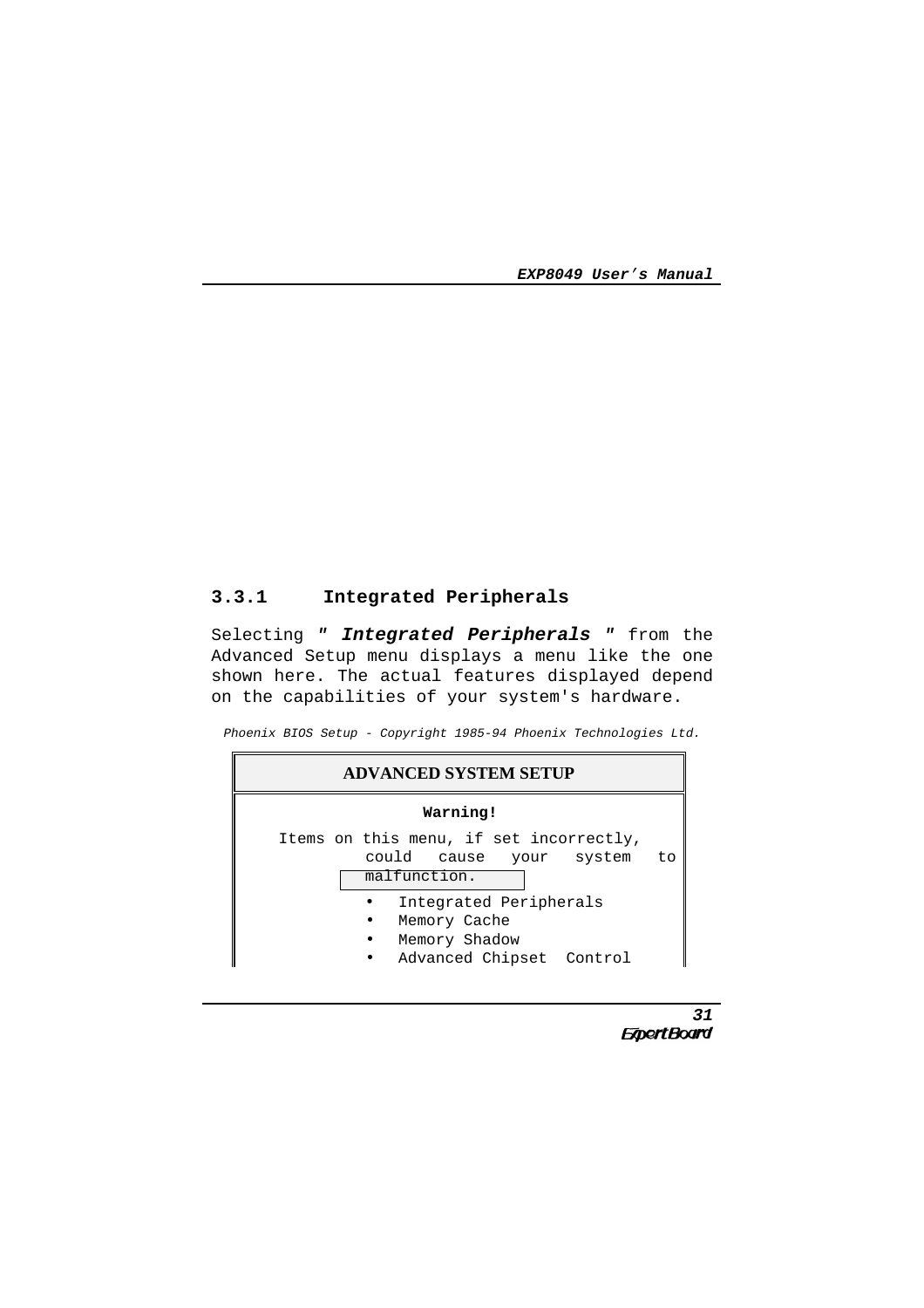|                                                 | PCI Devices<br>$\bullet$ |     |        |
|-------------------------------------------------|--------------------------|-----|--------|
| $\uparrow\downarrow$<br>Move<br>F1 Help<br>Exit | Enter Select<br>ESC Exit | F10 | Save & |

Choose an option and press <Enter>. See the following pages for a description of each feature and its options.

| <b>INTEGRATED PERIPHERALS</b> |                 |  |  |  |  |
|-------------------------------|-----------------|--|--|--|--|
| COM Port 1:                   | [3F8/COM1:IRO4] |  |  |  |  |
| COM Port 2:                   | [2F8/COM2:IRQ3] |  |  |  |  |
| LPT Port:                     | [378/LPT1]      |  |  |  |  |
| On -Board Floppy:             | [Enabled]       |  |  |  |  |
| Parallel Port:                | [Standard Mode] |  |  |  |  |
|                               | $(*Note)$       |  |  |  |  |
| FDC AB Change:                | [Disabled]      |  |  |  |  |

**NOTE:** You can choose the EPP/ECP mode if your external device supports EPP/ECP feature.

#### **3.3.2 Memory Cache**

Selecting **" Memory Cache "** from the Advanced Setup menu displays a menu like the one shown here. The actual features displayed depend on the capabilities of your system's hardware.

Phoenix BIOS Setup - Copyright 1985-94 Phoenix Technologies Ltd.

#### **ADVANCED SYSTEM SETUP**

**Warning!**

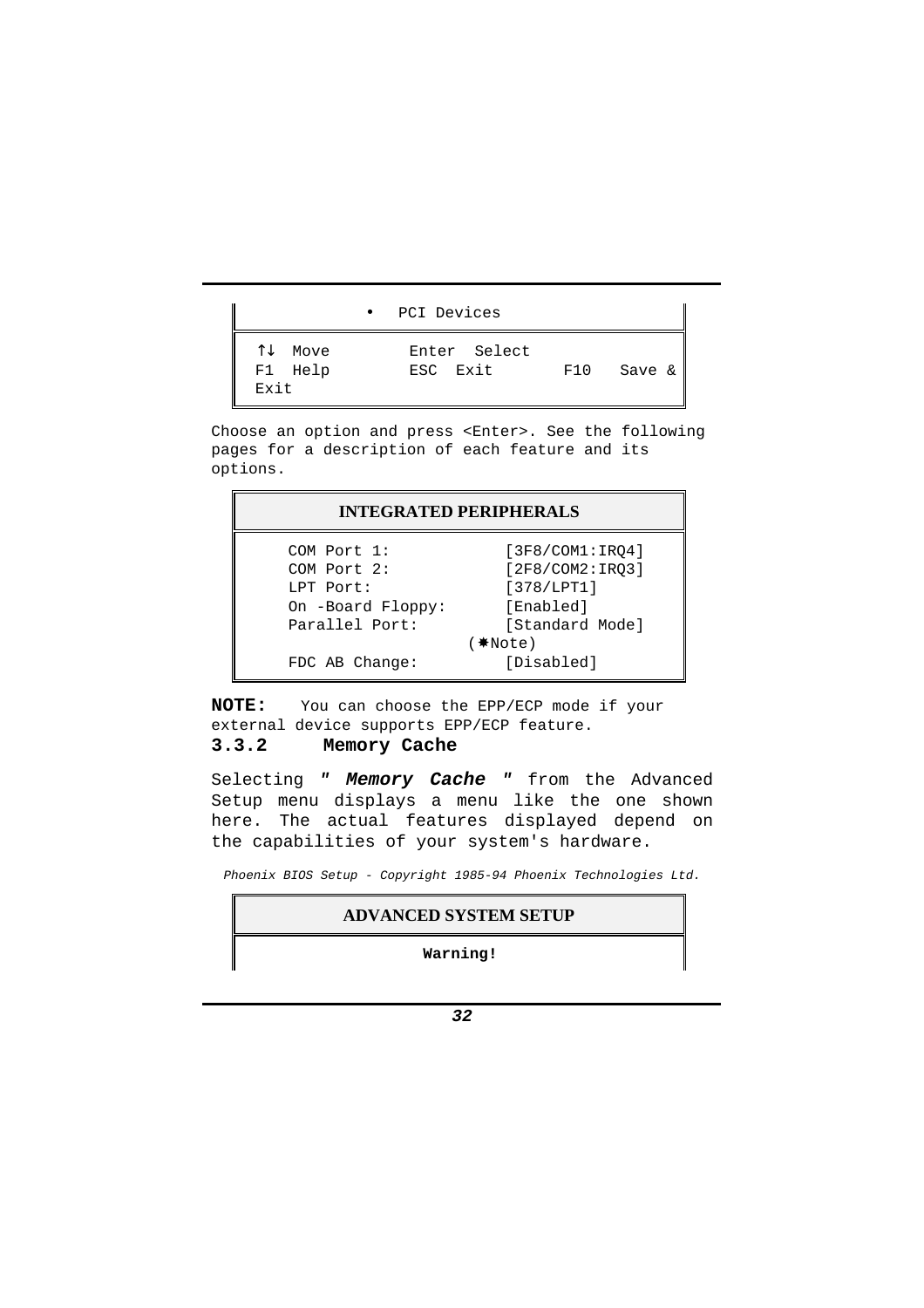|                                | Items on this menu, if set incorrectly,<br>could cause your system<br>to<br>malfunction.           |
|--------------------------------|----------------------------------------------------------------------------------------------------|
|                                | Integrated Peripherals<br>Memory Cache<br>Memory Shadow<br>Advanced Chipset Control<br>PCI Devices |
| ΥT.<br>Move<br>F1 Help<br>Exit | Enter Select<br>ESC Exit<br>F10<br>Save &                                                          |

Choose an option and press <Enter>. See the following pages for a description of each feature and its options.

Phoenix BIOS Setup - Copyright 1985-94 Phoenix Technologies Ltd.

| <b>MEMORY CACHE</b> |                           |                      |  |  |  |
|---------------------|---------------------------|----------------------|--|--|--|
|                     | SRAM Read:<br>SRAM Write: | $[1$ ws]<br>$[0$ ws] |  |  |  |

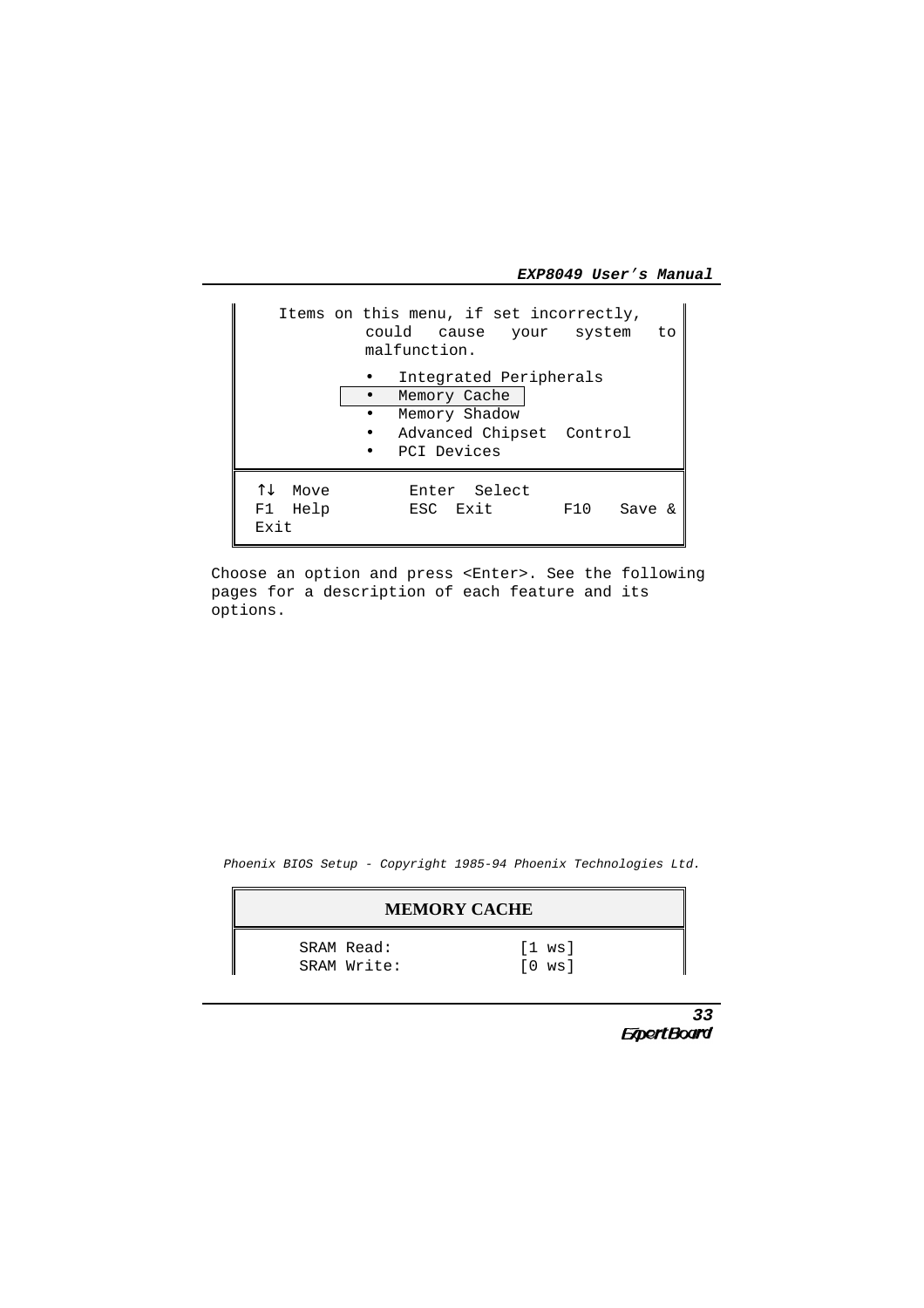| DRAM Read:                                                                                              | [Normal]          |
|---------------------------------------------------------------------------------------------------------|-------------------|
| DRAM Write:                                                                                             | [Normal]          |
| Cache Cycle Check:                                                                                      | [Fast]            |
| ATCLK Selection:                                                                                        | [CLK2/4]          |
| Polling Clock:                                                                                          | $[14.318 \, MHz]$ |
| Move ESC Exit<br>Value F5 Previous Configuration<br>F1 Help PqDn Next Value F6<br>Default Configuration | PgUp Previous     |

| <b>ATCLK SELECTION</b> |         |  |  |  |  |
|------------------------|---------|--|--|--|--|
| CPU Frequency          | ATCLK   |  |  |  |  |
| 25MHz                  | 7.19MHz |  |  |  |  |
| 33MHz                  | CLK2/4  |  |  |  |  |
| 40MHz                  | CLK2/5  |  |  |  |  |
| 50MHz                  | CLK2/6  |  |  |  |  |

# **3.3.3 Memory Shadow**

|  | Selecting "Memory Shadow" from the Advanced   |  |  |  |
|--|-----------------------------------------------|--|--|--|
|  | Setup menu displays a menu like the one shown |  |  |  |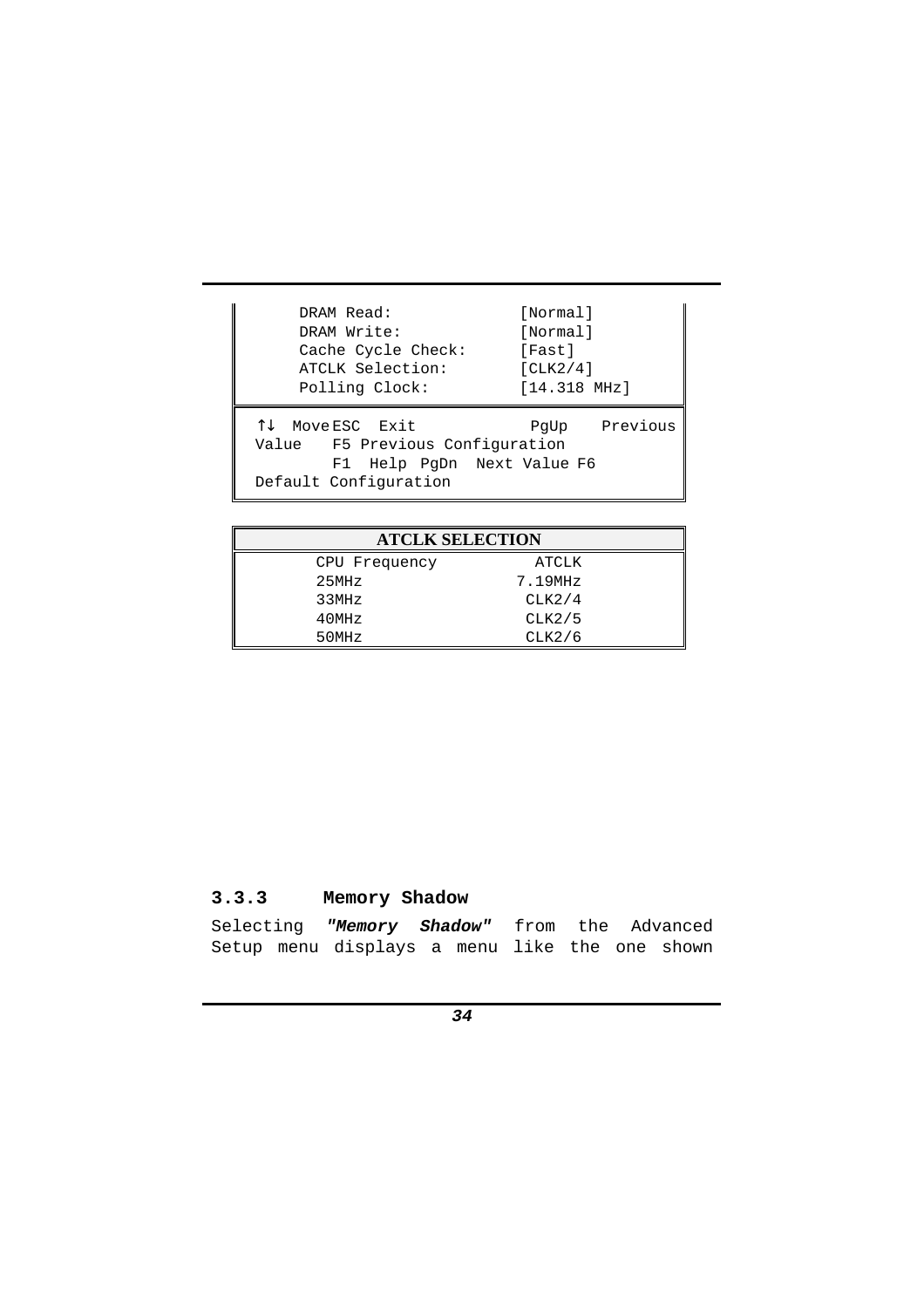here. The actual features displayed depend on the capabilities of your system's hardware.

Phoenix BIOS Setup - Copyright 1985-94 Phoenix Technologies Ltd.

| <b>ADVANCED SYSTEM SETUP</b>                                                                                                                                                                         |        |  |  |  |  |  |  |
|------------------------------------------------------------------------------------------------------------------------------------------------------------------------------------------------------|--------|--|--|--|--|--|--|
| Warning!<br>Items on this menu, if set incorrectly,<br>could cause your system to malfunction.<br>Integrated Peripherals<br>Memory Cache<br>Memory Shadow<br>Advanced Chipset Control<br>PCI Devices |        |  |  |  |  |  |  |
| T.L<br>Move<br>Enter Select<br>ESC Exit<br>F1 Help<br>F10<br><b>Exit</b>                                                                                                                             | Save & |  |  |  |  |  |  |

Phoenix BIOS Setup - Copyright 1985-94 Phoenix Technologies Ltd.

| <b>MEMORY SHADOW</b>                                                                      |                                                                    |          |  |
|-------------------------------------------------------------------------------------------|--------------------------------------------------------------------|----------|--|
| System Shadow:<br>Video Shadow:                                                           | [Enabled]<br>[Enabled]                                             |          |  |
| Shadow Memory Regions::                                                                   |                                                                    |          |  |
| $C800 - CFFF:$<br>$D000 - D7FF$ :<br>$D800 - DFFF:$<br>$E000 - E7FF$ :<br>$E800 - EFFF$ : | [Disabled]<br>[Disabled]<br>[Disabled]<br>[Disabled]<br>[Disabled] |          |  |
| ESC Exit<br>Move<br>ue F5 Previous Configuration                                          | PqUp                                                               | Previous |  |

<sup>35</sup><br>ExpertBoard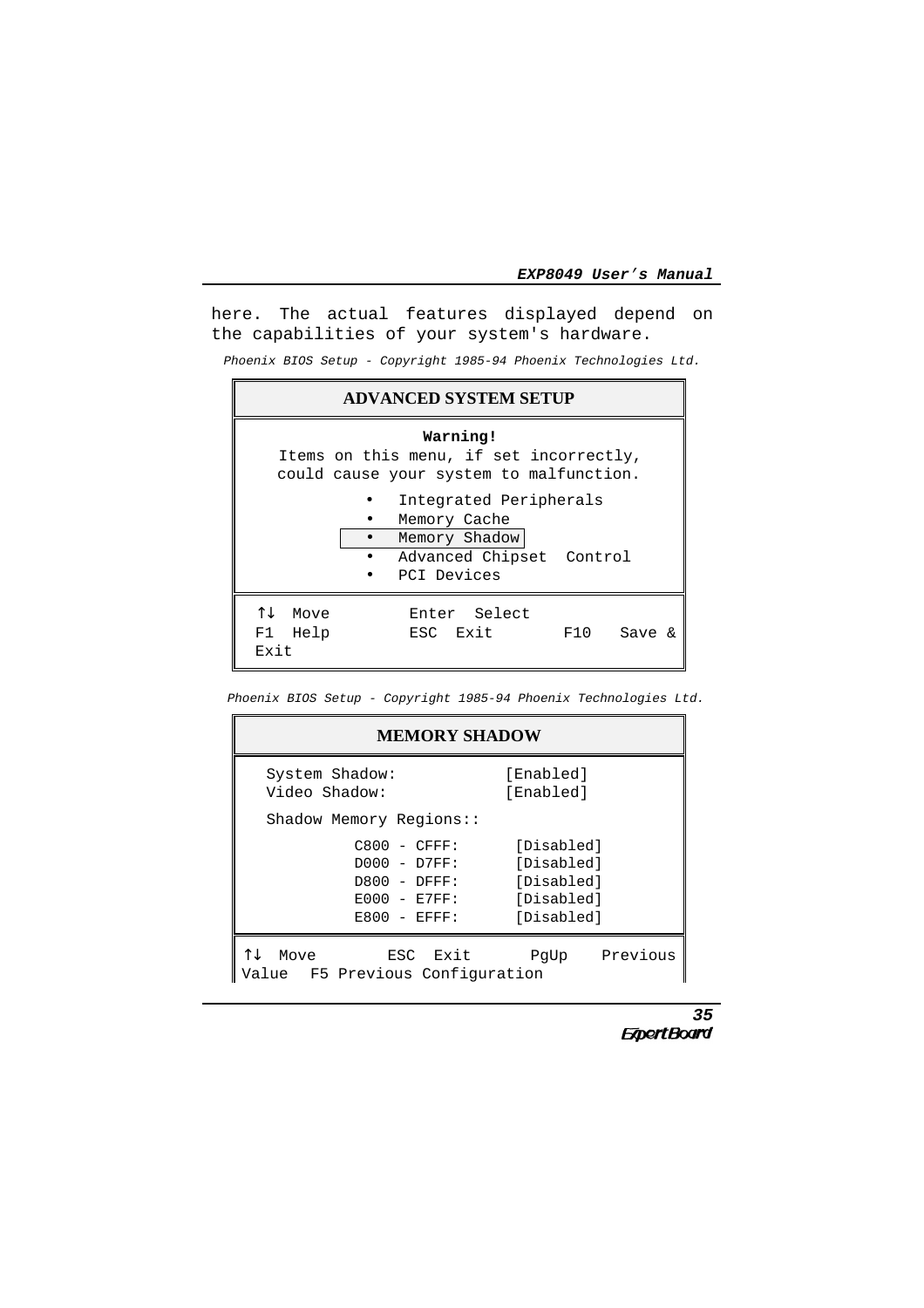F1 Help PgDn Next Value F6 Default Configuration

#### **3.3.4 Advanced Chipset Control**

Selecting **"Advanced Chipset Control"** from the Advanced System Setup menu displays a menu like the one shown here.

Phoenix BIOS Setup - Copyright 1985-94 Phoenix Technologies Ltd.

| <b>ADVANCED SYSTEM SETUP</b>                                                                       |  |  |  |  |
|----------------------------------------------------------------------------------------------------|--|--|--|--|
| Warning!<br>Items on this menu, if set incorrectly,<br>could cause your system to malfunction.     |  |  |  |  |
| Integrated Peripherals<br>Memory Cache<br>Memory Shadow<br>Advanced Chipset Control<br>PCI Devices |  |  |  |  |
| ΥŢ,<br>Move<br>Enter Select<br>ESC Exit<br>F1 Help<br>F10<br>Save $\&$<br>Exit                     |  |  |  |  |

Technicians use this menu to change the values in the chipset registers and optimize your system's performance.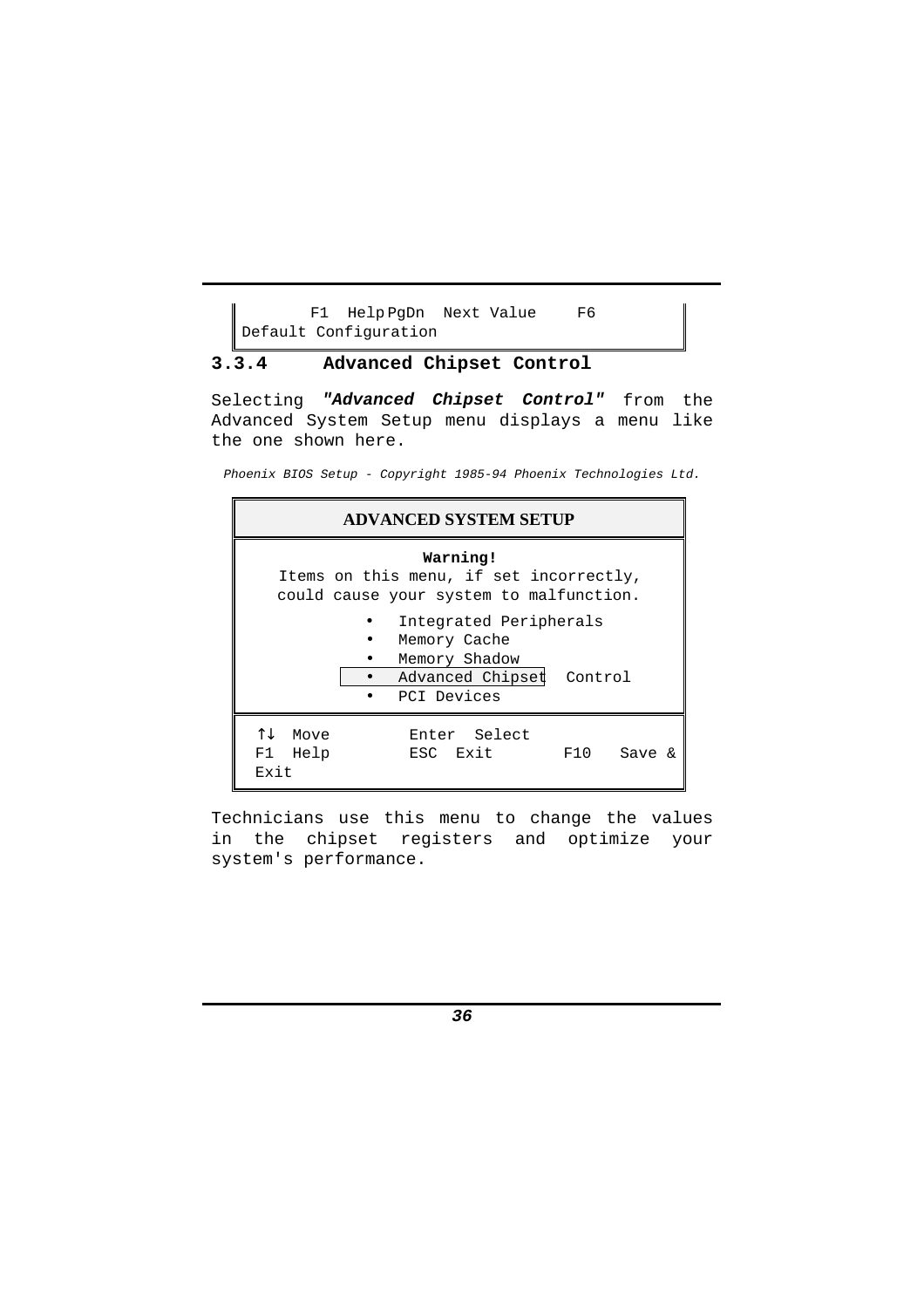Phoenix BIOS Setup - Copyright 1985-94 Phoenix Technologies Ltd.

#### **ADVANCED CHIPSET CONTROL**

| On Chip IDE Controller: [Enabled]<br>On Board 15M Memory as ISA Range: |            |
|------------------------------------------------------------------------|------------|
|                                                                        | [Disabled] |
| PCI IRQ Level/Edge Selection: [Edge]                                   |            |
| CPU to PCI Write Merge: [Disabled]                                     |            |
| CPU to PCI Write Buffer: [Enabled]                                     |            |
| CPU to PCI Fast Back to Back: [Disabled]                               |            |
| CPU to PCI Burst Write Buffer: [Disabled]                              |            |
| Fast Dynamic Memory Cycle: [Enabled]                                   |            |
| Fast Dynamic I/O Cycle: [Disabled]                                     |            |
| CPU Cycle: Memory Sample Point: [1 wait]                               |            |
| PCI to CPU Write Buffer: [Enabled]                                     |            |
| PCI to CPU Write Burst to Memory:                                      |            |
|                                                                        | [Enabled]  |
| PCI Master Write Buffer Full: [Retry]                                  |            |
| PCI Master Write HADSJ Delay: [Norma]]                                 |            |
| PCI to CPU Read Buffer: [Disabled]                                     |            |
| PCI to CPU Read Burst from Memory:                                     |            |
|                                                                        | [Disabled] |
| Internal Cache Feature:                                                | [Write     |
| Through]                                                               |            |
| External Cache:                                                        | [Enabled]  |
| External Cache Feature: [Write Back]                                   |            |

<sup>37</sup><br>**ExpertBoard**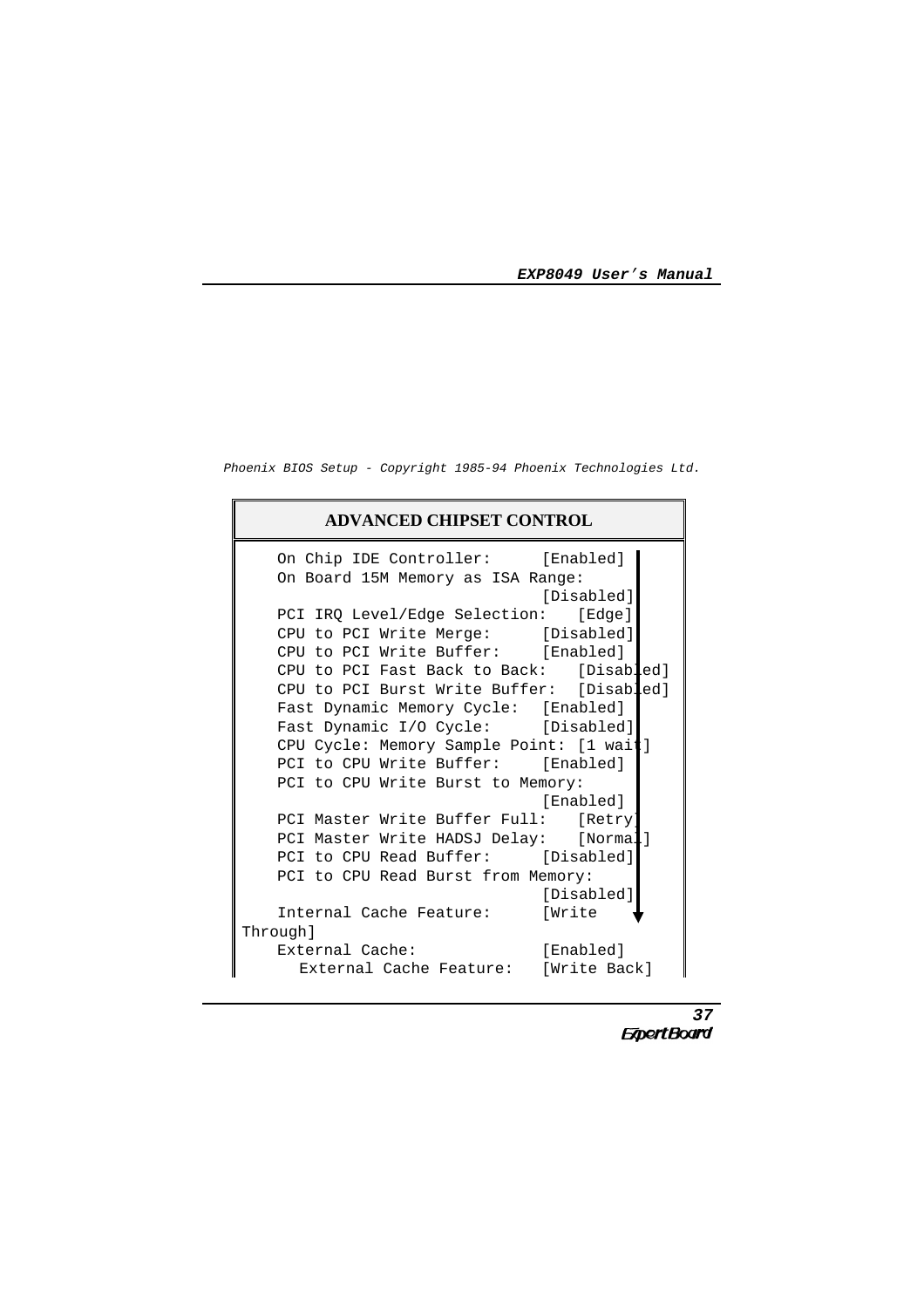| Shadow Cacheable:                                                              | [Disabled]             |
|--------------------------------------------------------------------------------|------------------------|
| Move<br>ESC Exit<br>Value F5 Previous Configuration<br>F1 Help PqDn Next Value | Previous<br>PqUp<br>F6 |
| Default Configuration                                                          |                        |

Phoenix BIOS Setup - Copyright 1985-94 Phoenix Technologies Ltd.

| <b>ADVANCED CHIPSET CONTROL</b> |                                                   |  |             |               |  |
|---------------------------------|---------------------------------------------------|--|-------------|---------------|--|
|                                 | VESA Master Cycle Delay ADSJ: [Non                |  |             |               |  |
|                                 | Delay ADSJ]<br>PCI Bridge Ready Syn. Mode: [Syn.] |  |             |               |  |
|                                 | Hidden Refresh:                                   |  | [Enabled]   |               |  |
|                                 | HITMJ Timing:                                     |  | [4t]        |               |  |
|                                 | RAS to CAS Delay:                                 |  | 14t         |               |  |
|                                 | I/O Recovery:                                     |  | [Disabled]  |               |  |
|                                 | On - Chip I/O Recovery: [Disabled]                |  |             |               |  |
|                                 | ISA I/O Wait State:                               |  | $[1$ ws $]$ |               |  |
|                                 | ISA Memory Wait State: [1 ws]                     |  |             |               |  |
|                                 | Refresh Period:                                   |  | [60 us]     |               |  |
|                                 | W/S in 32-bit ISA:                                |  | [8t]        |               |  |
|                                 | Delay Internal ADSJ: [Disabled]                   |  |             |               |  |
|                                 | ESC Exit<br>Move                                  |  |             | PqUp Previous |  |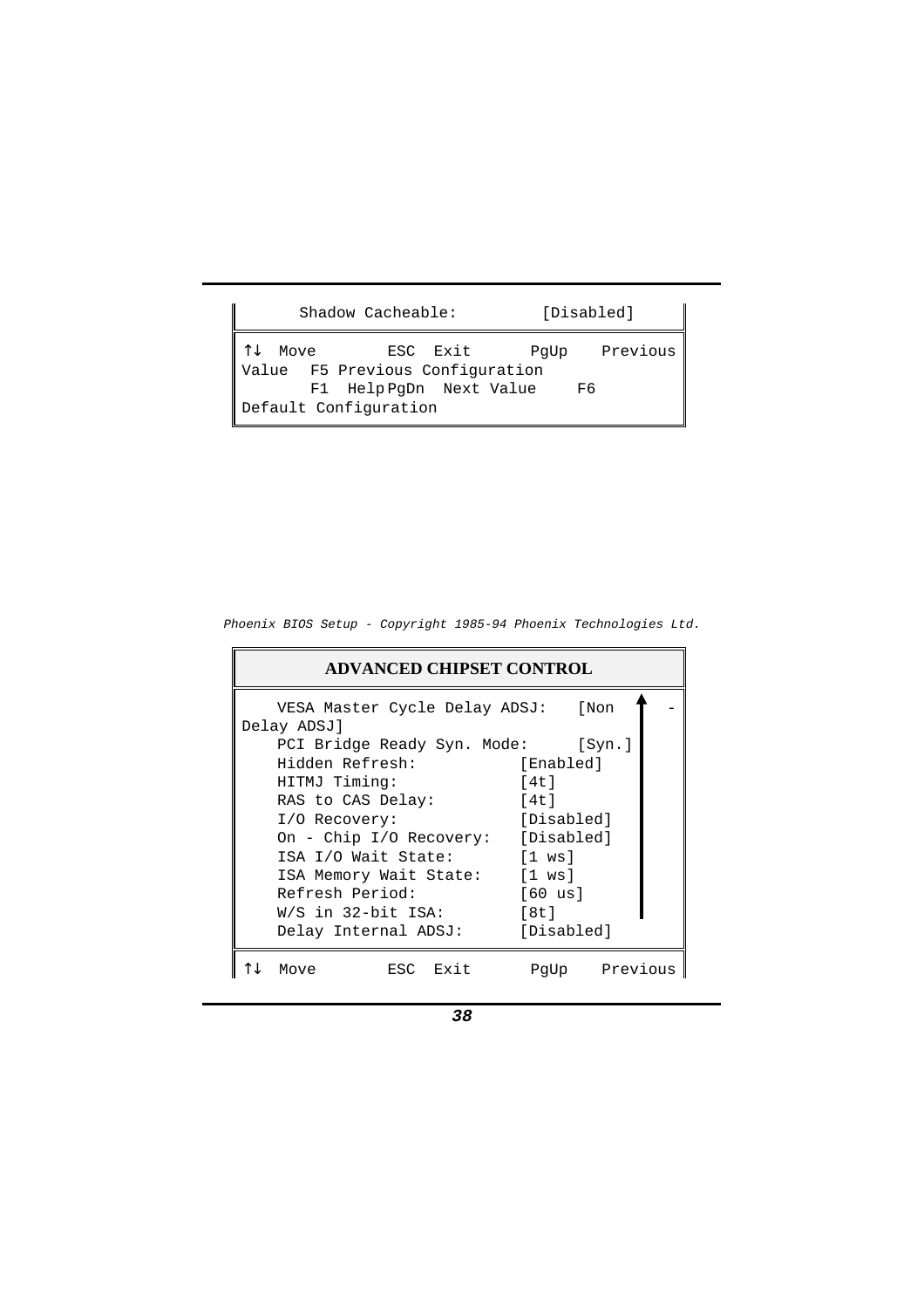Value F5 Previous Configuration F1 Help PgDn Next Value F6 Default Configuration

**NOTE:** The contents of this menu depends on the chipset installed on your motherboard, and chipsets vary widely. Consult your dealer or the <F1> help screens before changing the items on this menu. Incorrect settings can cause your system to malfunction.

39<br>**ExpertBoard**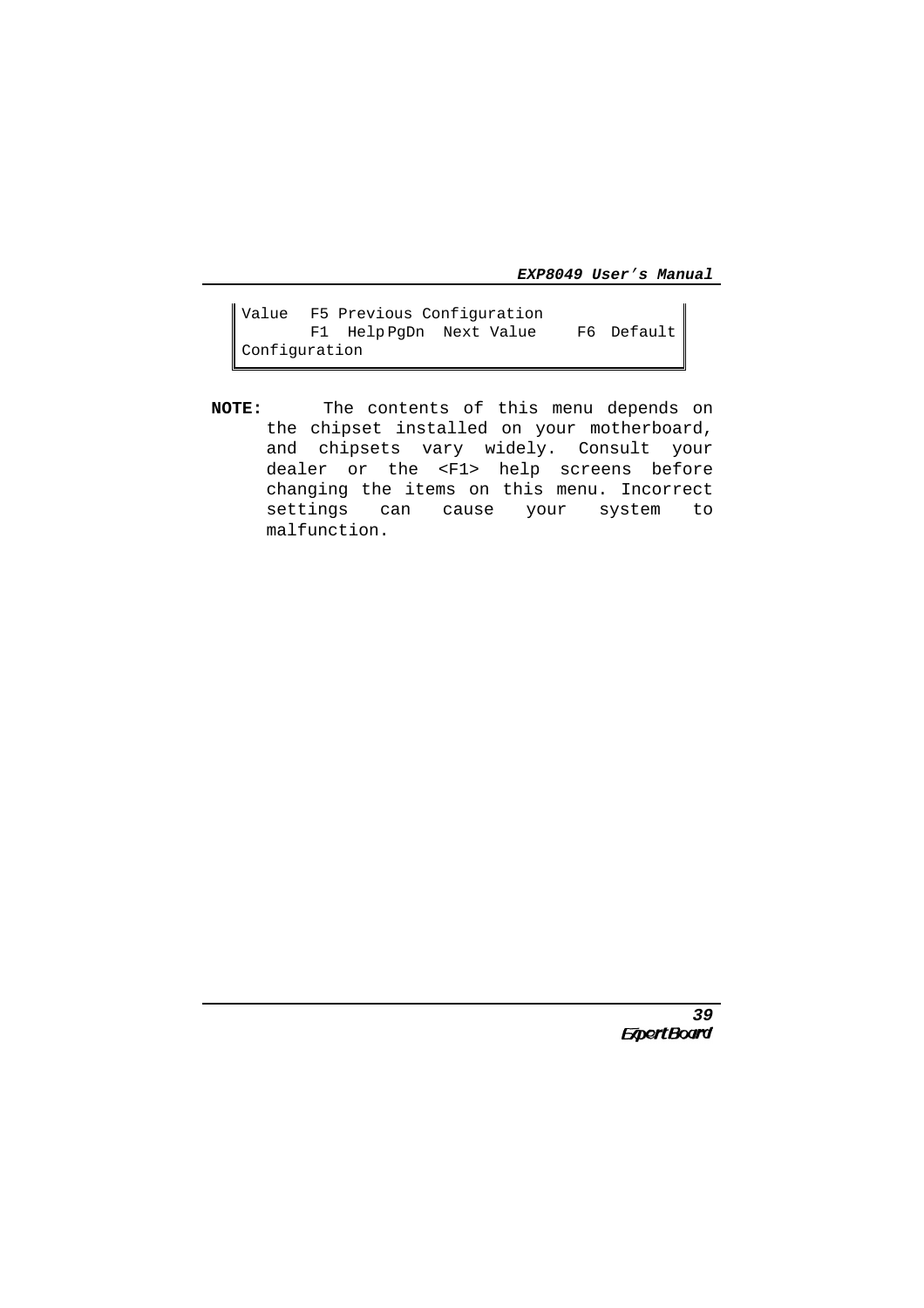## **3.3.5 PCI Devices**

Phoenix BIOS Setup - Copyright 1985-94 Phoenix Technologies Ltd.

| <b>ADVANCED SYSTEM SETUP</b>                                                                       |  |
|----------------------------------------------------------------------------------------------------|--|
| Warning!<br>Items on this menu, if set incorrectly,<br>could cause your system to malfunction.     |  |
| Integrated Peripherals<br>Memory Cache<br>Memory Shadow<br>Advanced Chipset Control<br>PCI Devices |  |
| T.L<br>Move<br>Enter Select<br>ESC Exit<br>F1 Help<br>F10<br>Save &<br>Exit                        |  |

Phoenix BIOS Setup - Copyright 1985-94 Phoenix Technologies Ltd.

| <b>PCI DEVICES</b>                                                                                                                        |                                                                                                                                                                                                                                                                                                                                                                         |  |  |
|-------------------------------------------------------------------------------------------------------------------------------------------|-------------------------------------------------------------------------------------------------------------------------------------------------------------------------------------------------------------------------------------------------------------------------------------------------------------------------------------------------------------------------|--|--|
| Base I/O Address:<br>Base Memory Address:<br>Multimedida Mode:<br>Parity:                                                                 | [3000]<br>[0080000000]<br>[Disabled<br>[Disabled                                                                                                                                                                                                                                                                                                                        |  |  |
| NCR SCSI at AD17 PCI Device:<br>Enable Device:<br>Enable Master:<br>Use Default Latency Timer Value:<br>Latency Timer Value:<br>IRO line: | [Disabled<br>[Disabled<br>[Yes]<br>$\begin{bmatrix} 0 & 0 & 4 & 0 \\ 0 & 0 & 1 & 0 \\ 0 & 0 & 0 & 0 \\ 0 & 0 & 0 & 0 \\ 0 & 0 & 0 & 0 \\ 0 & 0 & 0 & 0 \\ 0 & 0 & 0 & 0 \\ 0 & 0 & 0 & 0 \\ 0 & 0 & 0 & 0 & 0 \\ 0 & 0 & 0 & 0 & 0 \\ 0 & 0 & 0 & 0 & 0 \\ 0 & 0 & 0 & 0 & 0 \\ 0 & 0 & 0 & 0 & 0 \\ 0 & 0 & 0 & 0 & 0 & 0 \\ 0 & 0 & 0 & 0 & 0 & 0 \\ 0 & 0 & $<br>[9] |  |  |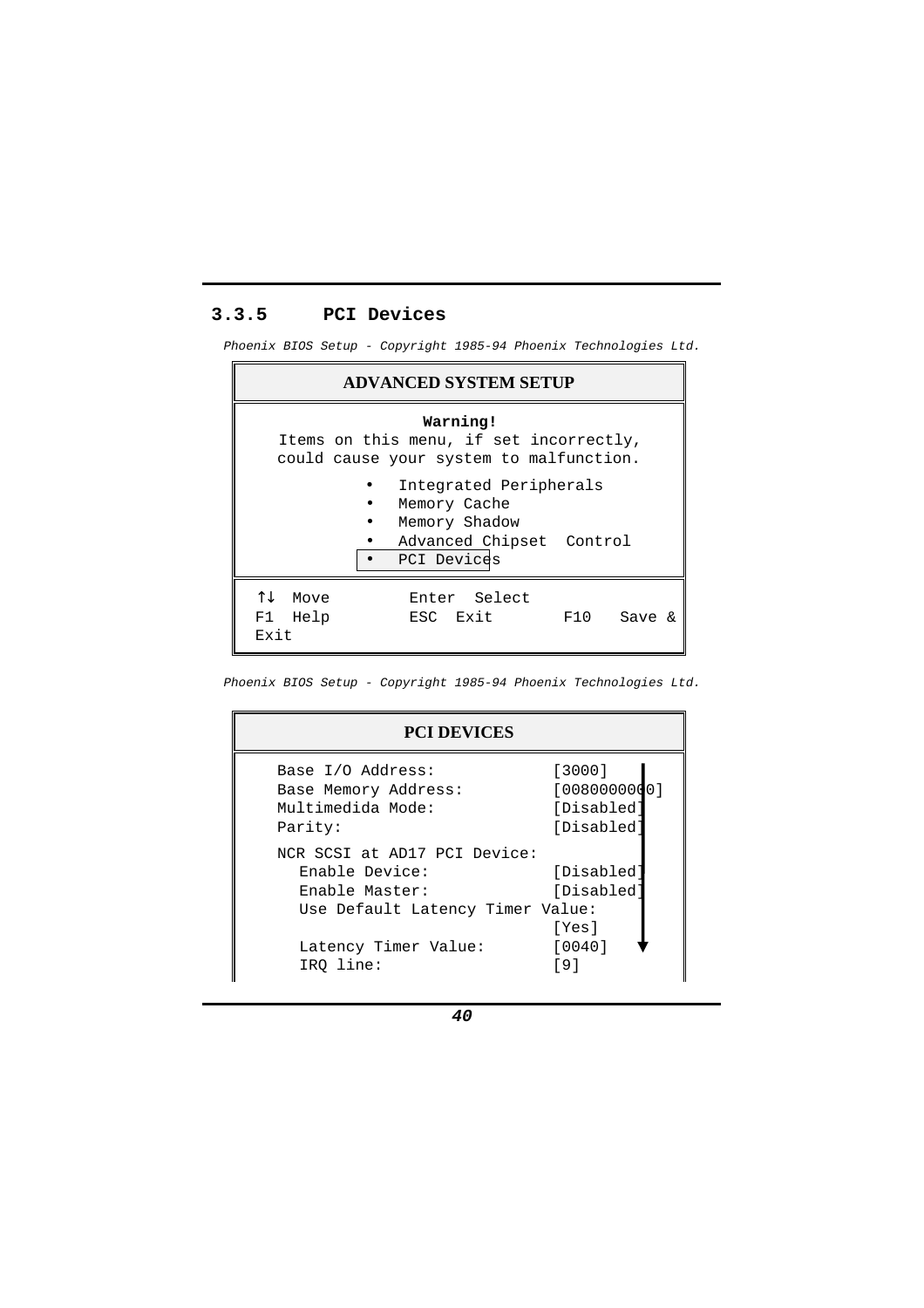↑↓ Move ESC Exit PgUp Previous Value F5 Previous Configuration F1 Help PgDn Next Value F6 Default Configuration

Phoenix BIOS Setup - Copyright 1985-94 Phoenix Technologies Ltd.

| <b>PCI DEVICES</b>                                                                           |                                   |
|----------------------------------------------------------------------------------------------|-----------------------------------|
| PCI Device, Slot #1<br>Enable Device:<br>Enable Master<br>Use Default Latency Timer Value:   | [Disable]<br>[Disabled]           |
| Latency Timer Value:<br>IRO Line:                                                            | [Yes]<br>[0040]<br>[None]         |
| PCI Device, Slot #2:<br>Enable Device:<br>Enable Master:<br>Use Default Latency Timer Value: | [Disabled]<br>[Disabled]<br>[Yes] |
| Latency Timer Value: [0040]<br>IRO Line:                                                     | [None]                            |
| PCI Device, Slot #3:<br>Enable Device:<br>Enable Master:<br>Use Default Latency Timer Value: | [Disabled]<br>[Disabled]<br>[Yes] |
| Latency Timer Value: [0040]<br>IRQ Line:                                                     | [None]                            |
| PCI Device, Slot #4:<br>Enable Device:<br>Enable Master:                                     | [Disabled]<br>[Disabled]          |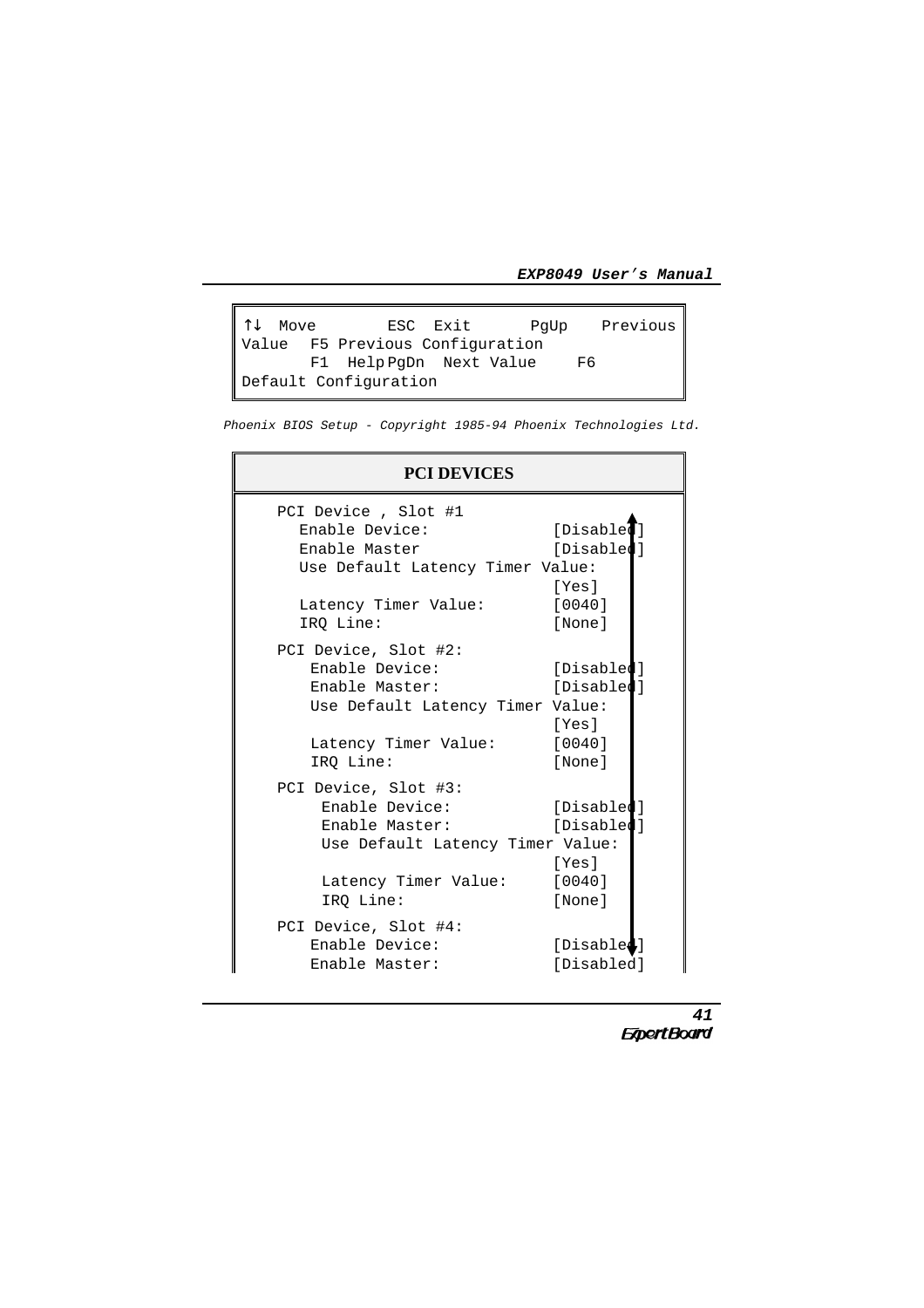| Use Default Latency Timer Value:                                              | [Yes]               |
|-------------------------------------------------------------------------------|---------------------|
| Latency Timer Value:<br>IRQ Line:                                             | $[0040]$<br>[None]  |
| Move<br>ESC Exit<br>Value F5 Previous Configuration<br>F1 HelpPgDn Next Value | PqUp Previous<br>F6 |
| Default Configuration                                                         |                     |

**NOTE**: The number of PCI device slots depends on motherboard specifications. When you install PCI IDE card on any PCI slot, you must set that slot′s IRQ line [14] and [Enabled Device] [Enable Master] items must set Enable.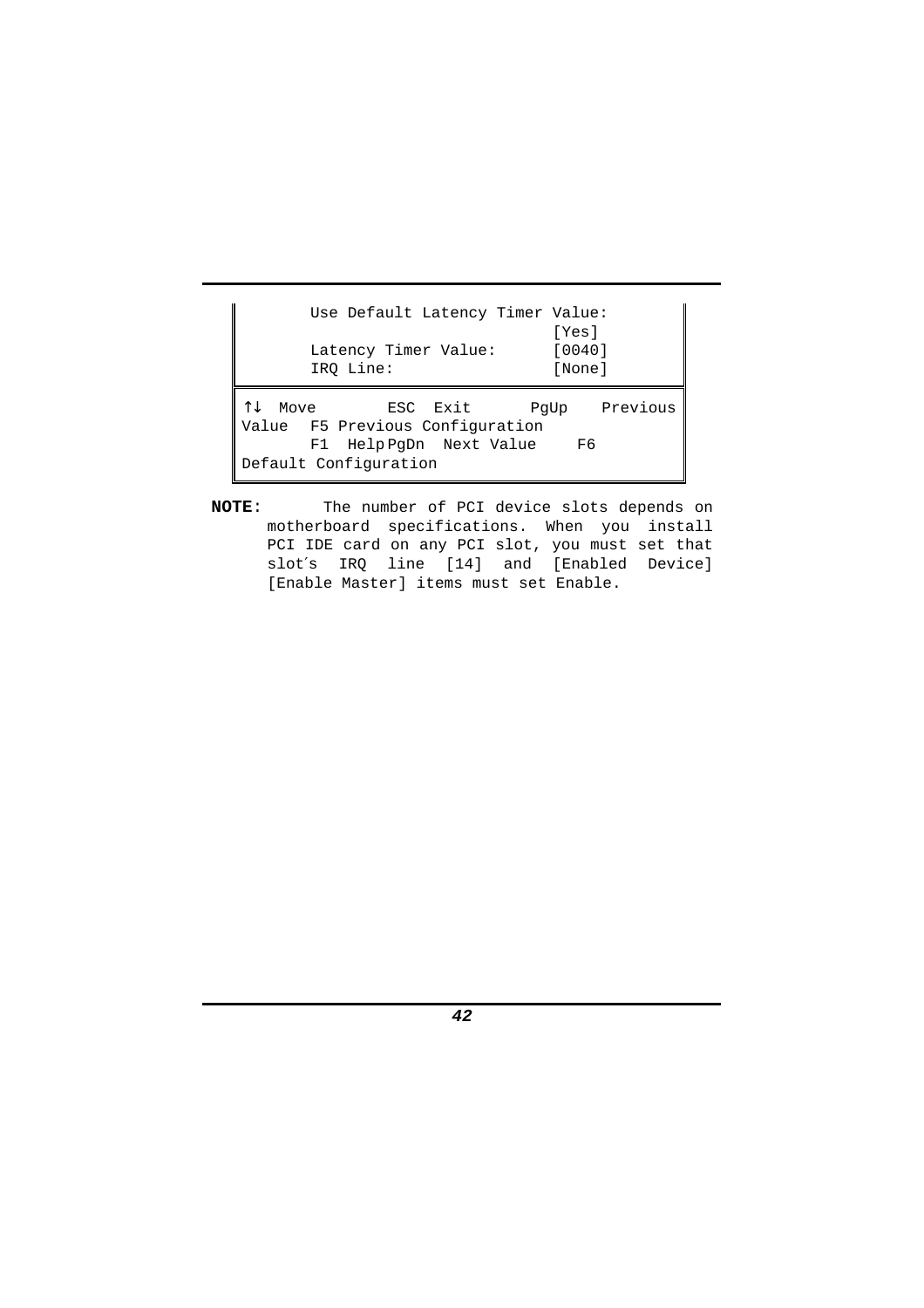# **3.4 BOOT OPTIONS**

Phoenix BIOS Setup - Copyright 1985-94 Phoenix Technologies Ltd.

|                                | <b>MAIN MENU</b>                                                                                                                                                                                     |
|--------------------------------|------------------------------------------------------------------------------------------------------------------------------------------------------------------------------------------------------|
| $\bullet$                      | System Setup<br>Fixed Disk Setup<br>Advanced System Setup<br>Boot Options<br>Security and Anti-Virus<br>Green PC Features<br>Load ROM Default Values<br>Load Values from CMOS<br>Save Values to CMOS |
| ΥJ.<br>Move<br>F1 Help<br>Exit | Enter Select<br>ESC Exit<br>F10<br>Save<br>$\kappa$                                                                                                                                                  |

Selecting **"Boot Options"** from the Main Menu displays this menu:

Phoenix BIOS Setup - Copyright 1985-94 Phoenix Technologies Ltd.

| <b>BOOT OPTIONS</b> |                                                                                      |    |  |
|---------------------|--------------------------------------------------------------------------------------|----|--|
|                     | Boot Sequence: [A:then C:]<br>Summary Screen: [Enabled]                              |    |  |
| Move                | ESC Exit PgUp Previous<br>Value F5 Previous Configuration<br>F1 Help PgDn Next Value | F6 |  |

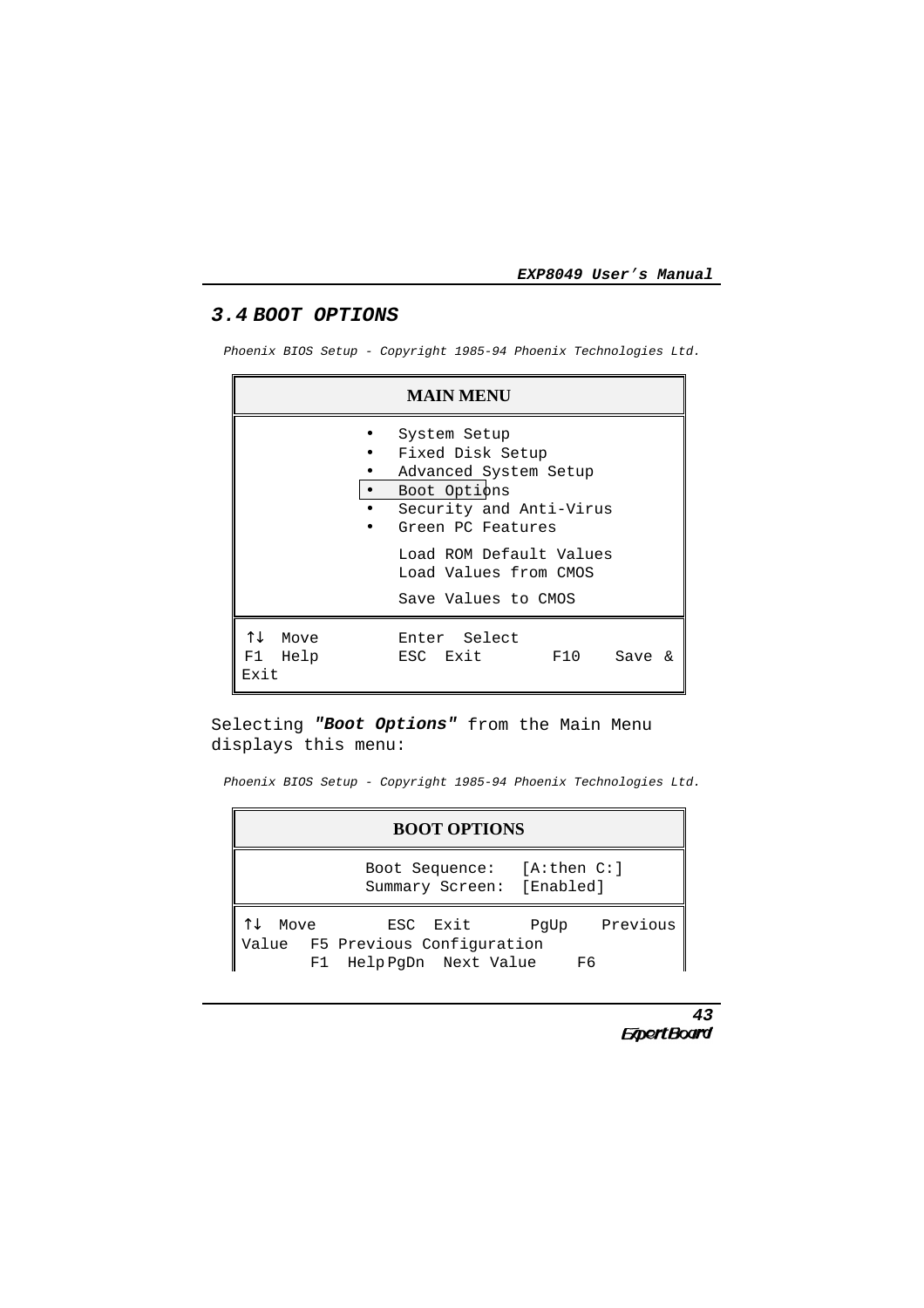Default Configuration

 $\begin{array}{c} \hline \end{array}$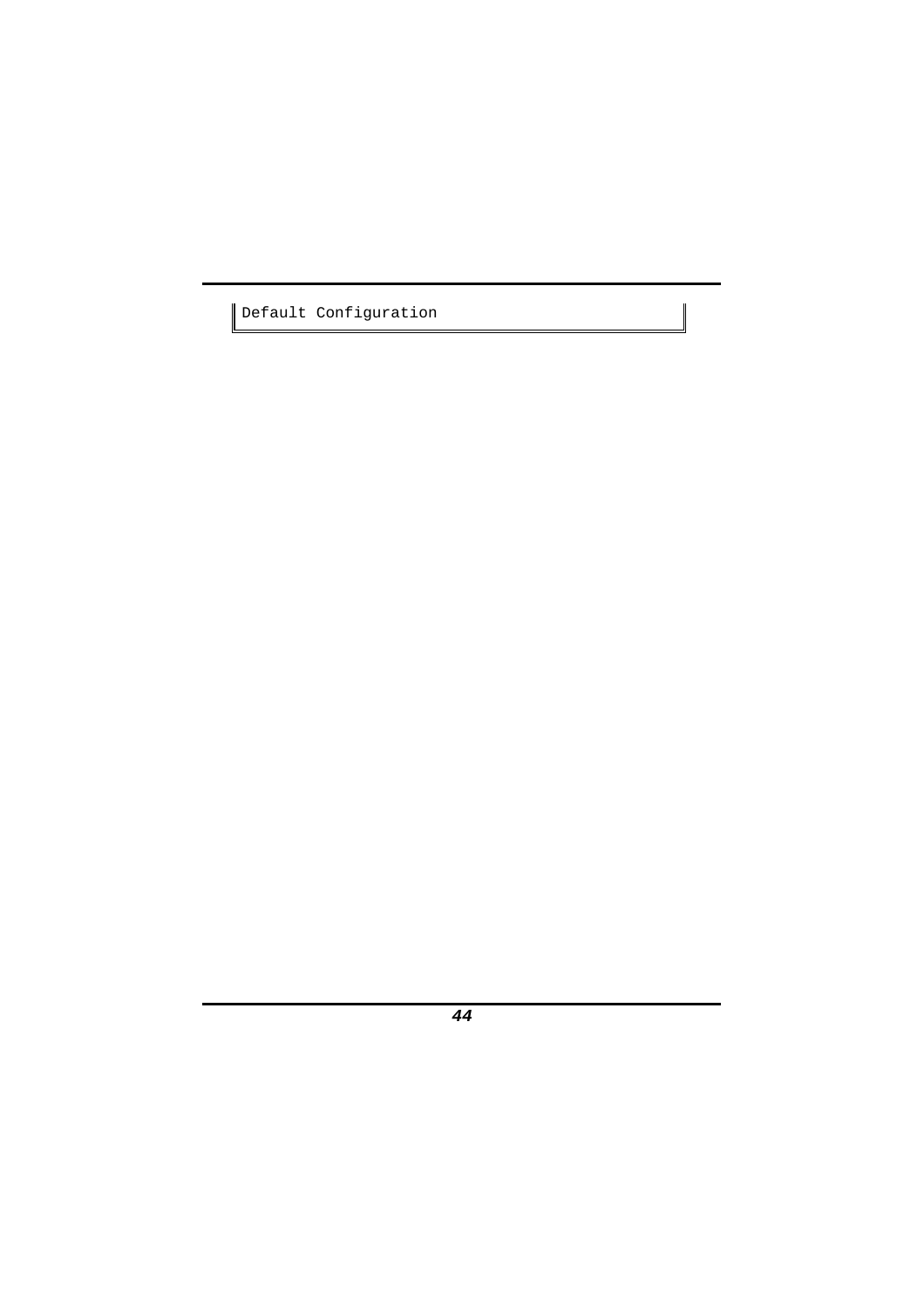#### **3.5 SECURITY AND ANTI-VIRUS**

Phoenix BIOS Setup - Copyright 1985-94 Phoenix Technologies Ltd.

|                                  | <b>MAIN MENU</b>                                                                                                                                                                                     |      |
|----------------------------------|------------------------------------------------------------------------------------------------------------------------------------------------------------------------------------------------------|------|
|                                  | System Setup<br>Fixed Disk Setup<br>Advanced System Setup<br>Boot Options<br>Security and Anti-Virus<br>Green PC Features<br>Load ROM Default Values<br>Load Values from CMOS<br>Save Values to CMOS |      |
| ΛJ.<br>Move<br>F1 Help<br>& Exit | Enter Select<br>ESC Exit<br>F10                                                                                                                                                                      | Save |

## Selecting " **Security and Anti-Virus"** from the Main Menu displays a menu like this:

Phoenix BIOS Setup - Copyright 1985-94 Phoenix Technologies Ltd.

| <b>SECURITY AND ANTI-VIRUS</b> |               |  |  |  |  |
|--------------------------------|---------------|--|--|--|--|
| Supervisor Password is         | Disabled      |  |  |  |  |
| User Password is               | Disabled      |  |  |  |  |
| Set Supervisor Password        | [Press Enter] |  |  |  |  |
| Set User Password              | [Press Enter] |  |  |  |  |
| Password on Boot               | [Disabled]    |  |  |  |  |
| Diskette Access:               | [Supervisor]  |  |  |  |  |
| Fixed Disk Boot Sector:        | [Normal]      |  |  |  |  |

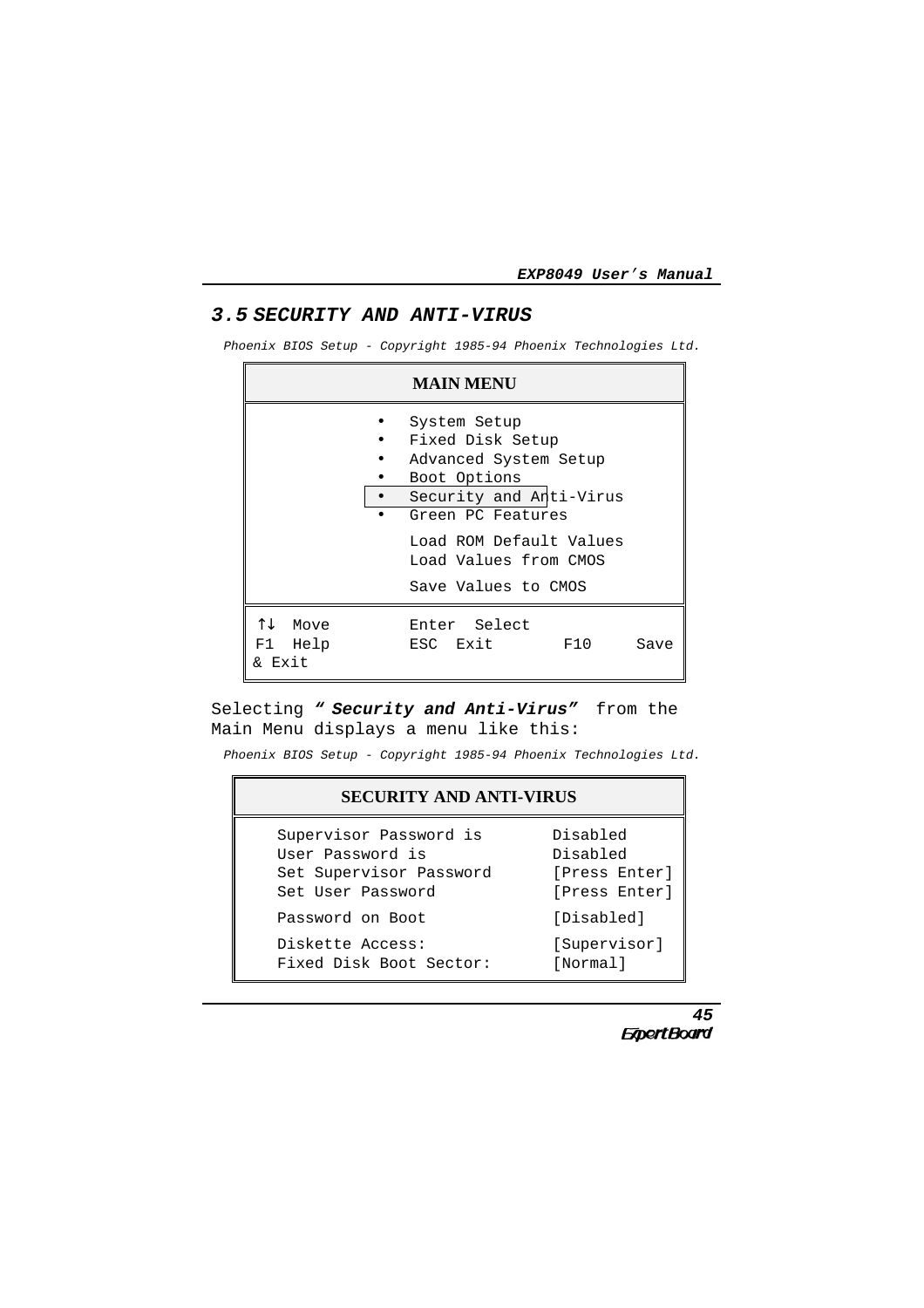↑↓ Move Enter Set/Change Password F5 Previous Configuration F1 HelpESC Exit F6 Default Configuration

**"Supervisor Password is"** shows whether supervisor password is set or not. **"User Password is"** shows whether user password is set or not. Setting Supervisor Password requires a password on entering Setup. The passwords are not case sensitive. Pressing <Enter> at either Set Supervisor Password or Set User Password displays a dialog box like this:

Phoenix BIOS Setup - Copyright 1985-94 Phoenix Technologies Ltd.

| <b>SET SUPERVISOR PASSWORD</b>                |  |  |
|-----------------------------------------------|--|--|
| Enter New Password:<br>Re-enter New Password: |  |  |
| Enter Accept                                  |  |  |

Phoenix BIOS Setup - Copyright 1985-94 Phoenix Technologies Ltd.

| <b>SET USER PASSWORD</b>                      |  |  |  |  |  |
|-----------------------------------------------|--|--|--|--|--|
| Enter New Password:<br>Re-enter New Password: |  |  |  |  |  |
| Enter Accept                                  |  |  |  |  |  |

Phoenix BIOS Setup - Copyright 1985-94 Phoenix Technologies Ltd.

┍═

——————————————<br>————————————————————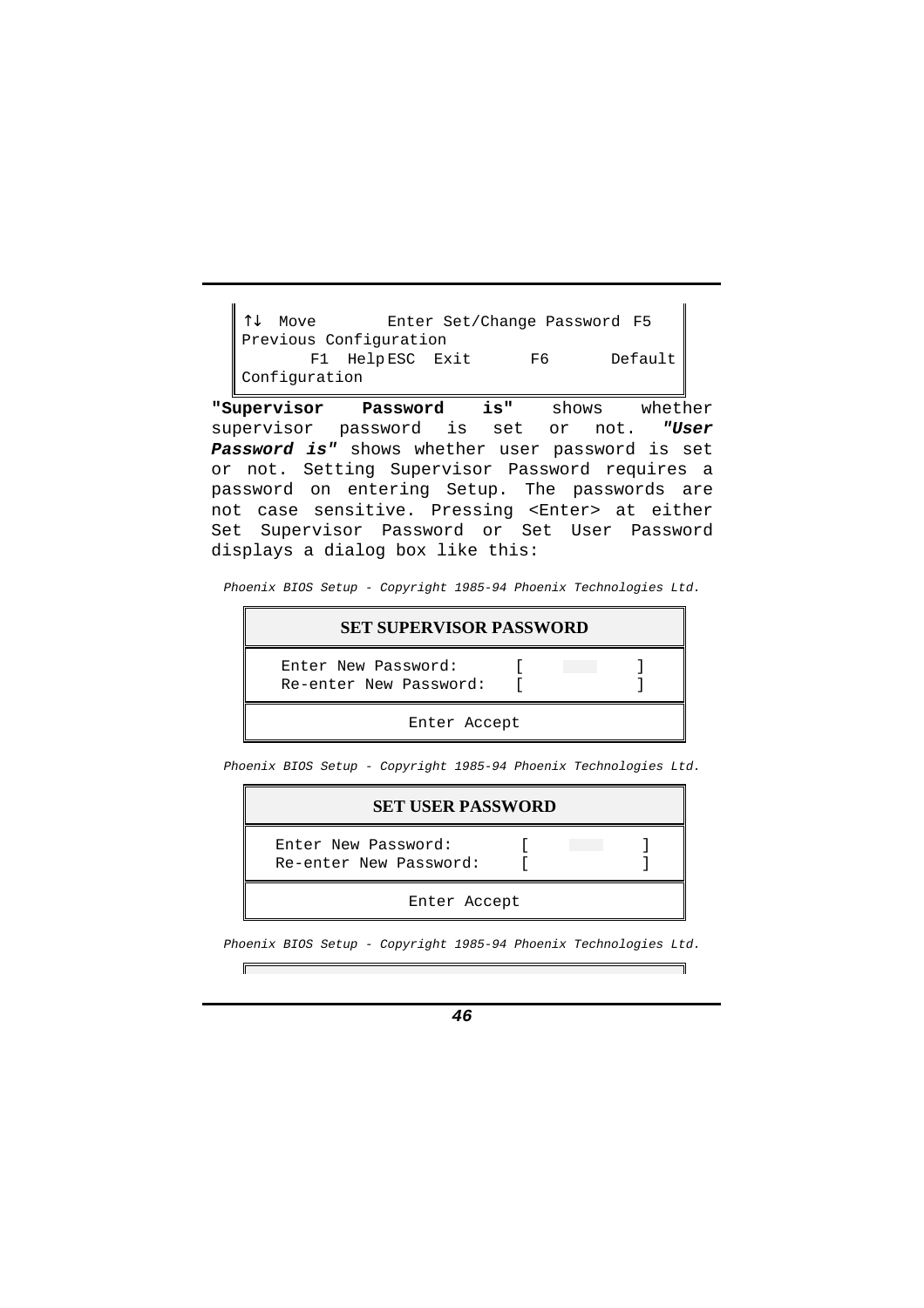## **NOTICE**

Changes have been saved.

[Continue]

#### **Fixed Disk Boot Sector: [Normal]**

This option when " write protect" will prevent virus from writing to the boot sector. Note when " write protect" is selected, this may cause failure installing OS/2 and windows NT. Default option as **" Normal" .**

<sup>47</sup><br>*Expert Board*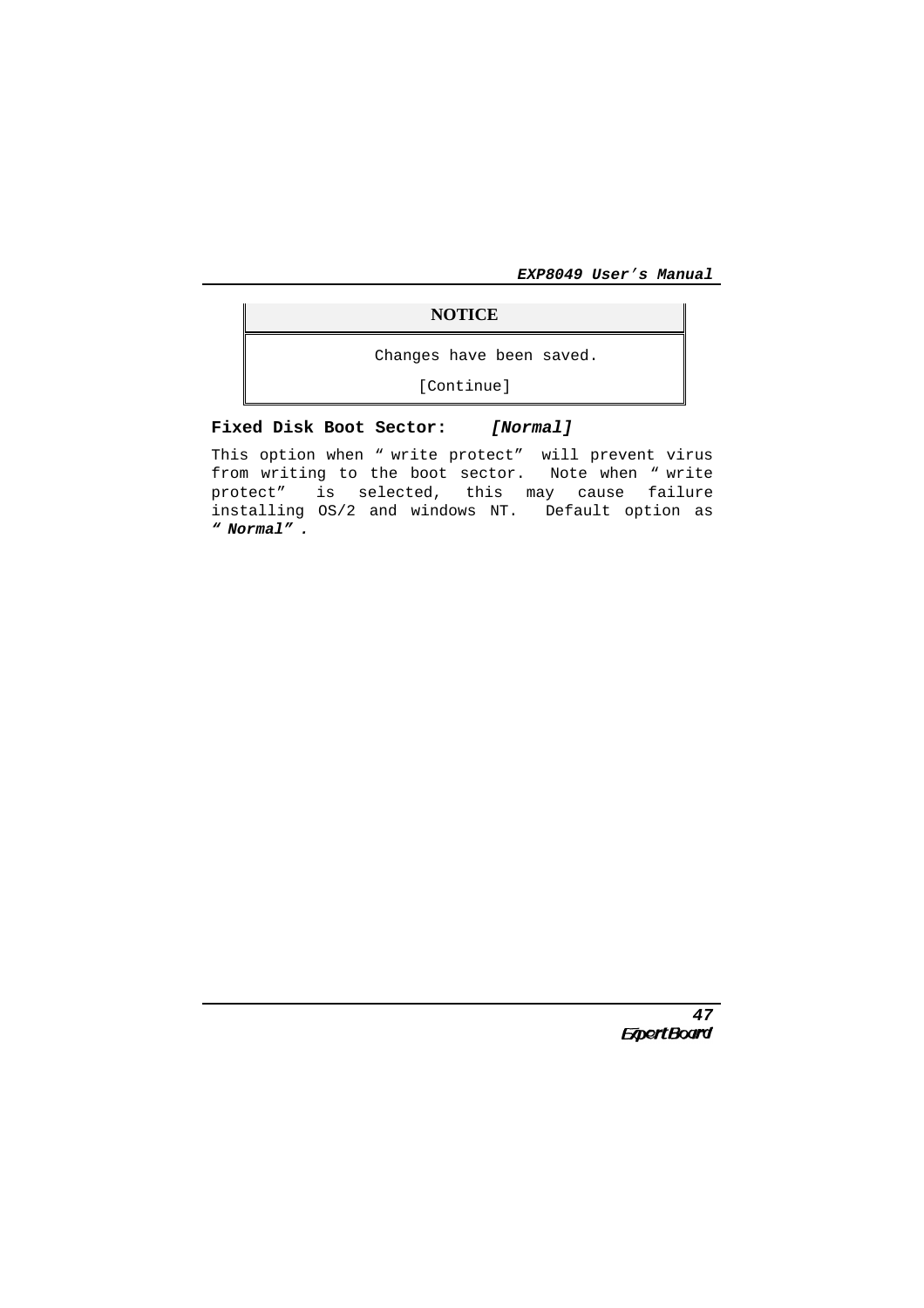# **3.6 GREEN PC FEATURES**

Phoenix BIOS Setup - Copyright 1985-94 Phoenix Technologies Ltd.

|                              | <b>MAIN MENU</b>                                                                                                                                                                                     |      |
|------------------------------|------------------------------------------------------------------------------------------------------------------------------------------------------------------------------------------------------|------|
|                              | System Setup<br>Fixed Disk Setup<br>Advanced System Setup<br>Boot Options<br>Security and Anti-Virus<br>Green PC Features<br>Load ROM Default Values<br>Load Values from CMOS<br>Save Values to CMOS |      |
| 1↓ Move<br>F1 Help<br>& Exit | Enter Select<br>ESC Exit<br>F10                                                                                                                                                                      | Save |

Selecting **" Green PC Features"** on the main menu displays an information window like this: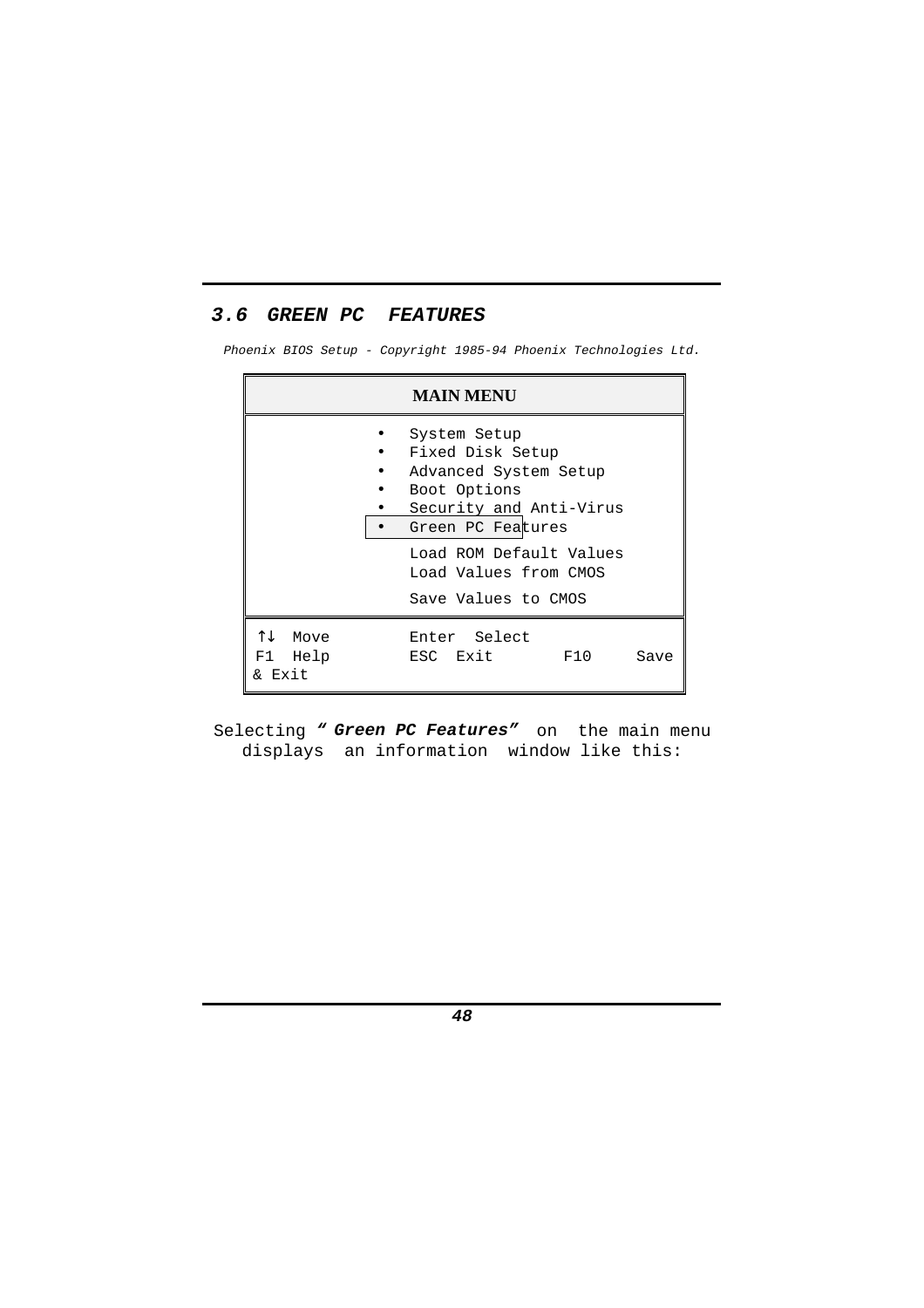| <b>GREEN PC FEATURES</b>                  |                   |
|-------------------------------------------|-------------------|
| Power Saving Mode:                        | [Disabled]        |
| System Doze Timer:                        | [1 min]           |
| System Standby Timer:                     | $[2 \text{ min}]$ |
| System Suspend Timer:                     | [5 min]           |
| Wakeup System During Suspend:             |                   |
|                                           | [Disabled]        |
| Wakeup Time at $(hour): [0 hr]$           |                   |
| Wakeup Time at (minute): [0 min]          |                   |
| Hard Disk Standby Timer: [Disabled        |                   |
| Video Standby Timer:                      | [Disabled]        |
| VGA With Power Down Feature:              |                   |
|                                           | [Standard]        |
| Advanced Power Management Setup           |                   |
| System Enters Power Down/Wakeup Modes by: |                   |
| VGA Access Event:                         | [Off]             |
| $\mathbf{1}$<br>IRO                       | (Keyboard):       |
| [On]                                      |                   |
| IRQ 3                                     | (COM2):<br>On l   |
| IRQ 4                                     | (COM1):<br>On l   |
| IRQ 5                                     | (Alt              |
| Printer):                                 | [Off]             |
| IRQ 6                                     | (Diskette):       |
| [On]                                      |                   |
| 7<br>IRO<br>[On]                          | $(Printer)$ :     |
| 9<br>IRO                                  | (IRQ2 Redir):     |
| [Off]                                     |                   |
| IRQ10                                     | (Reserved):       |
| [Off]                                     |                   |
| IRO11                                     | (Reserved):       |
| [Off]                                     |                   |
|                                           |                   |

Phoenix BIOS Setup - Copyright 1985-94 Phoenix Technologies Ltd.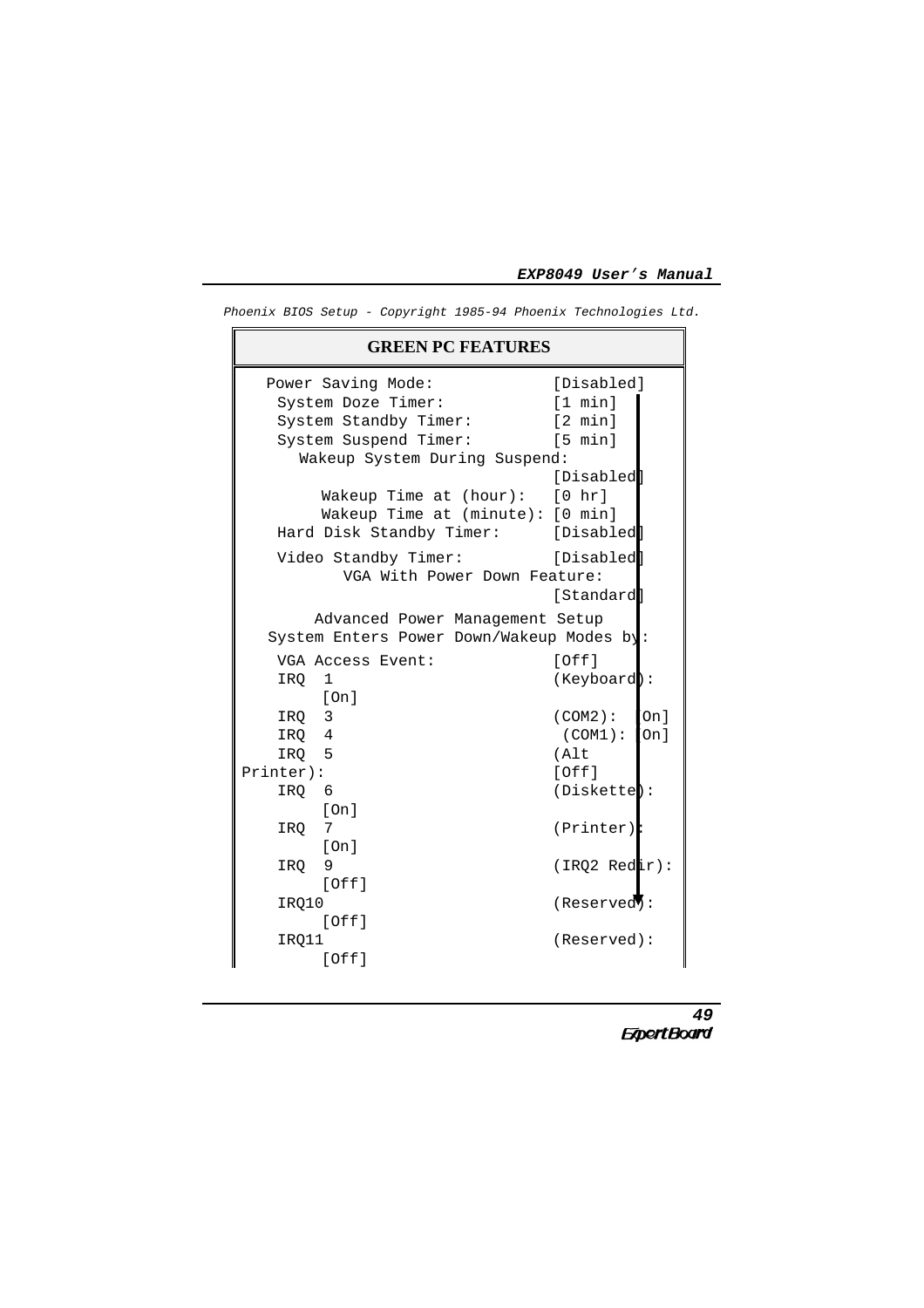```
IRQ12 (PS/2 Mouse):
     [On]
  IRQ14 (Fixed Disk):
     [On]
  IRQ15 (Reserved):
     [Off]
  DMA1 (LAN Card): [On]
  DMA3 (LAN Card): [On]
  LPT IO Addrerss: [On]
  VESA Master Event: [Off]
↑↓ Move ESC Exit PgUp Previous
Value F5 Previous Configuration
    F1 Help PgDn Next Value F6
Default Configuration
```
#### **3.7 LOAD ROM DEFAULT VALUES**

Phoenix BIOS Setup - Copyright 1985-94 Phoenix Technologies Ltd.

| <b>NOTICE</b>                    |
|----------------------------------|
| Default values have been loaded. |
| [Continue]                       |

#### **3.8 LOAD VALUES FROM CMOS**

Phoenix BIOS Setup - Copyright 1985-94 Phoenix Technologies Ltd.

#### **NOTICE**

Previous values have been loaded.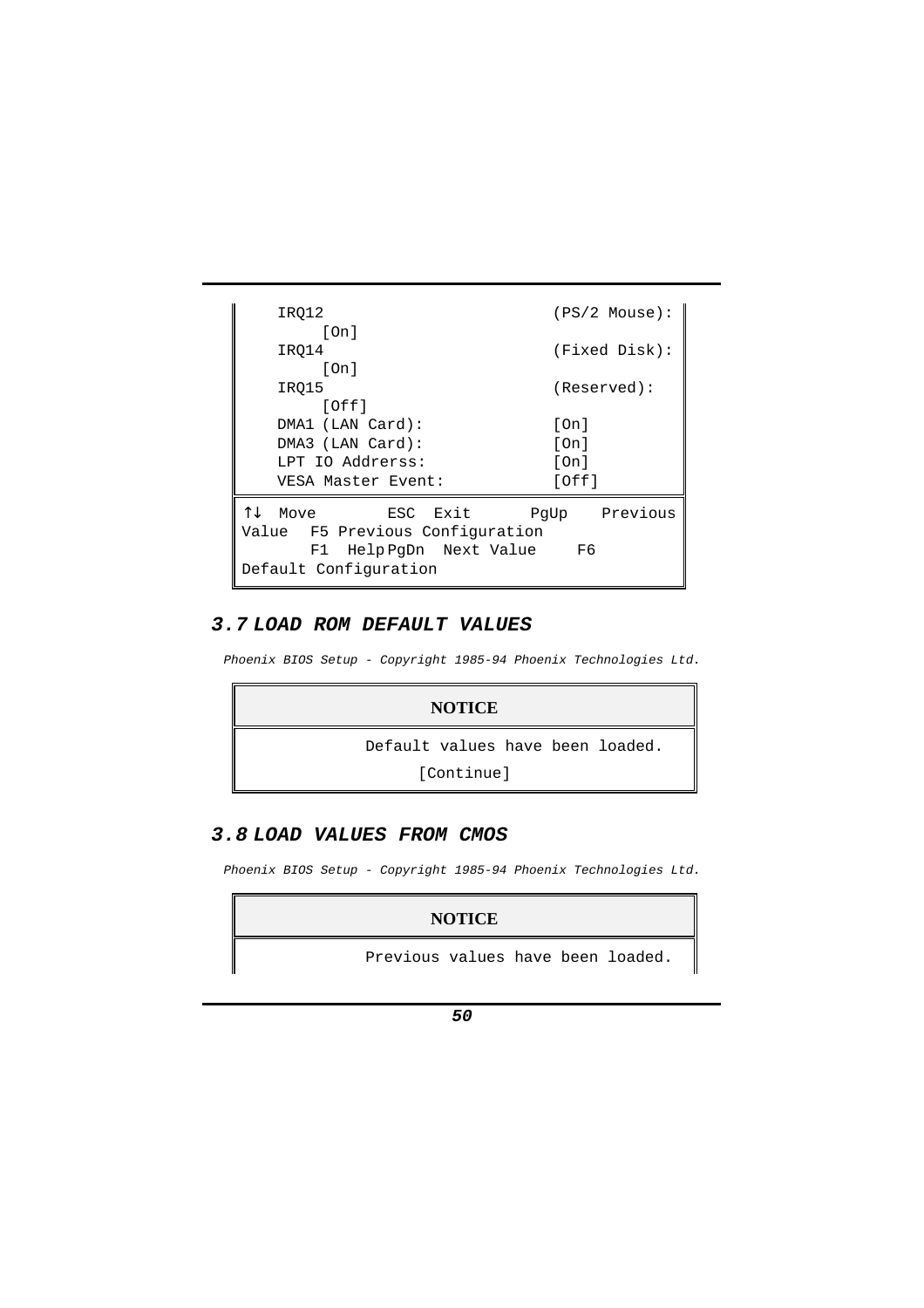[Continue]

## **3.9 SAVE VALUES TO CMOS**

Phoenix BIOS Setup - Copyright 1985-94 Phoenix Technologies Ltd

## **NOTICE**

Changes have been saved.

[Continue]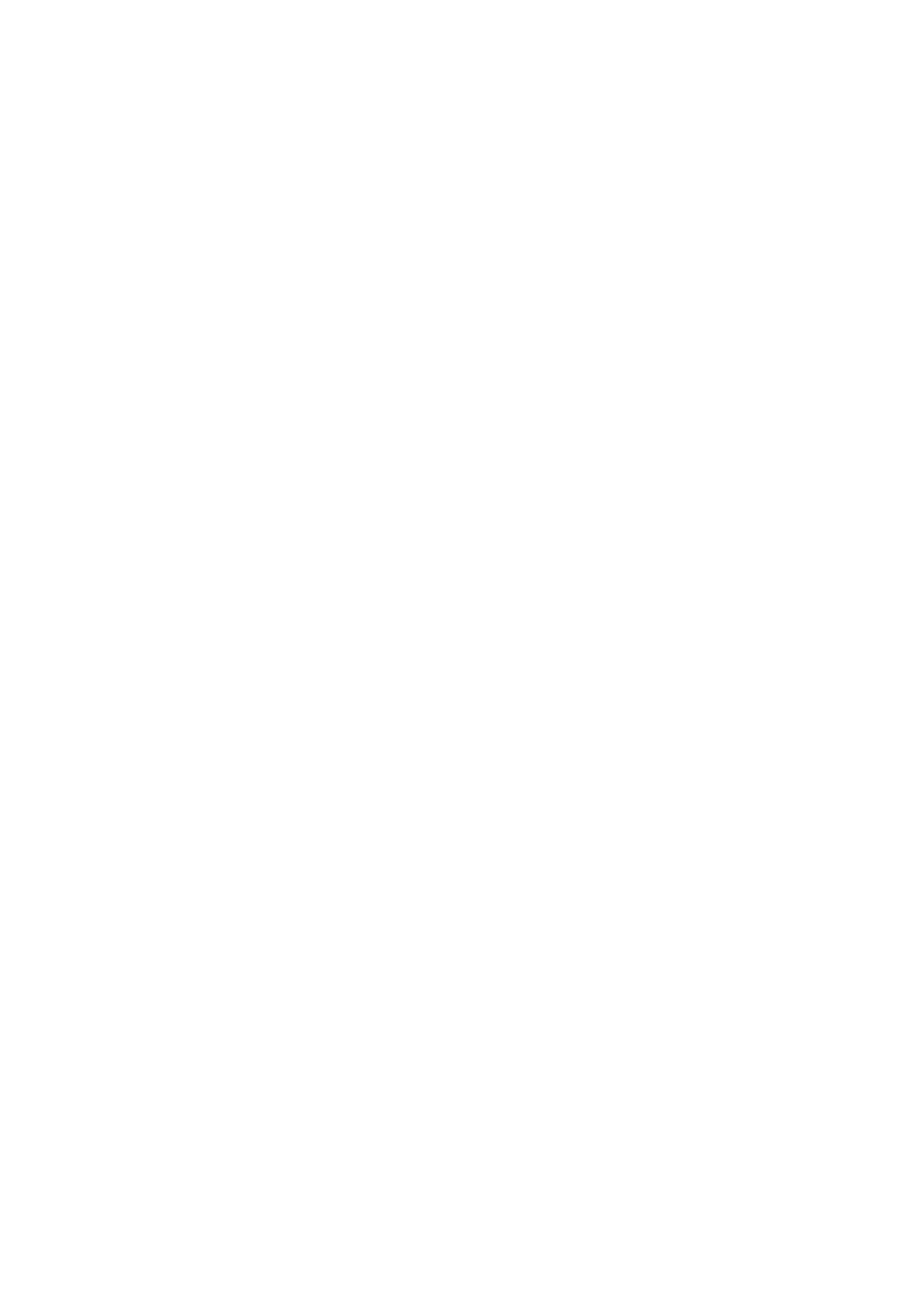# **RMA FORM**

| When the motherboard can not work well, please fill<br>up this form to describe related situations. If the<br>space is not enough to use, you can attach separate<br>paper. |                                 |           |         |
|-----------------------------------------------------------------------------------------------------------------------------------------------------------------------------|---------------------------------|-----------|---------|
| <b>MODEL:</b>                                                                                                                                                               |                                 | MODEL NO: |         |
| <b>HARDWARE</b>                                                                                                                                                             |                                 |           |         |
| <b>CPU:</b> Brand _______________, Model _____________, Speed<br>MHz                                                                                                        |                                 |           |         |
| $CO-PROCESSOR:$ Brand __________, Model _________,                                                                                                                          |                                 |           |         |
| Speed ______ MHz                                                                                                                                                            |                                 |           |         |
| SIMM: Brand _______, Speed _________ ns, Q'ty _______                                                                                                                       |                                 |           |         |
| pcs, Total __________ MB                                                                                                                                                    |                                 |           |         |
| CACHE: Brand __________, Speed _________ns, Total<br>$\mathbb{R}$                                                                                                           |                                 |           |         |
| TAG RAM: Brand ___________, Speed __________ns                                                                                                                              |                                 |           |         |
| BIOS DATE CODE:                                                                                                                                                             |                                 |           |         |
| SYSTEM SPEED RUNNING ____________ MHz                                                                                                                                       |                                 |           |         |
| VIDEO CARD: Chip ________, RAM ________, VGA Mode                                                                                                                           |                                 |           |         |
|                                                                                                                                                                             | Bus__________(ISA, VESA or PCI) |           |         |
| OTHER ADD-ON CARDS:                                                                                                                                                         |                                 |           |         |
| <i><b>SOFTWARE</b></i>                                                                                                                                                      |                                 |           |         |
| OPERATING SYSTEM VERSION                                                                                                                                                    |                                 |           |         |
| SOFTWARE                                                                                                                                                                    |                                 |           | PROGRAM |
| BIOS SETUP: DRAM Wait State CACHE Wait                                                                                                                                      |                                 |           |         |
| If you change BIOS SETUP, please describe the<br>changes:                                                                                                                   |                                 |           |         |
| <a> ERROR</a>                                                                                                                                                               |                                 |           |         |